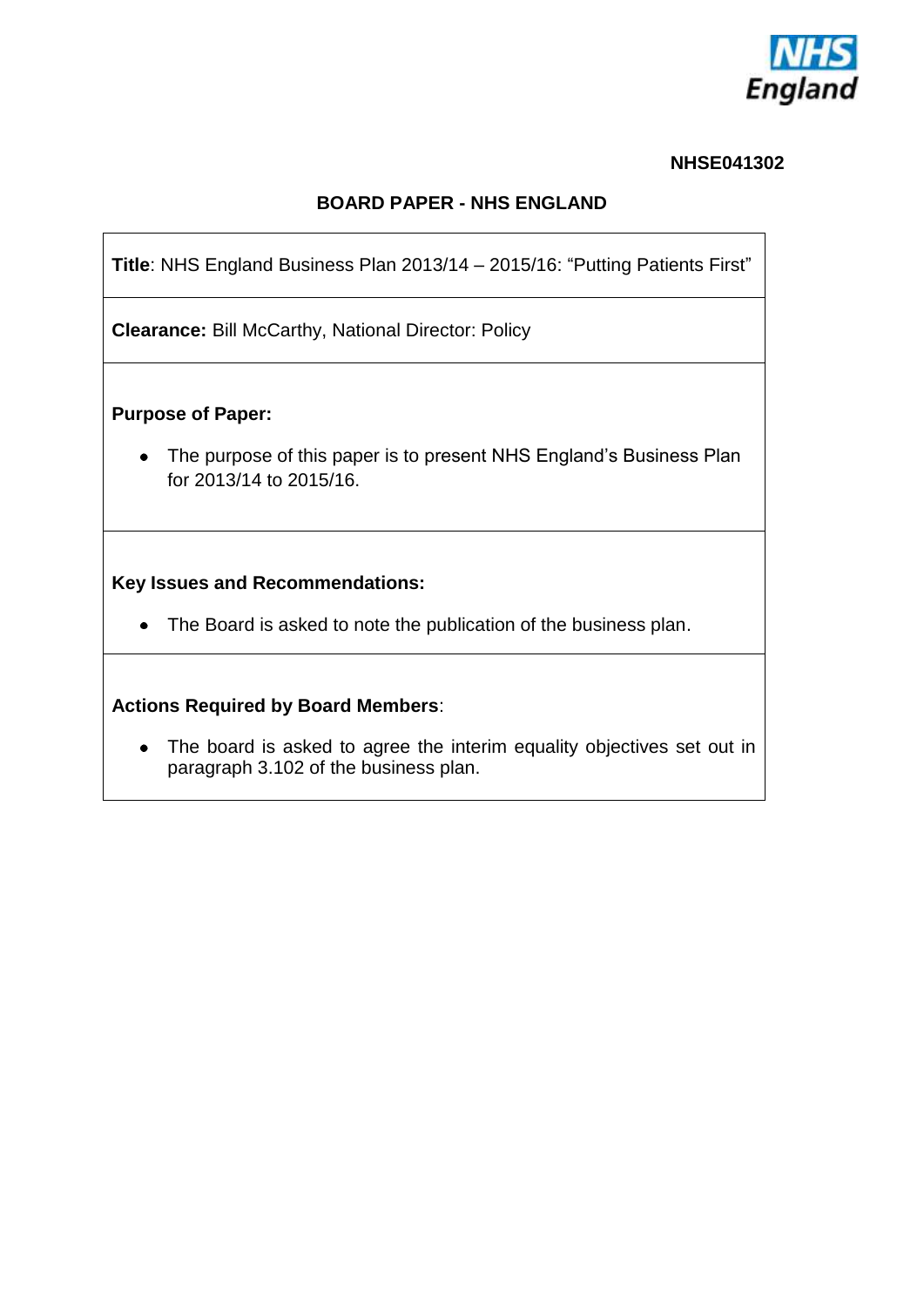#### **NHS ENGLAND BUSINESS PLAN 2013/14 – 2015/16: "PUTTING PATIENTS FIRST"**

#### **Purpose**

- 1. "Putting patients first" is the three year business plan for NHS England. It sets out how we will work to support the NHS commissioning system to put patients at the centre of care and deliver improved outcomes for all.
- 2. A draft version of this document was discussed by the board on February 28 2013, and this final version has been signed off by the Chair and Chief Executive under delegated authority of the board. The board are asked to note publication of the final plan.

#### **Context**

- 3. This plan is a key document for NHS England. It describes how we will come together as an organisation, across our national directorates and sub-national structures, to support the NHS to deliver its objectives, including:
	- How we will work to put patients first in everything we do, by significantly increasing patient participation, involvement and feedback on services.
	- Our work as a key partner in responding to the recommendations of the  $\bullet$ Francis report, ensuring that all patients and their families are treated with compassion, dignity and respect.
	- The actions we will take to support delivery of the 24 objectives set by the government for the NHS in the Mandate.
	- The greater emphasis we will place on promoting equality and tackling inequalities, so that all citizens can expect high quality services, regardless of the location or individual circumstances.
- 4. The plan establishes an 11-point scorecard to measure progress we are making in relation to these objectives. We will be accountable both to the public and to our board for the improvements we are making in each area and we are working with the board to devise an assurance framework for how this will be done.
- 5. Two of the measures within the scorecard take precedence above the others and will be the touchstone of our success – satisfied patients and satisfied staff. We know that there is a clear relationship between the extent to which staff feel supported and patient experience of care. We believe that it is these indicators that will tell us if all the others are amounting to genuine quality where it matters.
- 6. The plan also includes a set of interim equality objectives for April to October 2014 (paragraph 3.102). The Board are asked to approve these interim objectives, and note the longer term work to establish strategic equality objectives from October 2013.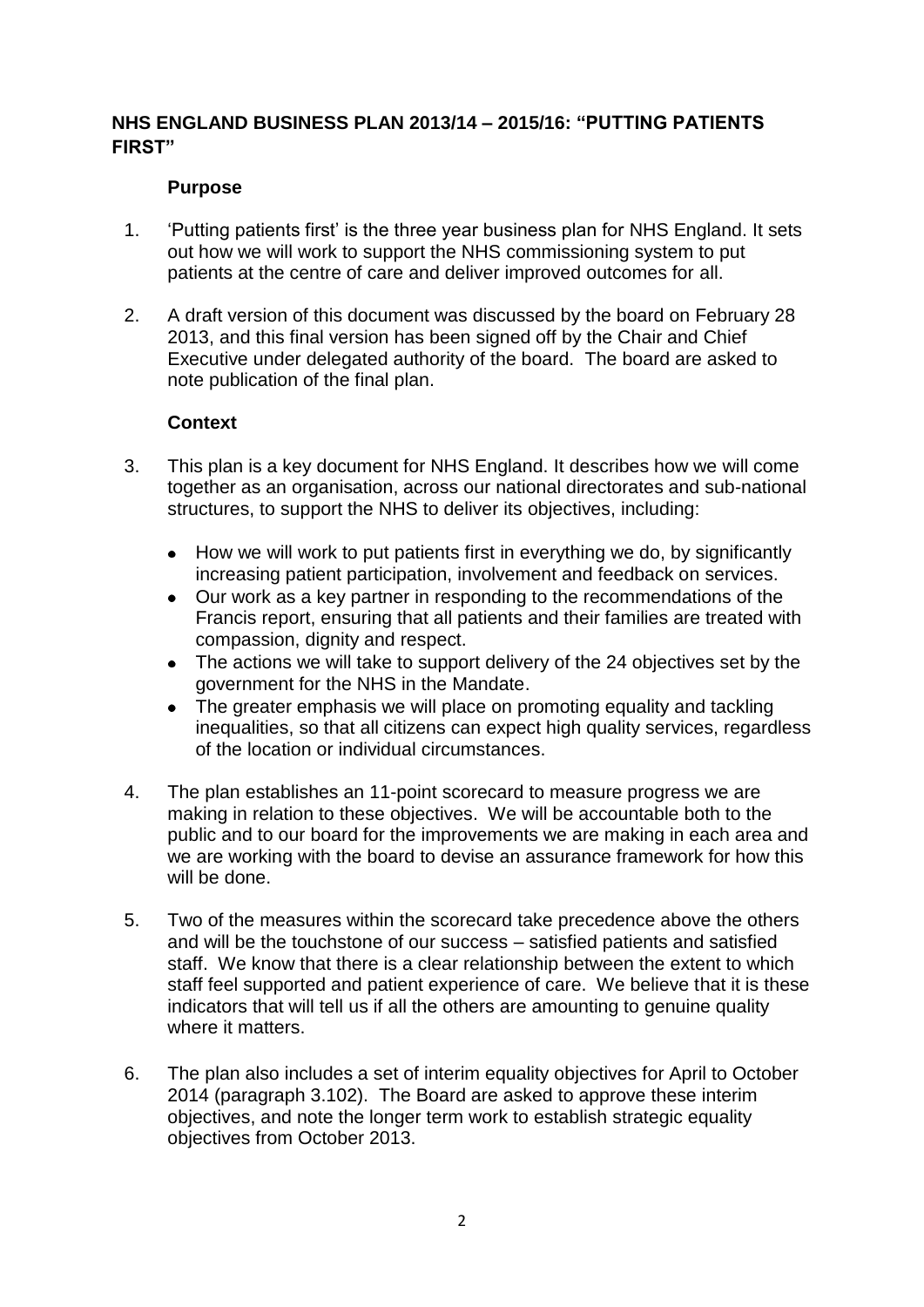- 7. Alongside publication of this business plan, we will also publish:
	- A two page summary of the business plan (attached).
	- An "easy read" version of the two page summary for people with learning disabilities, produced by people with learning disabilities.

**Bill McCarthy National Director: Policy March 2013**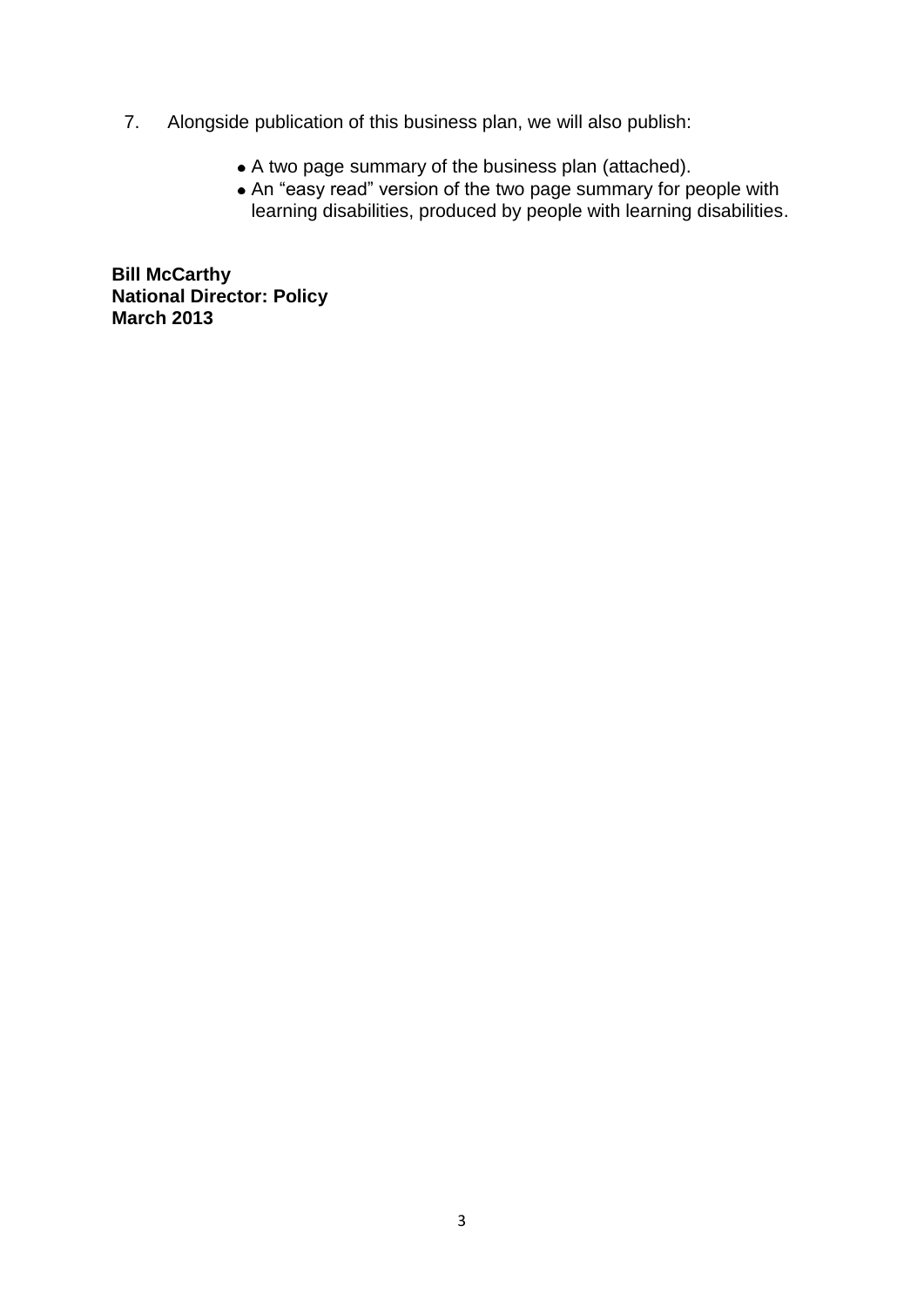

## **Putting Patients First: The summary NHS England business plan for 2013/14 – 2015/16**

#### **Purpose**

Our goal is high quality care for all, now and for future generations. This plan sets out how we will improve quality and secure the best possible outcomes for patients and best value for taxpayers.

2013/14 is a critical year for the NHS. The Francis report demonstrates the tragic consequences when standards of care fall woefully short. This is why we in the NHS must, and will, put patients at the heart of everything we do. The overarching theme of the Francis report is clear: a fundamental cultural change is needed in order to put patients at the centre of the NHS. Good staff support and management is fundamental to culture, and directly impacts on patient

 plan is oriented towards supporting this experience. The whole of the business cultural change.

## **The NHS England scorecard**

Patients and the public are entitled to know how we are doing. We are committed to transparency and will introduce an 11 point scorecard for our priorities and how these will be measured. Two measures stand above the others as touchstones of our success: direct feedback from patients and their families; and feedback from NHS staff. We know that understanding the satisfaction of service users and staff will tell us how well we are delivering quality where it matters, and how we can improve.

| <b>Priority</b>                                                                                                                   | <b>Scorecard measurement</b>                                                                          |
|-----------------------------------------------------------------------------------------------------------------------------------|-------------------------------------------------------------------------------------------------------|
| 1 - Satisfied patients                                                                                                            | Net score of positive versus negative<br>feedback (scale -100/+100)                                   |
| 2 - Motivated, positive NHS staff                                                                                                 | Net score of positive versus negative<br>feedback (scale -100/+100)                                   |
| 3 - Preventing people from dying prematurely: Outcomes Framework<br>Domain 1                                                      | Progress against Improvement areas $1.1 - 1.7$                                                        |
| 4 - Enhancing quality of life for people with long term conditions:<br>Outcomes Framework Domain 2                                | Progress against Improvement areas 2.1-2.6                                                            |
| 5 - Helping people to recover from episodes of ill health or following<br>injury: Outcomes Framework Domain 3                     | Progress against Improvement areas 3.1 - 3.6                                                          |
| 6 - Ensuring people have a positive experience of care: Outcomes<br>Framework Domain 4                                            | Progress against Improvement areas 4.1 - 4.9                                                          |
| 7 – Treating and caring for people in a safe environment; and<br>protecting them from avoidable harm: Outcomes Framework Domain 5 | Progress against Improvement areas 5.1 - 5.6                                                          |
| 8 – Promoting equality and reducing inequalities in health outcomes                                                               | Progress in reducing identified health inequalities<br>on all indicators for which data are available |
| 9 - NHS Constitution rights and pledges, including delivery of key<br>service standards                                           | The proportion of people for whom NHS<br>England meets NHS Constitution standards                     |
| 10 - Becoming an excellent organisation                                                                                           | Staff survey results, 360 degree feedback                                                             |
| 11 - High quality financial management                                                                                            | Actual spend versus budget                                                                            |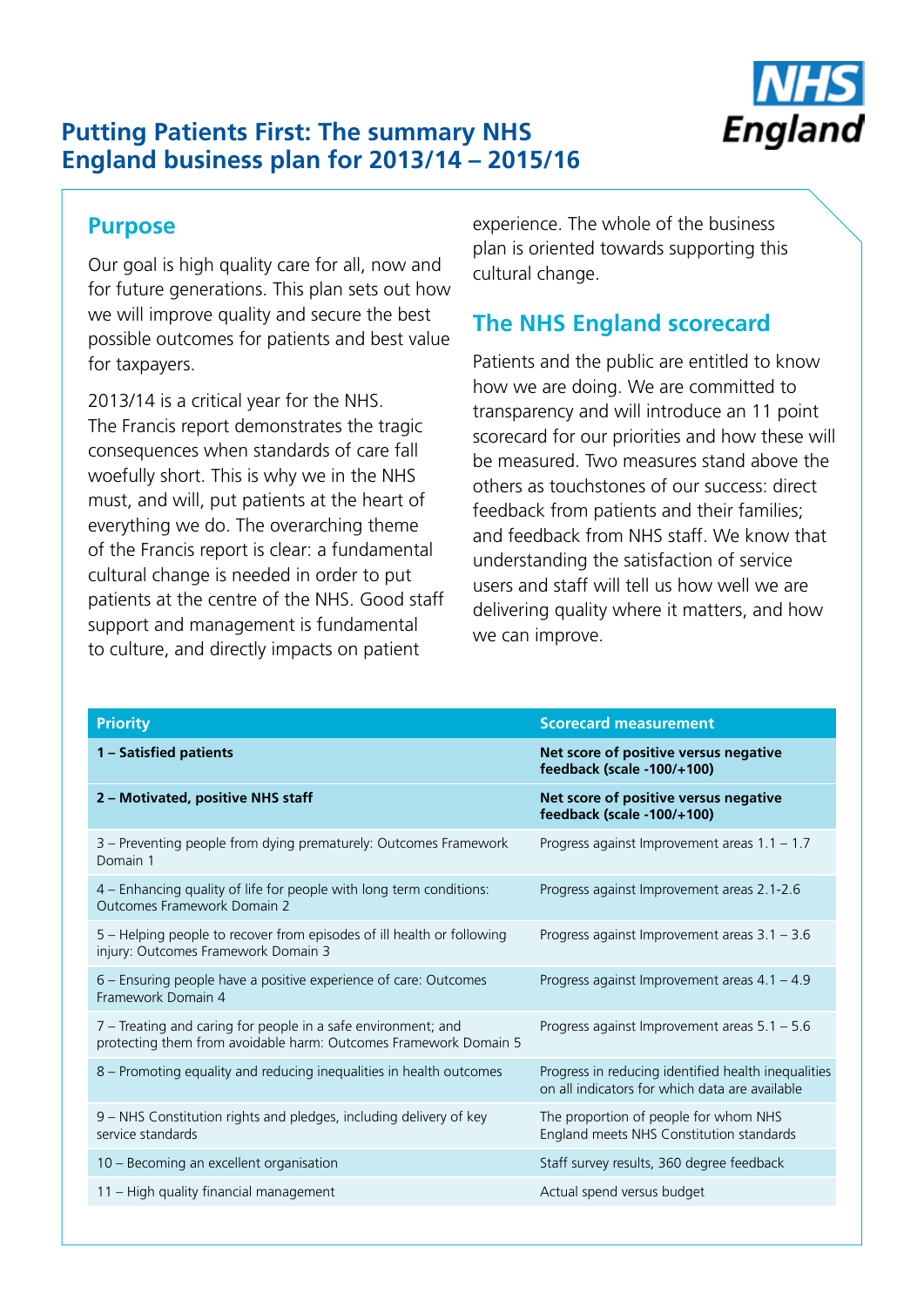## **Our operating model**

We shall achieve these outcomes by using the eight components of our operating model to ensure that the commissioning system is in the best possible place to make a difference for the people of England:

- a. Supporting, developing and assuring the commissioning system
- b.Direct Commissioning: NHS England directly commissions specialist services, primary care, public health services, dental services, armed forces health services and offender health services
- c. Emergency Preparedness
- d.Partnership for quality
- e. Strategy, research and innovation for outcomes and growth
- f. Clinical and professional leadership
- g.World class customer service: Information, Transparency and Participation
- h.Developing Commissioning Support

#### **What we stand for:**

We are committed to achieving better outcomes for all in the right way:

**We put people first.** Everything we do is directly connected to our purpose of improving outcomes – not a process, not an organisation, not a profession – but the person who needs the NHS to care for them.

**We make informed decisions.** We listen to the people and communities we serve, we look at the insight and evidence and we measure our outcomes, so that our decisions are objective and we understand their impact.

**We are open and transparent.** We are accountable and we take individual and collective responsibility for our actions. We act with integrity and we are transparent about the decisions we make, the way we operate and the impact we have.

**We are inclusive.** We work in partnership with patients and clinicians, the public and our partners because we get the very best outcomes when we work together with common purpose.

#### **We are relentless for improvement.**

We believe we can always do better for patients and will challenge and seek challenge. We share ideas and knowledge and take risks because we believe in innovation and learn from our mistakes.

**We listen and learn.** We believe everybody has the right to a good idea and to be listened to carefully and thoughtfully. We respect and support each other, building trust to encourage everyone to give their very best.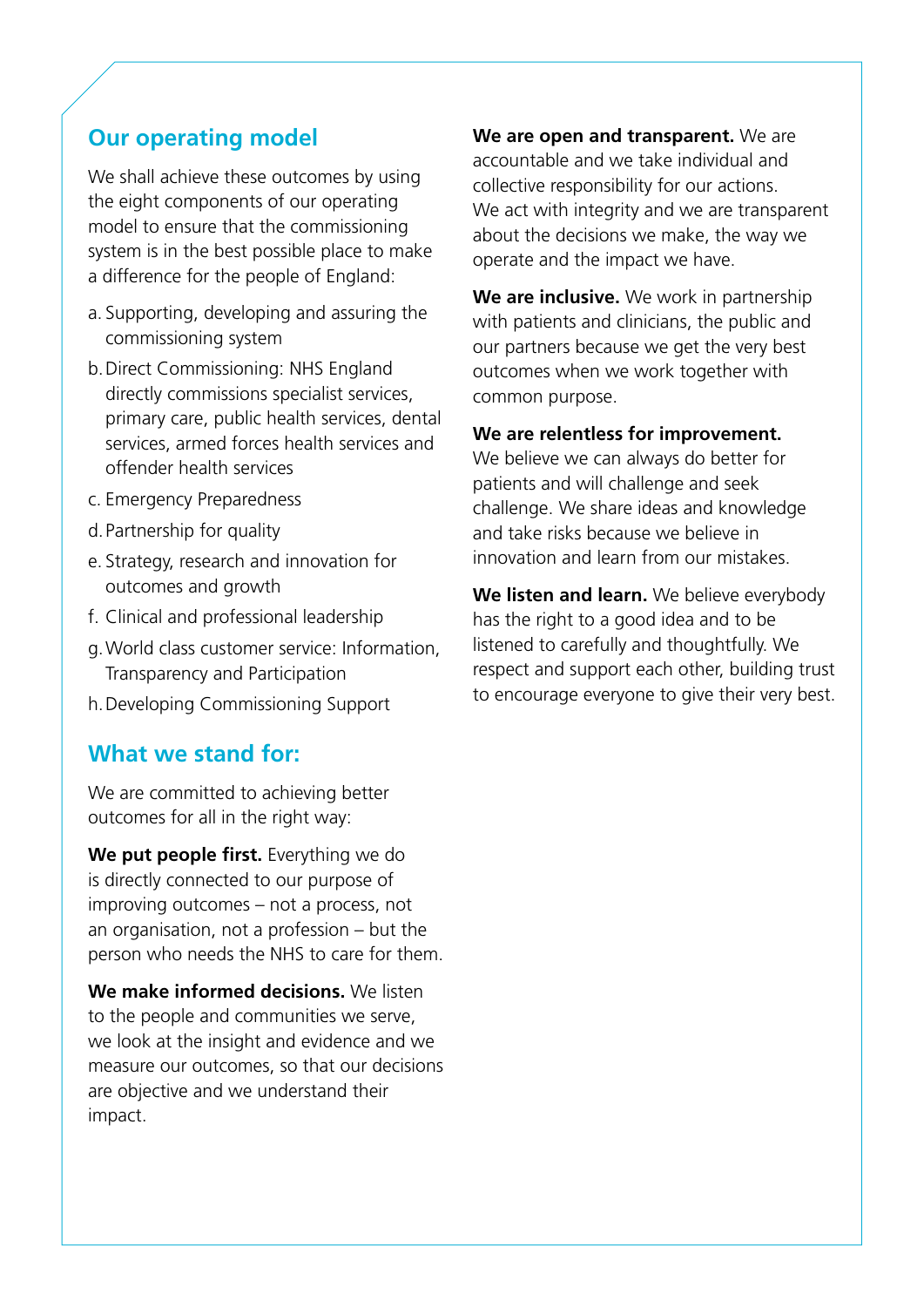

# Putting Patients First

The NHS England business plan for 2013/14 – 2015/16



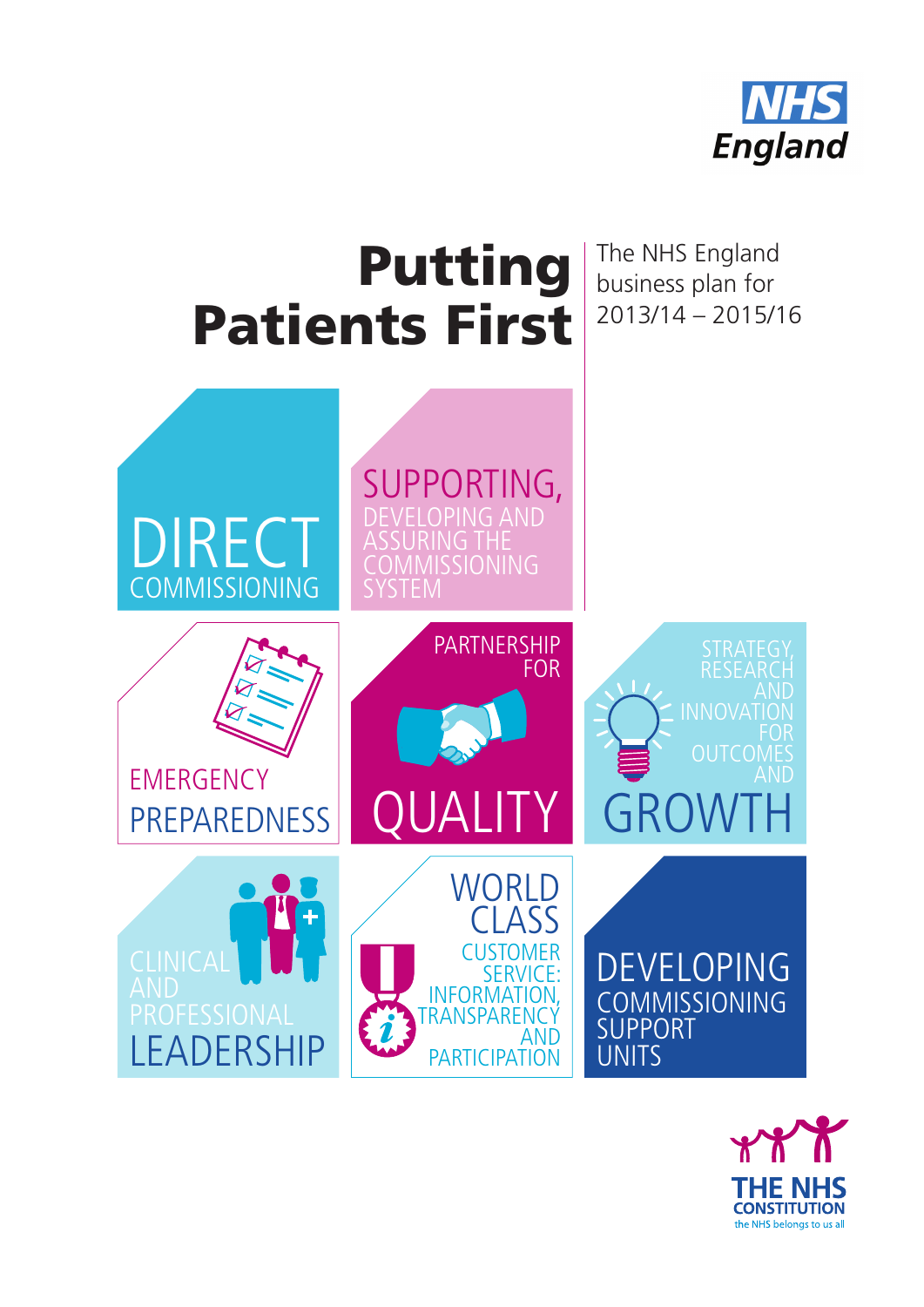## **Index**

|    |    | Foreword from our Chair and Chief Executive                               | $\overline{2}$ |
|----|----|---------------------------------------------------------------------------|----------------|
| 1. |    | Our priorities and measuring progress – the NHS England Scorecard         | $\overline{4}$ |
| 2. |    | What we stand for – becoming an excellent organisation                    | 9              |
| 3. |    | Our operating model – NHS England's eight key activities:                 | 11             |
|    | a. | Supporting, developing and assuring the commissioning system              | 11             |
|    | b. | Direct commissioning                                                      | 15             |
|    | C. | Emergency preparedness                                                    | 18             |
|    | d. | Partnership for quality                                                   | 19             |
|    | е. | Strategy, research and innovation for outcomes and growth                 | 22             |
|    | f. | Clinical and professional leadership                                      | 26             |
|    | g. | World class customer service: information, transparency and participation | 31             |
|    | h. | Developing commissioning support                                          | 35             |
| 4. |    | Developing NHS England                                                    | 36             |
| 5. |    | Annex 1: Budget & resources                                               | 39             |
| 6. |    | Annex 2: Deliverables against key accountabilities                        | 43             |

1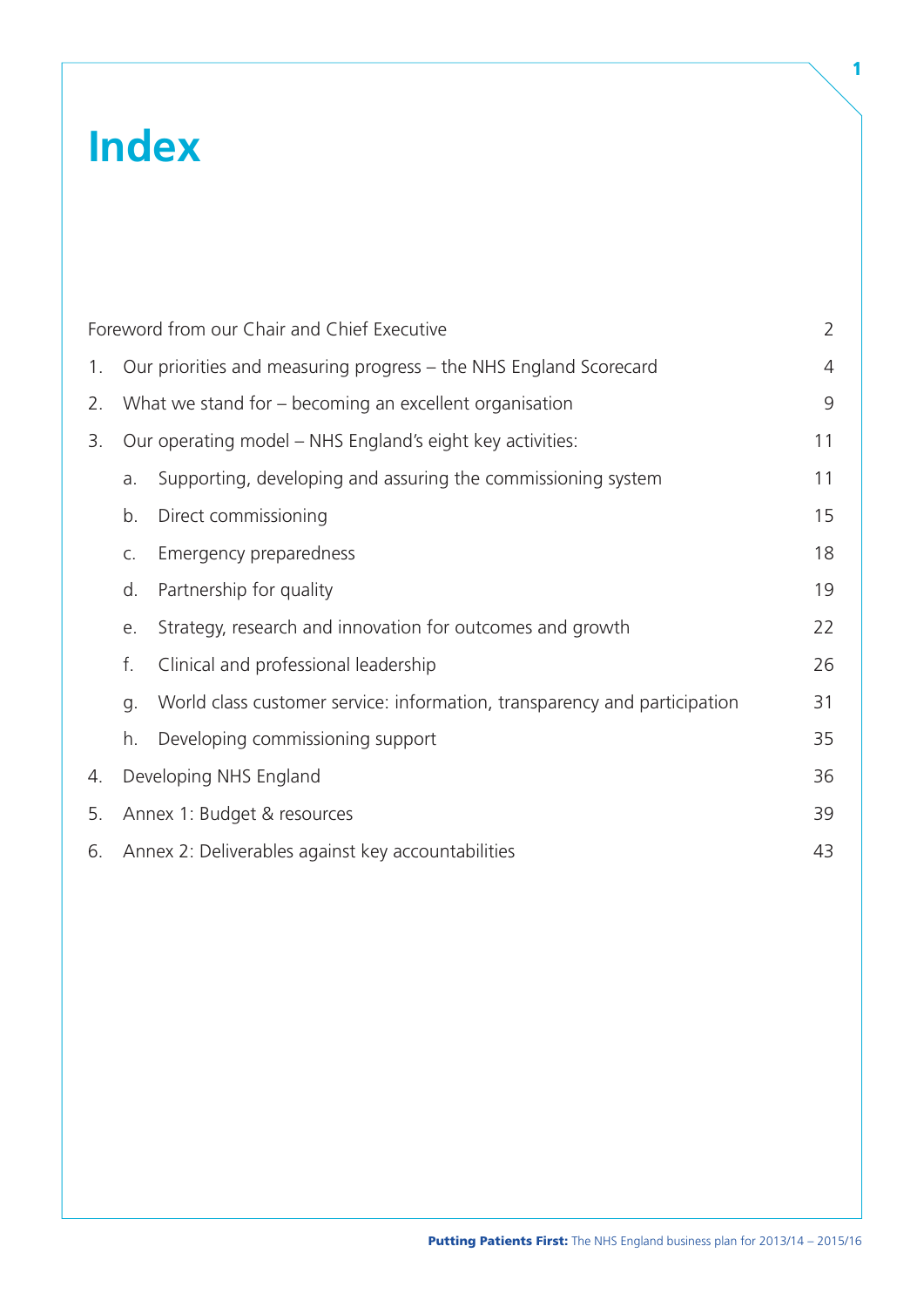## <span id="page-7-0"></span>**Foreword**

Our goal is high quality care for all, now and for future generations.

This document builds on *Everyone Counts: Planning for Patients 2013/14*, the planning guidance for commissioners. Here, we set out in detail how we will support commissioners to use their valuable public resources to improve quality and secure the best possible outcomes for people. The plan covers a three-year period, but the major emphasis is on the work we will undertake in 2013/14. It will be reviewed in Autumn 2013 and an update published in Spring 2014.

This plan provides detail of NHS England's operating model, explaining how we will deliver our mandate from the government and fulfil our own duty to improve outcomes for people. We will do this through listening, publishing and sharing information, and enabling staff to operate in an environment of trust and transparency.

Recent events have demonstrated the stark realities when standards of care fall woefully short. We in the NHS must all remain vigilant to ensure that patients are never again subjected to such poor quality of care. This is why we must, and will, put people at the heart of everything we do. The overarching theme from the report from Robert Francis QC is clear: a fundamental cultural change is

needed in order to put people at the centre of the NHS. This business plan is oriented, in its entirety, towards supporting this cultural change.

We also demonstrate how we at NHS England are committed to transparency, how we will assess our own progress and how we will be accountable for our actions. We set out an 11-point scorecard reflecting our core priorities, against which we will measure our performance and within which two measures take precedence – firstly, direct feedback from patients and their families and secondly getting direct feedback from NHS staff. The friends and family test will ensure patients' and their families' voices are heard and used to help us to deliver better services and guarantee no community is left behind or disadvantaged. Our guiding principle for success is receiving positive feedback from patients and NHS staff on whether they would recommend treatment at their hospital to their friends and family.

Our staff will make NHS England an excellent organisation: an exemplar in customer focus, professionalism, rigour and creativity. Grounded by the values and principles of the NHS Constitution, we will share ideas and knowledge, successes and failures, and listen to each other carefully and thoughtfully.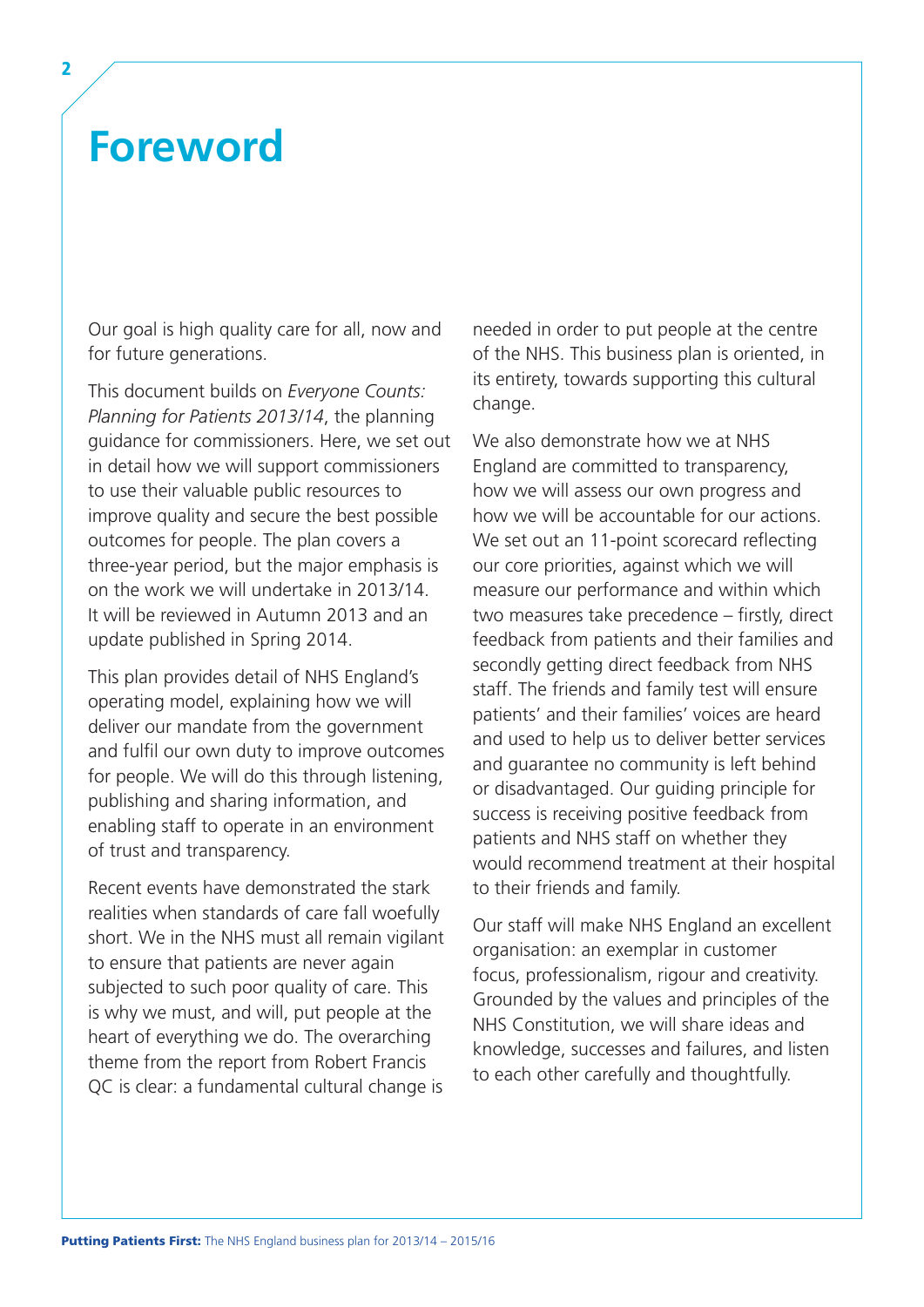Our key measures of success will be satisfied patients, and staff who feel positive about what they are doing. We want to make the service we provide in the NHS truly world class, and to do this we must strive to design and deliver care based on the needs and choices of each patient.

Professor Malcolm Grant Chair

Sir David Nicholson Chief Executive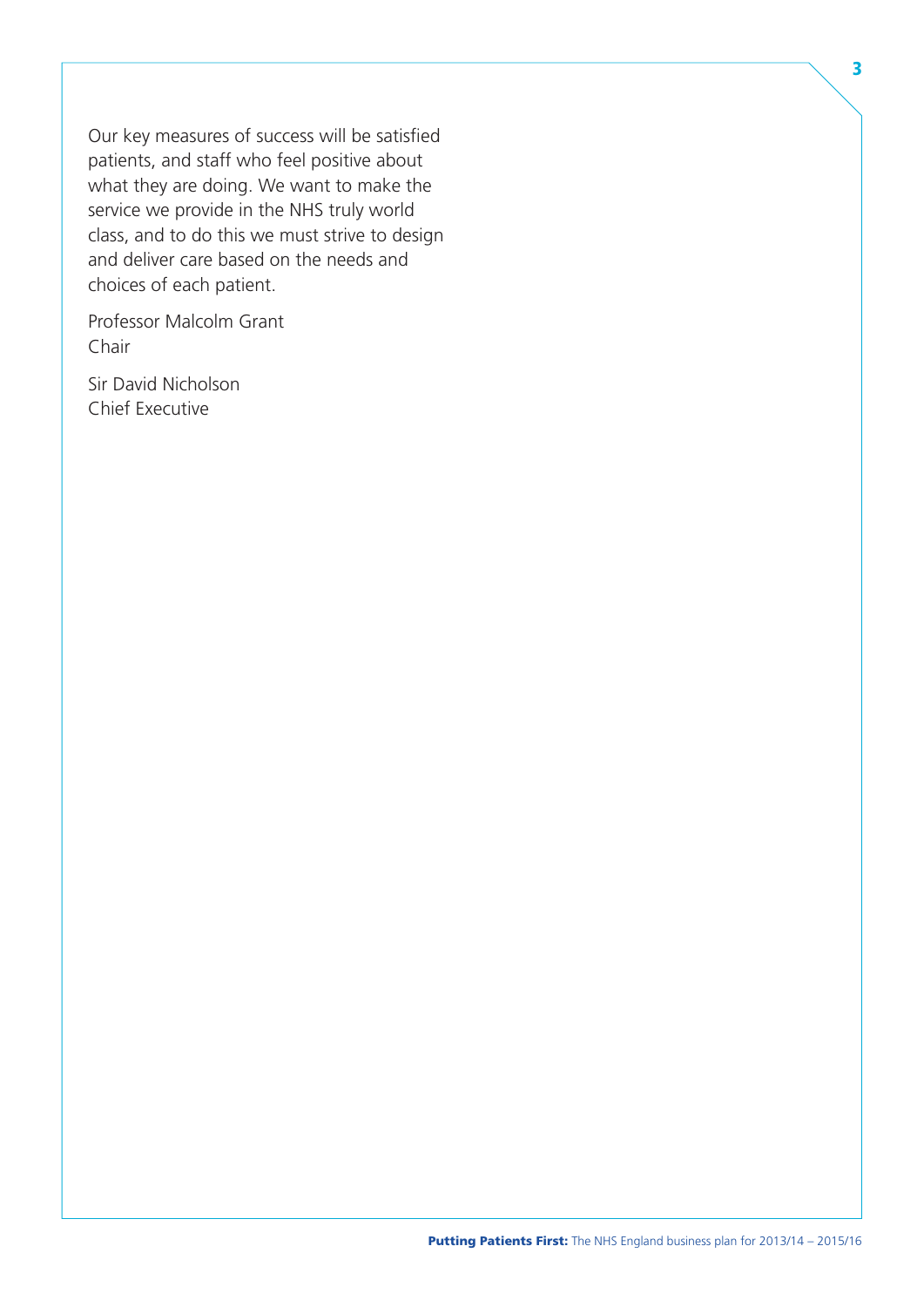## <span id="page-9-0"></span>**1 Our priorities and measuring progress – the NHS England Scorecard**

**1.1** The year 2013/14 is a critical one for the NHS. The only acceptable legacy of the Francis report is that the NHS changes as a result of its findings. The Department of Health has published the response to the Francis report, and we will play our full part in delivering the actions described in it. We will put patient care at the centre of all we do through our focus on patient satisfaction and outcomes. The healthcare system is also facing the challenge of significant and enduring financial pressures. People's need for services will continue to grow faster than funding, meaning that we have to innovate and transform the way we deliver high quality services within the resources available.

**1.2** We have been on a journey to establish a new and more responsive system of healthcare commissioning which will continue into 2013/14. New organisations are now taking on new responsibilities and operating in new ways to shape better health services for local areas. In underpinning the move to a new system, where quality is at the heart of everything we do, we have a set of clear core priorities. We will measure progress against these to produce an **11-point NHS England Scorecard**: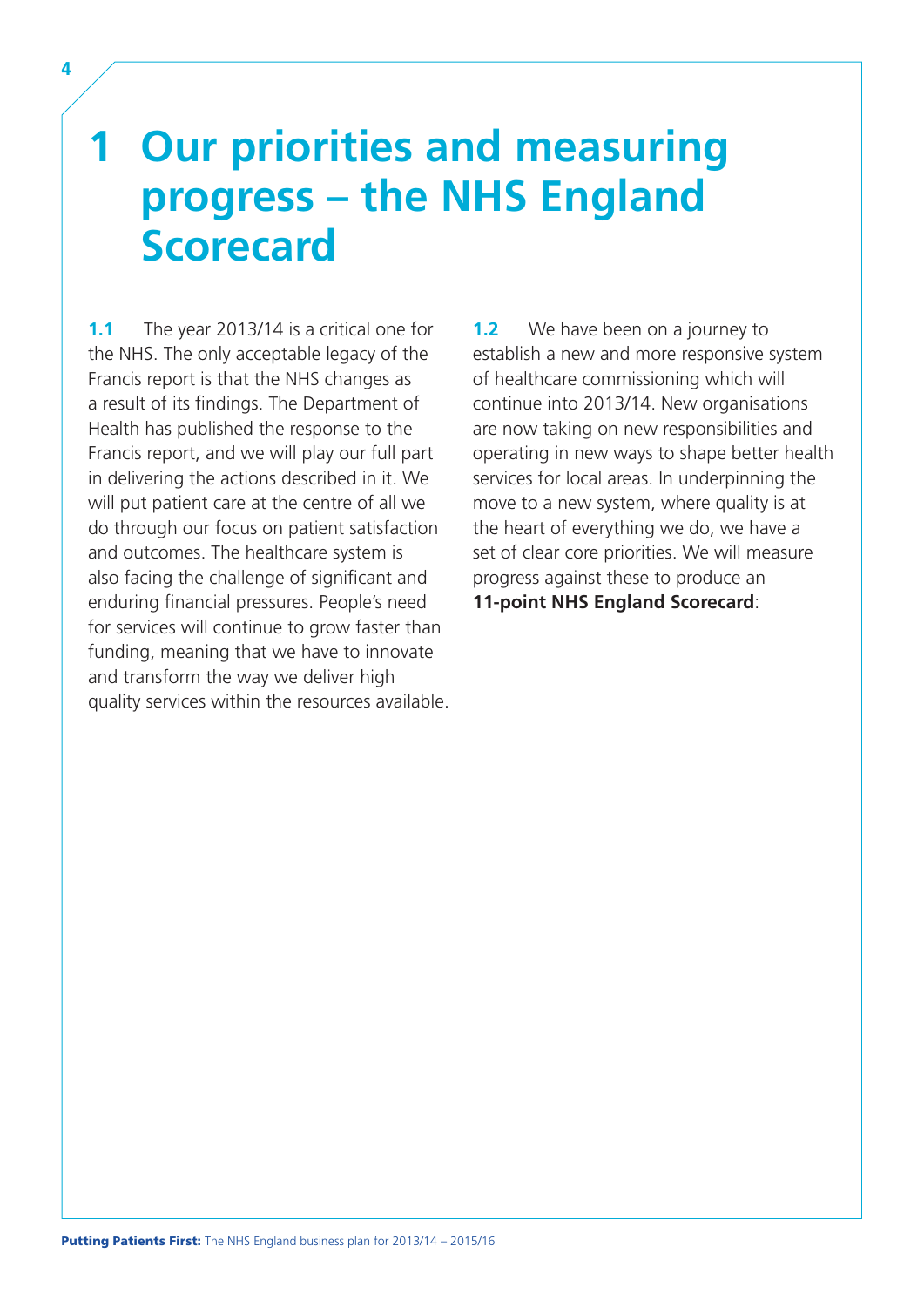| <b>Priority</b>                                                                               | <b>Description</b>                                                                                                                                                                                                                   | <b>Scorecard measurement</b>                                                                                |
|-----------------------------------------------------------------------------------------------|--------------------------------------------------------------------------------------------------------------------------------------------------------------------------------------------------------------------------------------|-------------------------------------------------------------------------------------------------------------|
| 1 - Satisfied patients                                                                        | <b>Establishing the Friends &amp; Family</b><br>test for patients, updated and<br>published monthly                                                                                                                                  | <b>Net score of positive</b><br>versus negative feedback<br>(scale -100/+100)                               |
| 2 - Motivated,<br>positive NHS staff                                                          | <b>Establishing the Friends &amp; Family</b><br>test for NHS staff, updated and<br>published monthly                                                                                                                                 | <b>Net score of positive</b><br>versus negative feedback<br>(scale -100/+100)                               |
| $3 - Outcomes$<br>Framework - Domain 1                                                        | Preventing people from dying<br>prematurely.                                                                                                                                                                                         | Progress against Improvement<br>areas $1.1 - 1.7$ of the<br><b>Outcomes Framework</b>                       |
| 4 - Outcomes<br>Framework - Domain 2                                                          | Enhancing quality of life for people with<br>long term conditions.                                                                                                                                                                   | Progress against Improvement<br>areas $2.1 - 2.6$                                                           |
| $5 - Outcomes$<br>Framework - Domain 3                                                        | Helping people to recover from episodes<br>of ill health or following injury.                                                                                                                                                        | Progress against Improvement<br>areas $3.1 - 3.6$                                                           |
| $6 - Outcomes$<br>Framework - Domain 4                                                        | Ensuring that people have a positive<br>experience of care.                                                                                                                                                                          | Progress against Improvement<br>areas $4.1 - 4.9$                                                           |
| 7 - Outcomes<br>Framework - Domain 5                                                          | Treating and caring for people in a safe<br>environment and protecting them from<br>avoidable harm.                                                                                                                                  | Progress against Improvement<br>areas $5.1 - 5.6$                                                           |
| 8 – Promoting<br>equality and reducing<br>inequalities in health<br>outcomes                  | Promoting equality and inclusion<br>through NHS services. Highlighting and<br>reducing inequalities in health outcomes<br>across all Outcome domains. This will<br>include parity of esteem for people with<br>mental health issues. | Progress in reducing identified<br>health inequalities on all<br>indicators for which data are<br>available |
| 9 - NHS Constitution<br>rights and pledges,<br>including delivery of key<br>service standards | Direct commissioning and support<br>and assurance of CCG processes will<br>ensure continued delivery of the NHS<br>Constitution rights and pledges.                                                                                  | The proportion of people for<br>whom NHS England meets<br>NHS Constitution standards                        |
|                                                                                               | Carrying out work to embed the NHS<br>Constitution in everything we do.                                                                                                                                                              |                                                                                                             |
| 10 - Becoming an<br>excellent organisation                                                    | Ensuring the staff of NHS England<br>understand their roles, are properly<br>supported and are well motivated.<br>Seeking comprehensive 360 degree<br>feedback from local and national<br>partners.                                  | Staff survey results<br>360 degree feedback                                                                 |
| $11 - High quality$<br>financial management                                                   | Living within our means whilst<br>delivering our priorities.                                                                                                                                                                         | Actual spend versus budget                                                                                  |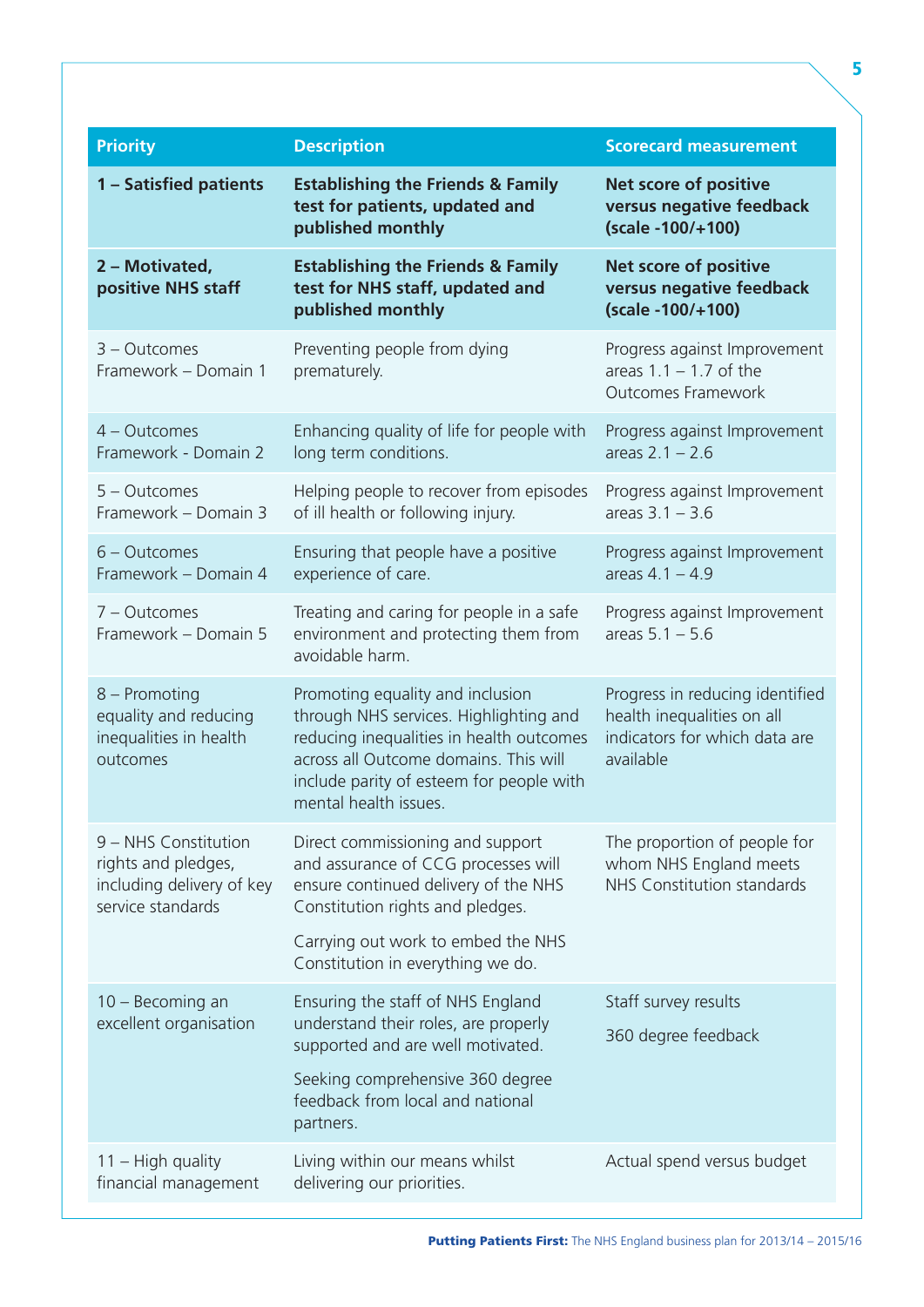## **Measuring patient and staff satisfaction –** *Scorecard priorities 1 & 2*

 work. It is these indicators that will tell us if all others are amounting to genuine quality **1.3** Our touchstones of success above all others will be if patients would recommend their local NHS care and if individual NHS staff members have faith in the service they are contributing toward. We know there is good academic evidence of a relationship between patient experience of care and staff feeling supported and valued in their where it matters.

### **Improving health outcomes –**  *Scorecard priorities 3-7*

**1.4** Central to the work of NHS England is our objective to improve health outcomes for people. The NHS Outcomes Framework covers five domains of care against which the performance of the NHS is measured. These domains are:

- > *Scorecard priority 3* Preventing people from dying prematurely; progress on reducing Potential Years of Life Lost (PYLL) from causes considered amenable to healthcare; and increasing life expectancy.
- > *Scorecard priority 4* Enhancing quality of life for people with long-term conditions; improving health-related quality of life for people with long-term conditions
- > *Scorecard priority 5* Helping people to recover following episodes of ill health or after injury; reducing emergency admissions for acute physical and mental health conditions that should not usually require hospital admission and emergency readmissions within 30 days of discharge from hospital
- > *Scorecard priority 6* Ensuring that people have a positive experience of care; improving patient experience of primary and hospitals and community mental health care
- > *Scorecard priority 7* Treating and caring for people in a safe environment and protecting them from avoidable harm; comprehensive reporting and reduction of patient safety incidents. Reducing hospital deaths attributable to problems in care.

**1.5** Our aim is to deliver improvements in each of these domains and all indicators assigned to them. Success will be measured not only on overall improvement but also on progress in reducing inequalities.

## **Promoting equality and reducing health inequalities –**  *Scorecard priority 8*

**1.6** Equality lies at the heart of the NHS, its values, processes and behaviours. People have a right to high quality services. irrespective of who they are, where they live, or what condition they have. There is clear evidence that people from disadvantaged communities are at greater risk of early death than the average population. Those with mental health problems have worse outcomes for their physical healthcare with people who have severe mental illnesses dying on average 20 years earlier than the general population. Therefore we will make a particular effort to ensure that people with mental health problems receive the same care and outcomes as the rest of the population.

**1.7** The high quality benchmarked information we provide will highlight inequalities and support CCGs in developing their priorities; our assurance processes will focus on the progress made. We will also be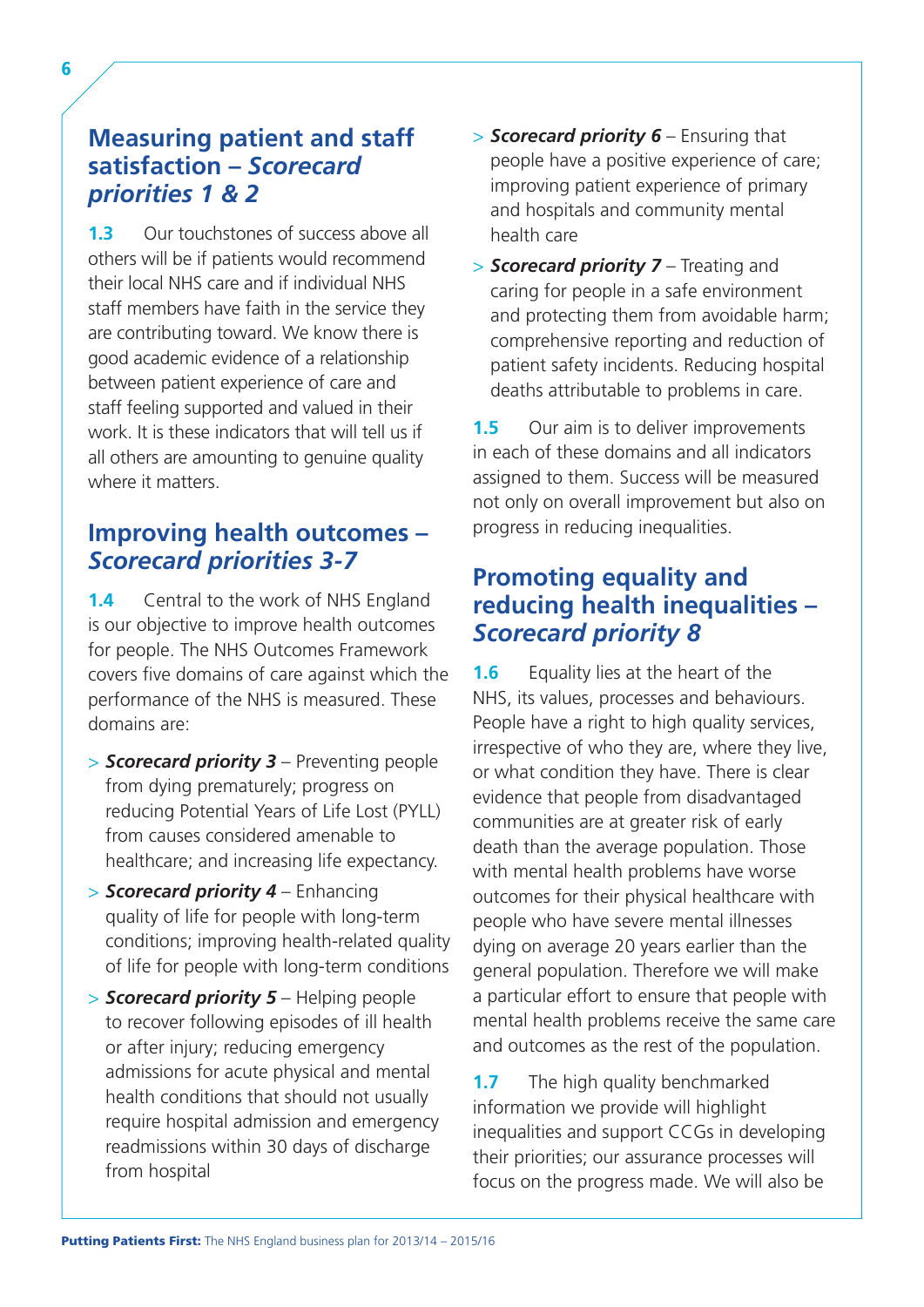accountable for making progress in reducing health inequalities in access and across all domains of the Outcomes Framework where inequalities are identified, through the services we commission directly and in our work to support local commissioners.

1.8 We will be systematic and evidencebased. As a first step we will measure, assess and publish information on each of the protected characteristics (as set out in the 2010 Equality Act) and inequalities dimensions across all the domains and indicators in the NHS Outcomes Framework for which information is available. We will also improve our understanding of health inequalities across the breadth of the Framework and identify the measurable progress which we can expect to make on health inequalities across the Framework. We will implement the Equality Delivery System (EDS) and will support CCGs to adopt the EDS where they have not already done so. Both our increasing understanding of health inequalities across the Framework and the EDS will inform our priorities and strategy.

**1.9** We will work in partnership to promote equality and address health inequalities. Nationally, Public Health England, the Commissioning Assembly, Royal Colleges, Local Government Association and the Department of Health will be key partners.

**1.10** Promoting equality and narrowing inequalities in access and outcomes will be highly challenging and we will need to deepen our understanding of the role the NHS can play across the breadth of its remit. We will publish an equality and health inequalities strategy which will form part of the Board's broader strategy.

### **The NHS Constitution –**  *Scorecard priority 9*

**1.11** The NHS Constitution sets out the values and principles of the NHS and the rights and responsibilities of patients, staff, and the public. For the Constitution to have real effect, it is vital to raise awareness and embed it at every level in the NHS.

**1.12** We are seeking a sustained improvement across the NHS through a coordinated, system-wide approach. We are working with partners and stakeholders to co-develop and implement a joint strategy for promoting and embedding the Constitution in everything that the NHS does, including appropriate means of monitoring progress and impact.

**1.13** Patients and the public consistently tell us that timely access to services is important to them. Our assessment will include performance against key access standards such as 18 weeks referral to treatment, accident and emergency waiting times, elimination of mixed sex accommodation and cancer waiting times.

### **An excellent organisation –**  *Scorecard priority 10*

**1.14** We can only achieve the aims of NHS England if our own employees are positive, supported and well-motivated. We will gather and publish feedback via staff surveys and comprehensive 360 degree stakeholder feedback to ensure that we are creating the right environment, values and cultures as this new organisation develops.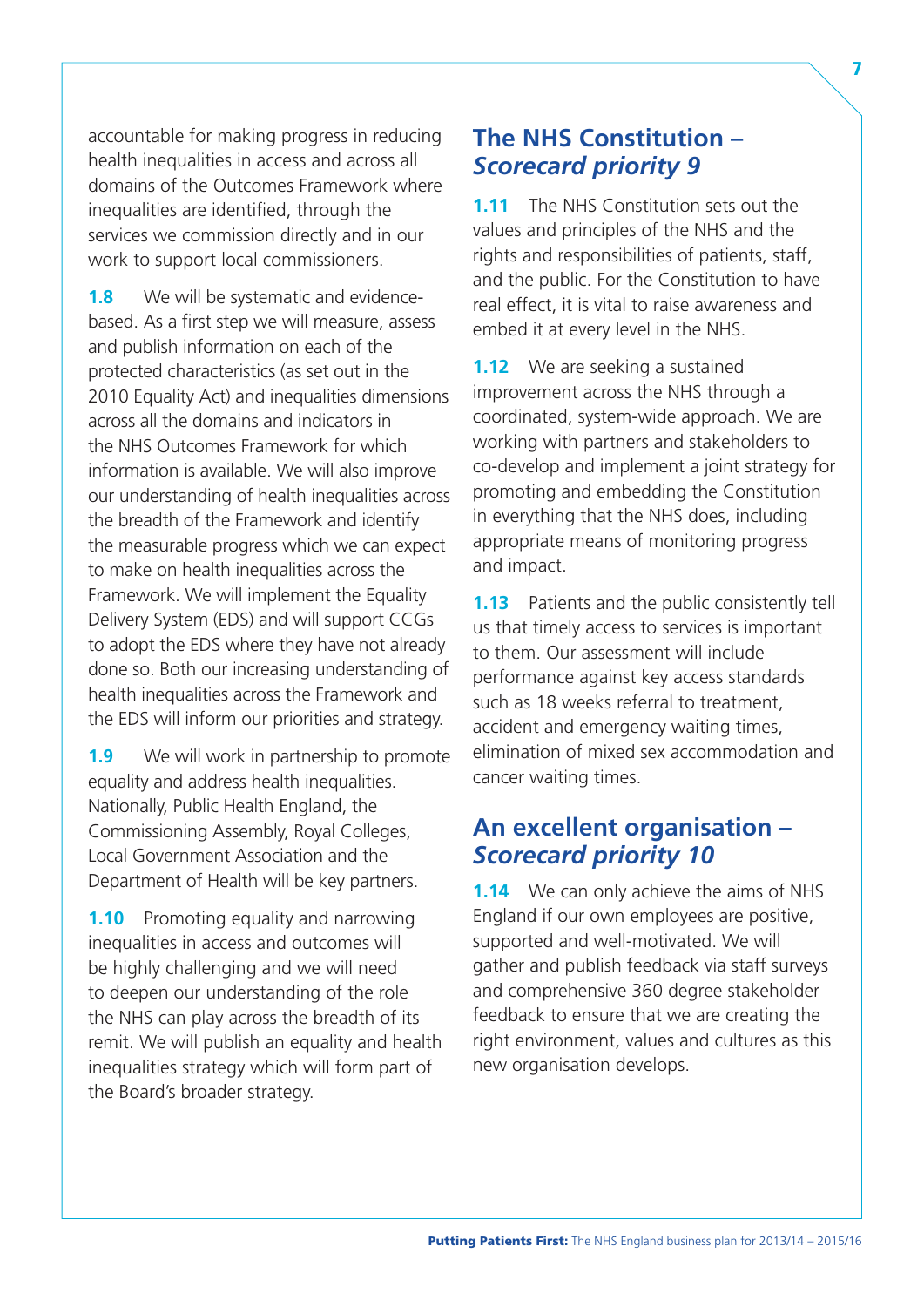## **High quality financial management –** *Scorecard priority 11*

**1.15** The economic outlook for England remains extremely challenging. The resources that the NHS receives will be under unprecedented pressure if we are to meet the rising demands of the population. We therefore need to continue to improve efficiency and transform the way that services are delivered.

**1.16** Our commitment to put quality at the heart of everything we do must be in the context of the need to spend resources wisely. Excellent financial management is a foundation for maximising improvement in outcomes for patients. Through enhanced professional leadership, and rigour in our investment decisions, budget monitoring and financial assurance systems, we shall ensure that the NHS remains in financial balance and spends every pound for the benefit of patients.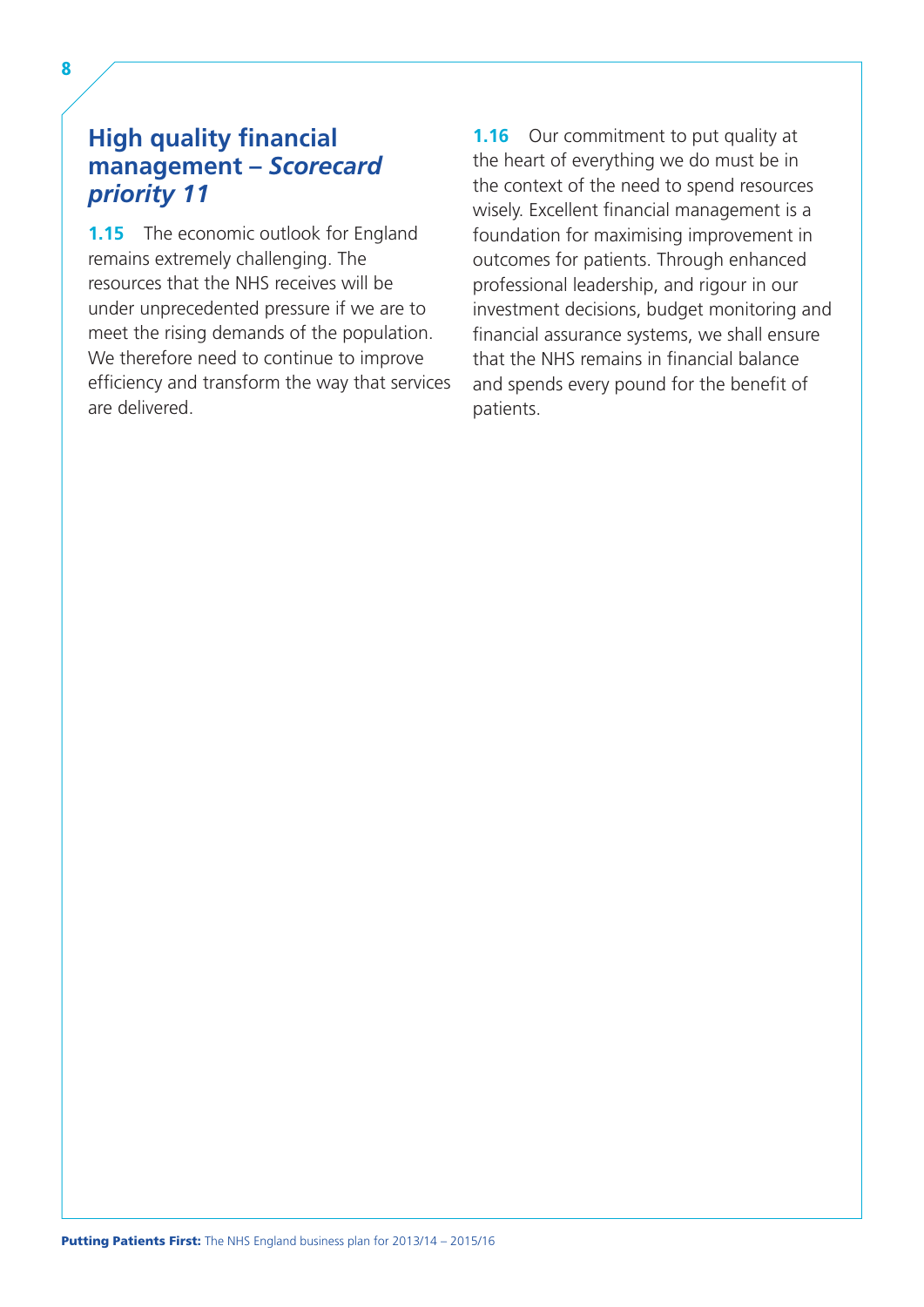## <span id="page-14-0"></span>**2 What we stand for – becoming an excellent organisation**

**2.1** The Francis report made clear the impact that organisational culture and values can have on care: a top down management system driven by national targets can skew priorities and cause us to lose sight of what is most important. Evidence suggests that good staff support and management are fundamental to a healthy organisational culture, and are directly related to patient experience of care. Our aim is to exemplify the behaviour and values that we expect from all organisations in the healthcare system. Our ambition is to enable an open, transparent, participative and inclusive NHS that delivers high quality care to every patient, every time.

**2.2** The NHS is a unique social movement and therefore people working in the NHS must share a common set of values if we are to be successful in our ambitions. These values are clearly stated in the NHS Constitution and we will demonstrate these values in the work we do every day. We will work to uphold the NHS Constitution and to make sure that everything we do is based on the understanding that the NHS puts people first, whether that is saving lives or improving the quality of life for people with a long term condition. This means we will design and deliver care around the needs and choices of each individual patient and will do this by delivering the best customer service we can. We will give people control of their own health information to help them say what

kind of care they want. This, and a desire by doctors and nurses to improve the quality of care they deliver, will lead to improved outcomes for every patient.

2.3 We will ensure that every person who comes into contact with the NHS is treated fairly and equally, and with dignity and respect. Our work to address health inequalities will help to identify groups or areas that are not getting a fair deal. When we know that someone, or a group of people, is not getting the health care and support that is their right, we will put in place measures to help them.

**2.4** We will focus relentlessly on the needs of people in every decision we make, always asking ourselves what implication our actions will have on our patients, both as individuals and as groups in society. To really understand this we need to be accountable and make it possible for people to easily and regularly tell us how they feel about their treatment, and demonstrate how we are using this feedback to make improvements.

**2.5** We will share ideas and knowledge, successes and failures. We believe in innovation and we will learn from our mistakes. We will encourage staff to speak up when they have an idea and promote positive workplaces in which people thrive. And we will ensure that there is transparency of information that allows the public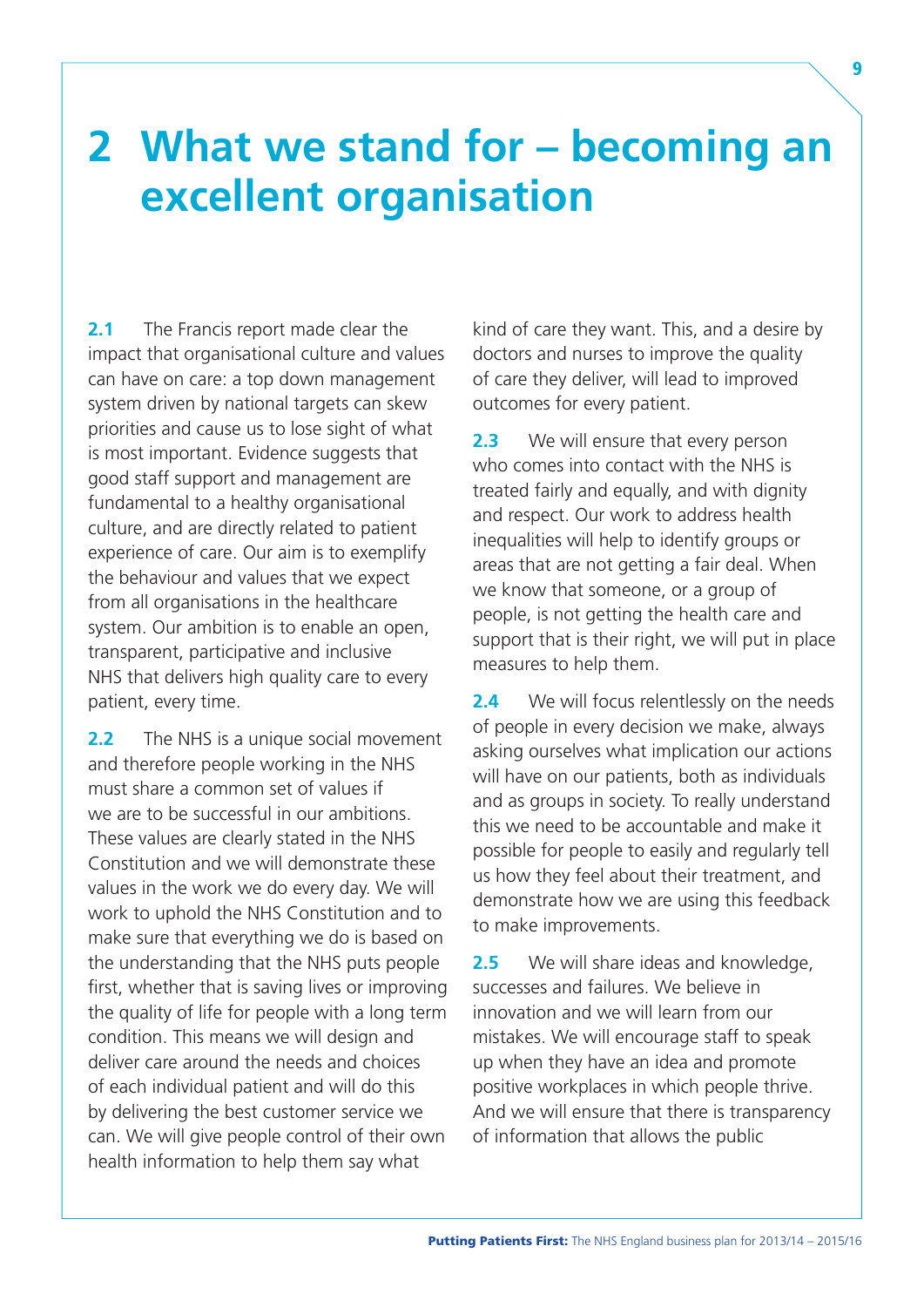themselves to judge the quality of service they receive.

**2.6** The NHS does not exist in isolation so we will build coalitions with partners to work together with common purpose and as close as possible to the communities we serve. We also understand the significant positive contribution that the NHS can make to wider society and will develop a comprehensive corporate social responsibility framework to maximise our positive impact in this area.

**2.7** We will be successful by making NHS England an excellent organisation: an exemplar in customer focus, professionalism, rigour, transparency and creativity. We will encourage collaborative working to maximise the resources that can be spent on care and to promote truly patient-centred care.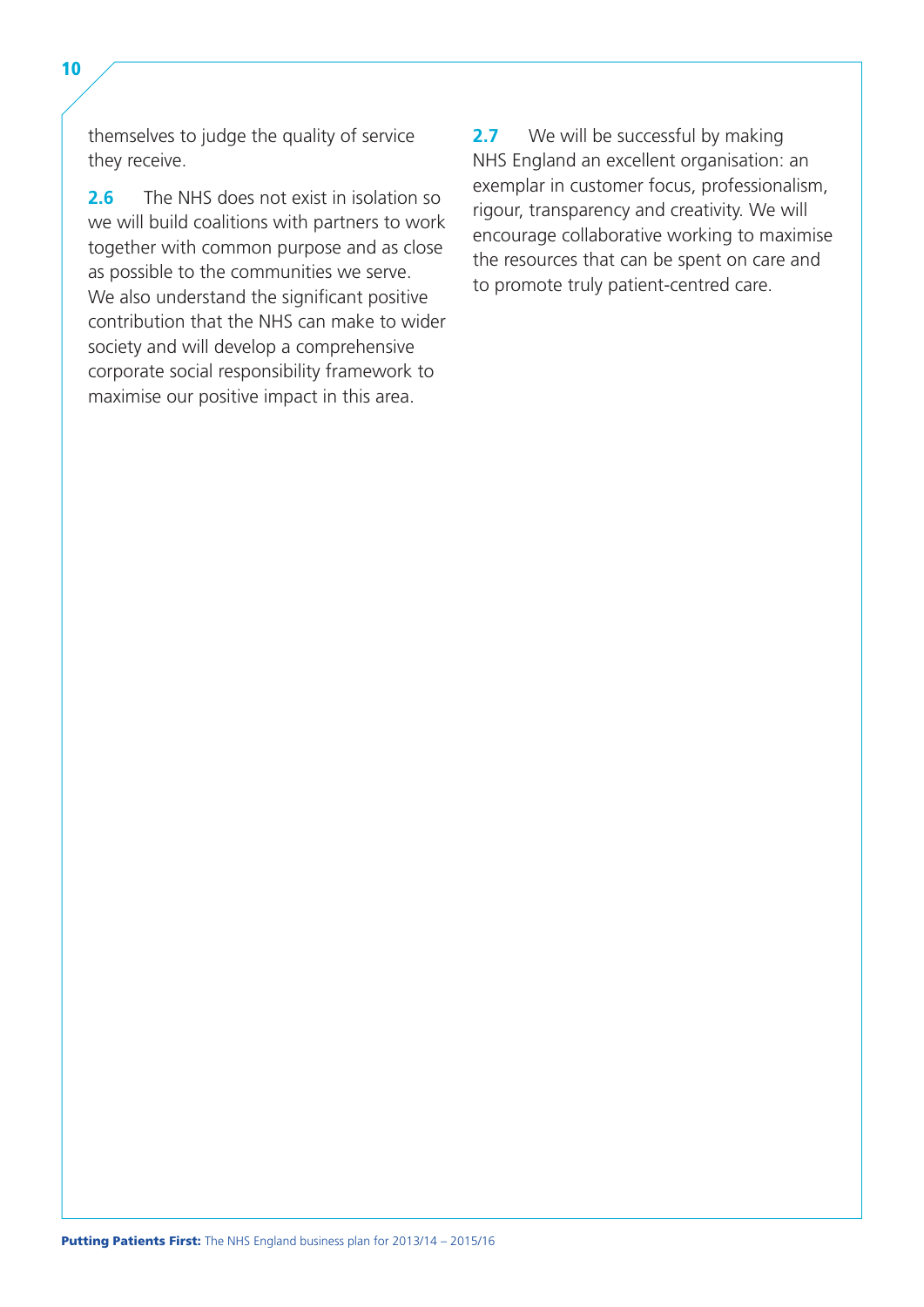## <span id="page-16-0"></span>**3 Our operating model – NHS England's eight key activities**

**3.1** Having set out the 11 scorecard priorities by which people can judge our overall progress, this section explains the means through which NHS England will go about achieving them. NHS England does of course have a more detailed set of requirements with this government set out in its Mandate. These are captured in Annex 2 of this plan as part of our public accountability. NHS England will deliver better outcomes for patients in eight ways.

- a. Supporting, developing and assuring the commissioning system
- b. Direct commissioning
- c. Emergency preparedness
- d. Partnership for quality
- e. Strategy, research and innovation for outcomes and growth
- f. Clinical and professional leadership
- g. World class customer service: information, transparency and participation
- h. Developing commissioning support

**3.2** Through these eight core work areas we will lead the commissioning system in shaping the climate for success. We will deliver on the ground as commissioners ourselves and we will help develop the entire commissioning system to be in the best possible position to make a difference to the people of England. Through matrix working, every member of staff working for NHS

England will be contributing to at least one of these areas in their roles.

**3.3** The following sections set out the scope of our activity towards our objectives to improve patient outcomes in everything we do. At the end of each section we set out a small number of deliverables that will act as strong markers of our overall success.

### **a. Supporting, developing and assuring the commissioning system**

**3.4** High quality, clinically-led commissioning will be a mainstay of the new healthcare system. Commissioning will focus on issues that matter locally, underpinned by robust public and patient involvement. We will stand alongside CCGs as commissioners of healthcare services, and provide the leadership and support to help them to become excellent commissioners.

**3.5** CCGs are new organisations and we will continue to support their development as they move through authorisation and beyond. The authorisation process provided an assessment of how each CCG is developing against a set of core commissioning competencies. The results of this will shape the support and development we provide for CCGs. During 2013/14 we will:

> Identify development needs for all CCGs, and establish development programmes from support organisations

11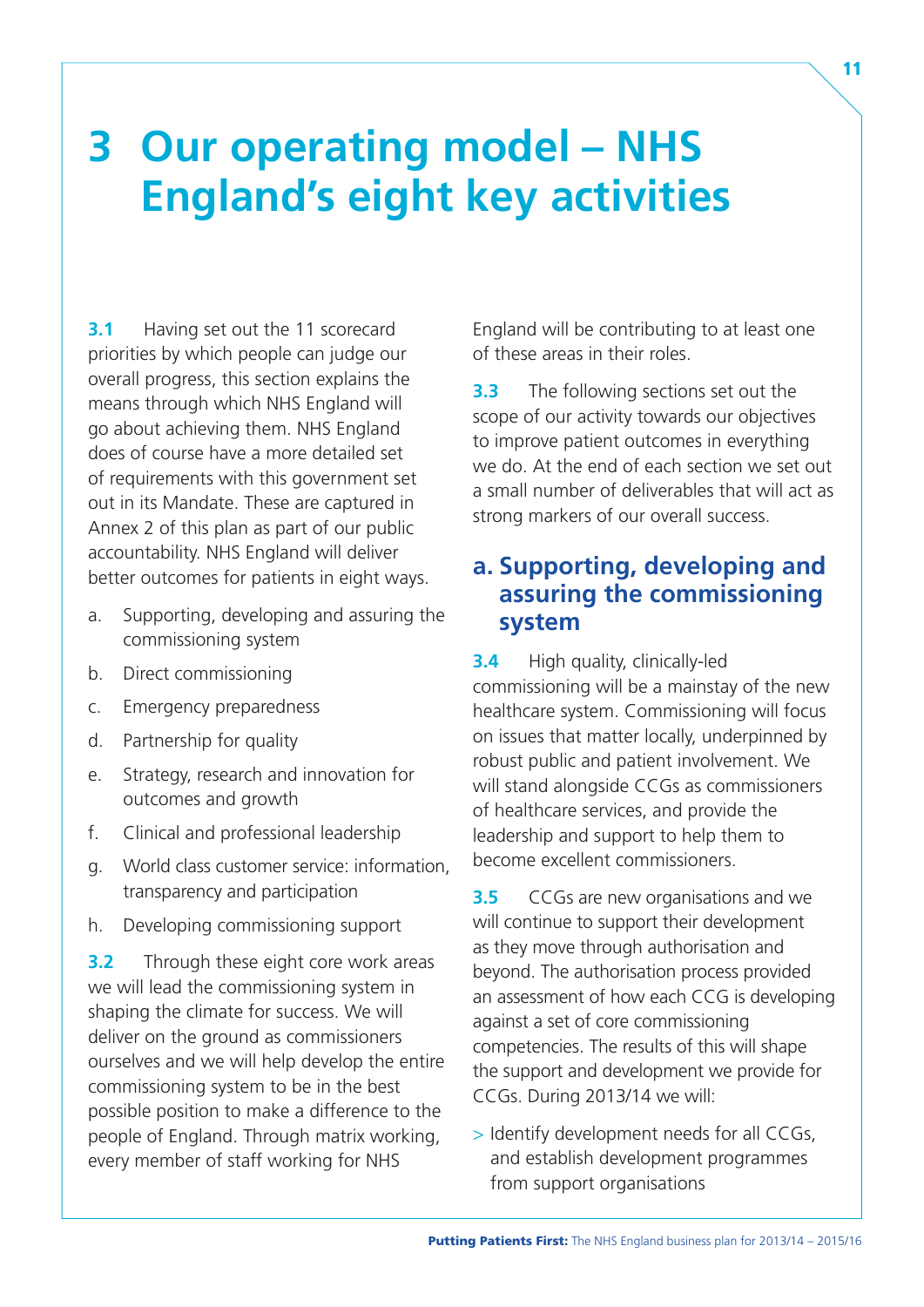- > Establish a maturity model for CCGs, and assessment criteria to monitor progress
- > Establish network arrangements to meet CCG needs for adoption and spread of best practice
- > Establish a programme for collaborative commissioning between CCGs with area teams, local authorities and Public Health England
- > Support CCGs to deliver the plans that they have developed with local communities

**3.6** As a direct commissioner of a range of services, NHS England will have its own development needs. We will work to understand our area team development requirements for primary care and specialised commissioning in order to establish an effective development framework.

**3.7** We will establish a process to assure that CCGs are effectively carrying out their commissioning duties. This assurance will include an assessment of commissioning plans, followed by in-year monitoring and an annual assessment of delivery against the agreed plan. *Everyone Counts* sets out seven steps that constitute robust local planning:

- > Ensuring all local partners are contributing to the strategy
- > Understanding how local performance compares with that of peers
- > Understanding which groups of people within the community are getting a raw deal
- > Engaging in open and creative ways with local communities to identify what matters most to them about their health and care, particularly disadvantaged groups
- > Using information to develop shared priorities based on outcomes that are in greatest need of improvement
- > Considering where and how commissioning budgets can be integrated whenever it will advance shared priorities
- > Aligning contracting around the shared priorities and putting in place mutual accountability across partners

**3.8** We will work with CCGs to ensure that these steps are followed and where necessary, we will provide more active support.

**3.9** Next year's planning guidance will further develop our approach and expectations for the planning of healthcare services for CCGs. This guidance will continue to maximise CCG freedom and autonomy to develop plans and, where appropriate, devolve national objectives to a local level. We will provide and publish high quality, benchmarked information to help local systems understand their current performance and health inequalities, and to inform the development of their strategies. During 2013/14, we will develop new measures for access and outcomes for mental health services. These measures will aim to reintegrate mental and physical health rather than treating them as separate entities, and support CCGs to understand and tackle unwarranted variation.

**3.10** The Quality, Innovation, Productivity and Prevention (QIPP) challenge will remain a key priority for the commissioning system over the next three years. Set within a common, significant set of challenges including an ageing population, integrating services locally and the financial pressures in the public sector, the NHS needs to develop innovative ways to commission the best services for its local populations. From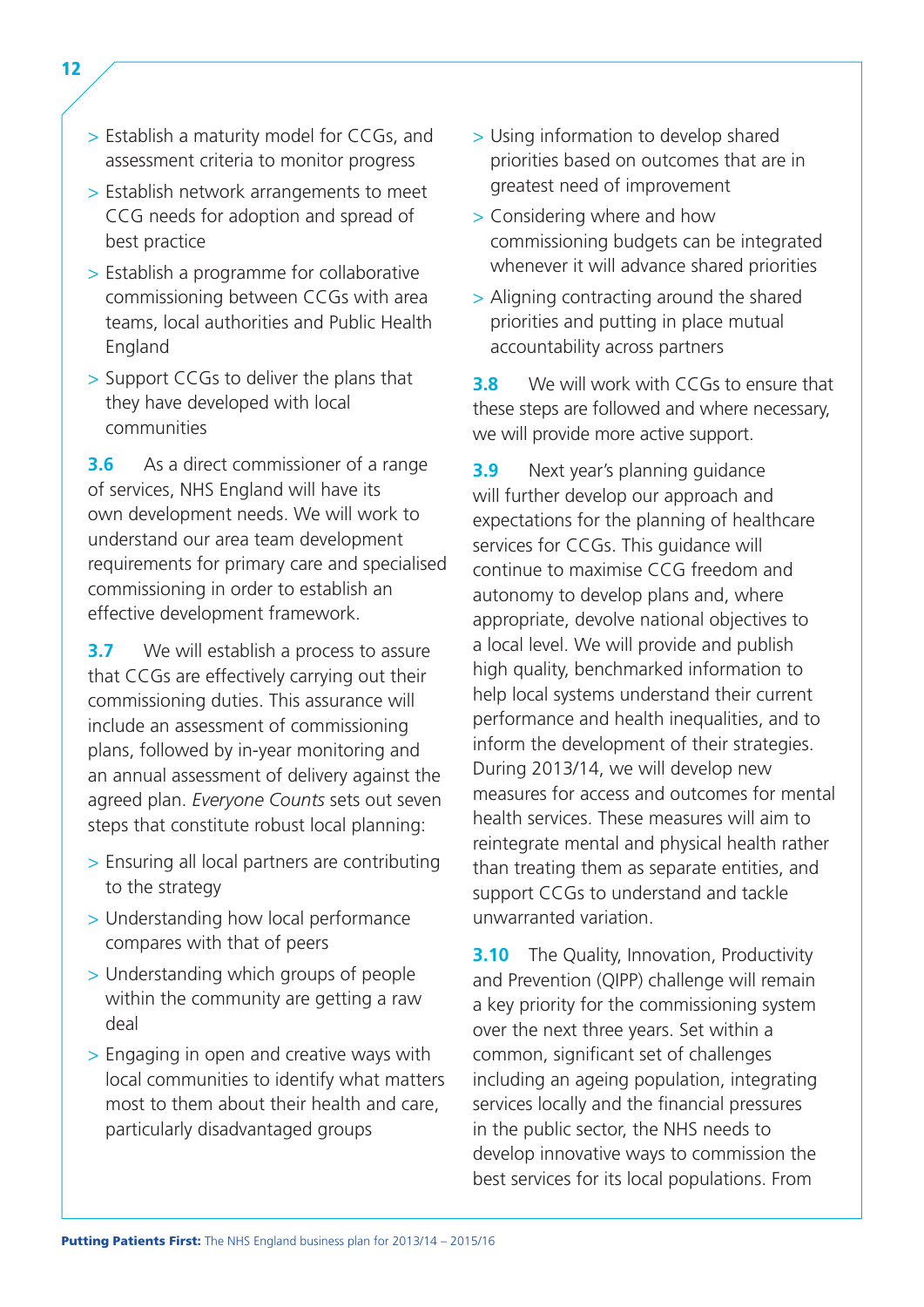2013/14 we will support CCGs to meet the QIPP challenge in the following ways:

- > By building on the authorisation process which will provide confidence that each CCG can articulate its own QIPP challenge and has a solid platform for delivery
- > By adopting the 'assumed liberty' approach rather than performance-manage the achievement of milestones. Through our area teams, we expect to see assurance from each CCG that its governance processes are robust enough to identify and respond to its own QIPP challenges and milestones over the next two years
- > By ensuring that our direct commissioning does not sustain out-dated service models when CCGs have identified the need for improved delivery methods
- > By triangulating activity, quality and cost data, and using this intelligence to provide overall system assurance
- > We are in the process of establishing the initial areas of focus where we should provide leadership and support for commissioners – both in CCGs and NHS England – to innovate and achieve transformational change in services to meet the increasing demand, while still delivering high quality services that offer the best value for money.

**3.11** As a direct commissioner of services, we will operate a similar planning process for area teams involved in direct commissioning. This process will work to similar timelines as the CCG planning process, and area teams will work in partnership with CCGs and other local commissioners to ensure alignment and integration of their strategy.

**3.12** In carrying out this support and assurance role, we will establish mutual accountability between ourselves and local commissioners, and we will measure our success by the way that we are able to support CCGs to achieve their objectives. Through NHS clinical commissioners, we will seek and publish 360 degree feedback from CCGs and other key stakeholders on how we are promoting autonomy in local organisations, and how effectively NHS England is building relationships.

#### The NHS Commissioning Assembly

**3.13** The NHS Commissioning Assembly is the community of leaders for NHS commissioning, comprising the clinical leader from every CCG in the country and the leadership in NHS England. The purpose is to create shared leadership nationally and locally, co-produce national strategy and direction, embed principles for working together and create a common voice, and to connect leaders both within the NHS commissioning system and beyond. It is based on the principle that we will undoubtedly maximise the impact of commissioning on outcomes by working together rather than individually. The work of the Assembly is overseen by a joint NHS England-CCG Steering Group. Already a number of Assembly Working Groups have been established to support the coproduction between NHS England and CCGs to implement many aspects of the business plan during 2013/14.

#### Tools, guidance and incentives

**3.14** NHS England is responsible for producing of a number of tools and enablers to support the commissioning process. These resources will support commissioners in both improving outcomes and value for money. NHS England will provide guidance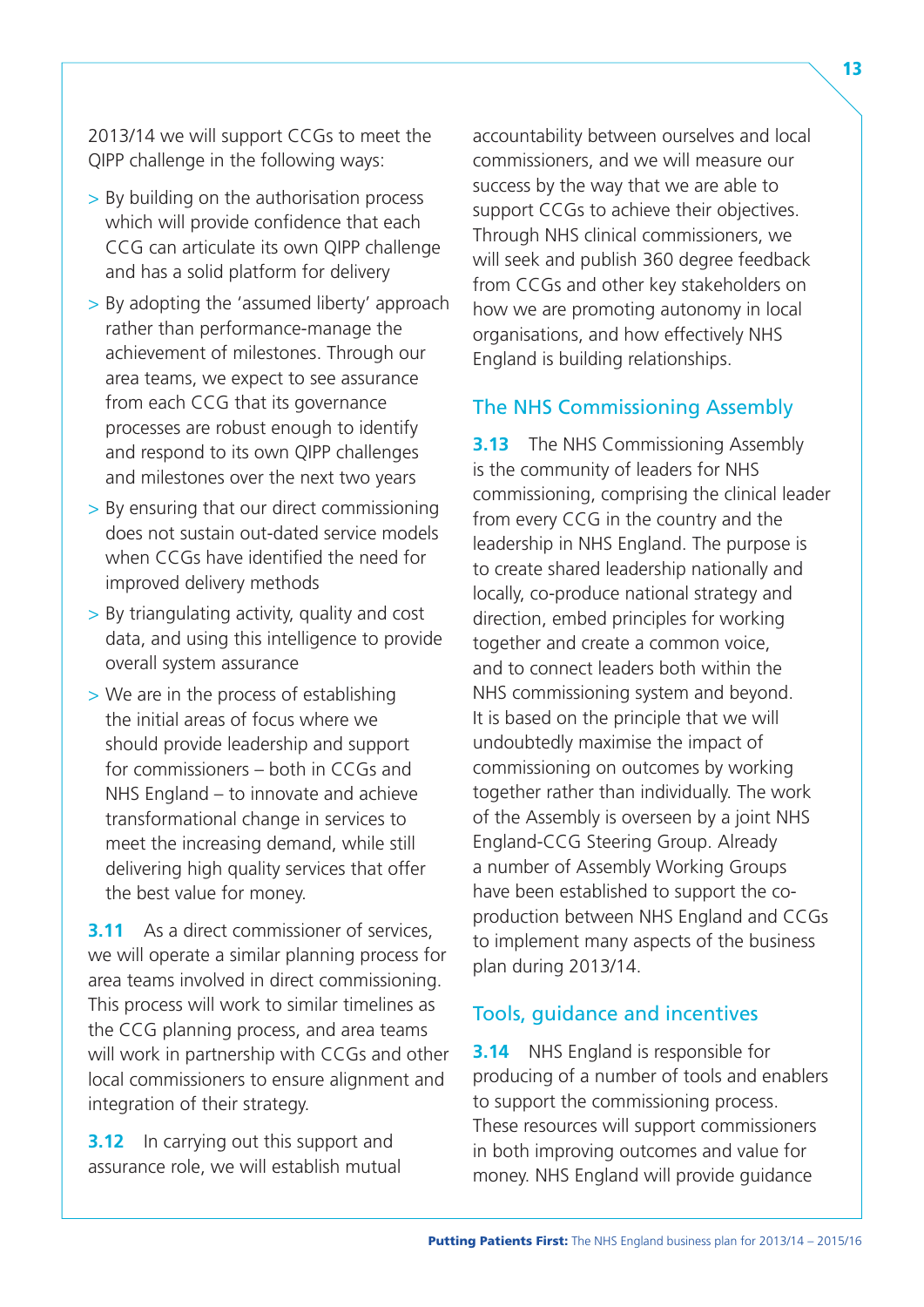for commissioners based upon an agreed framework that will support statutory responsibilities, development needs and knowledge sharing.

#### Choice & Competition Framework

**3.15** Choice and competition can be an important lever for commissioners to improve the quality and efficiency of services. Choice can help ensure people get services that best meet their needs, and competition can be an important lever for driving up quality and innovation. Competition is not an end in itself and will only be used as a means of improving outcomes. It needs to be applied appropriately by commissioners as part of a wider approach to improvement, and should never impact negatively on the ability to join up services around people's needs. The application of choice and competition will be guided by the following principles:

- > Patients come first, and choice and competition should be used as a tool to benefit patients.
- > The use of choice and competition should be evidence based rather than ideology based. It should be applied where there is clear evidence of patient benefit.
- > Choice and competition should be commissioner led, and commissioners will decide how and when it should be applied.
- > The commissioner led approach will not be a reason to let poor quality providers continue to perform poorly, and we expect commissioners to consider how best to use these levers to tackle poor performance where appropriate.
- > Commissioners should think innovatively about how it is applied for the benefit of patients.

**3.16** We are working in partnership with Monitor, the independent regulator of NHS foundation trusts, and with CCG and provider representatives to develop a Choice and Competition Framework. The Framework will offer practical tools, guidance and evidence so that commissioners and providers are able to deliver improved outcomes for people through more effective use of choice and competition.

#### The NHS Standard Contract

**3.17** NHS commissioners use the NHS standard contract to specify and purchase the services they are buying from acute, community and mental health providers. The standard contract provides a clear framework for commissioners to help them define a consistent set of service requirements across all the domains of care in the NHS Outcomes Framework. During 2013/14 we will work with the Commissioning Assembly and other key stakeholders to design the standard contract. The contract will be issued alongside our planning guidance in December 2013, ready for commissioners to use in the 2014/15 financial year.

#### The quality premium and Commissioning for Quality and Innovation (CQUIN) scheme

**3.18** We have established the Quality Premium for 2013/14. We will continue to work with CCGs and other partners, including local clinicians and patients, to ensure that the Quality Premium for 2014/15 continues to reward improvements in quality, outcomes and inequalities in a range of national and local measures. In 2014/15 the quality premium will include a measure for mental health outcomes.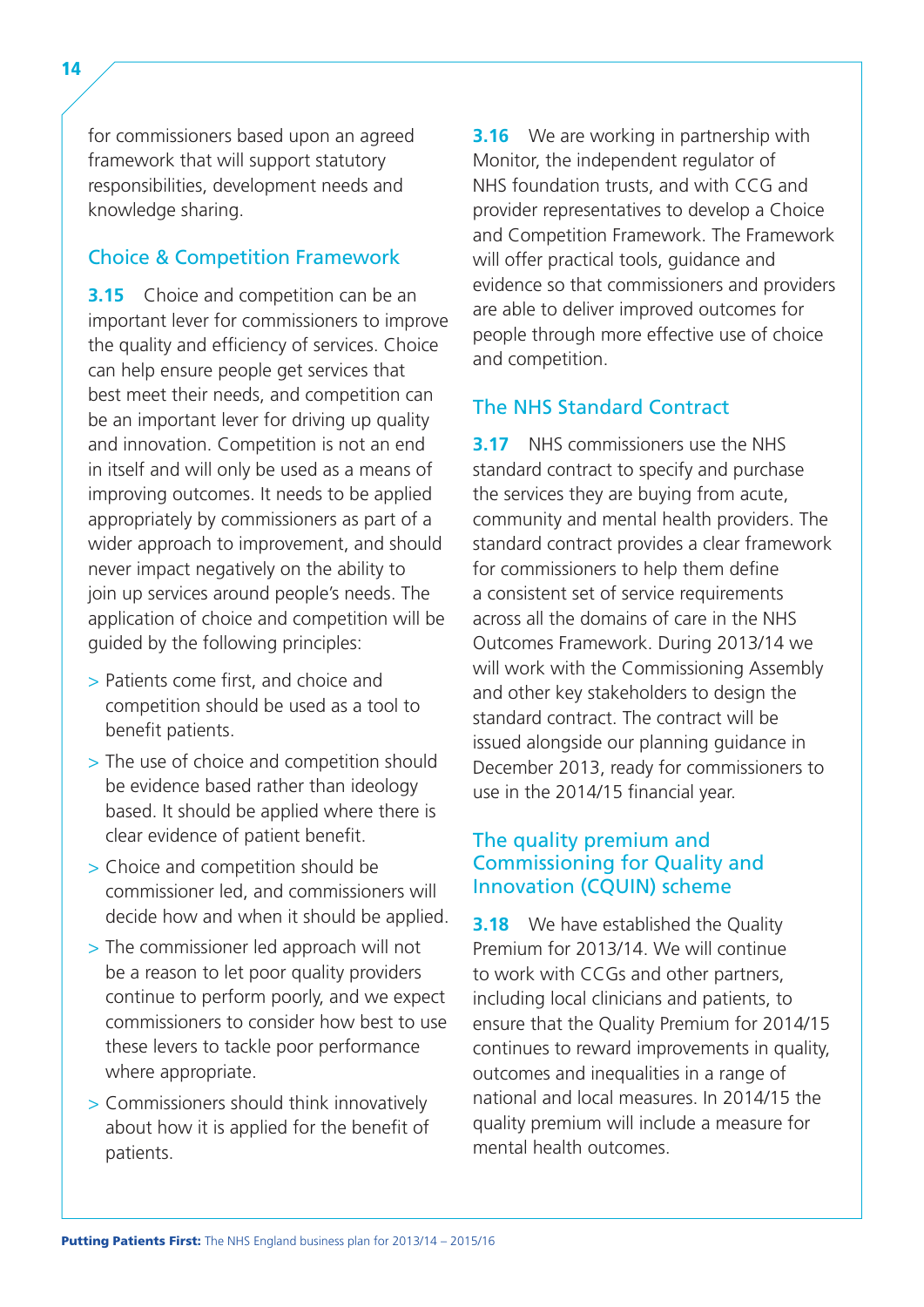<span id="page-20-0"></span>**3.19** We are also designing the 2014/15 CQUIN scheme; this is a way of linking the payments made to hospitals (and other healthcare providers) to ambitions for improvement in outcomes.

**3.20** We will continue to publish an outcomes indicator set for CCGs that will demonstrate to CCGs and the populations they serve the quality of the health services they commission and associated health outcomes. CCGs can use the CCG outcomes indicator set to demonstrate to local people and their health and wellbeing board that they are targeting their commissioning to meet the needs of the patients they serve.

| <b>Key deliverables: supporting,</b><br>developing and assuring the<br>commissioning system        | <b>Timelines</b> |
|----------------------------------------------------------------------------------------------------|------------------|
| 80% of outcomes improvements<br>identified in CCG plans delivered                                  | April 2014       |
| Overall positive CCG satisfaction<br>with NHS England development<br>support                       | Annual<br>survey |
| Choice and competition<br>framework (and supporting<br>documents) published                        | <b>July 2013</b> |
| Overall positive CCG satisfaction<br>with resources, tools and guidance<br>provided by NHS England | Annual<br>survey |

## **b. Direct commissioning**

**3.21** NHS England is responsible for directly commissioning £25.4bn of healthcare services including primary care, specialised services, secondary care dental services, some public health services, offender health and armed forces health. These services will be commissioned by the 27 area teams of NHS England.

**3.22** Much of our early focus will be on embedding a number of single operating models for how we will carry out our direct commissioning responsibilities. These operating models will seek to address inequalities in access and outcomes, to take account of unmet need for access to high quality services right across the country and to allow us quickly to apply learning and best practice to different geographical areas. At the same time, we will focus on patient safety, giving clear guidance on how to commission a safer service, manage serious incidents and use safety reviews to support commissioning for improvement.

**3.23** Where services we commission directly need to join up with locally commissioned services, we will co-ordinate with CCGs and other partners, to ensure people experience a seamless and integrated service.

#### Primary care

**3.24** Primary care has a key role to play in improving health outcomes and reducing health inequalities. We know that good primary care has a positive impact across the whole of the health and social care system. Evidence shows that strong and effective primary care services are vital for health economies and for delivering high quality, best value health services and healthy populations.

**3.25** As a single commissioner of primary care services, we have the unique opportunity to redefine the role of primary care in an effective healthcare system and to take steps to address inequalities of access to primary care services, whilst improving the quality of care and outcomes for patients across the country. We aim to do this by: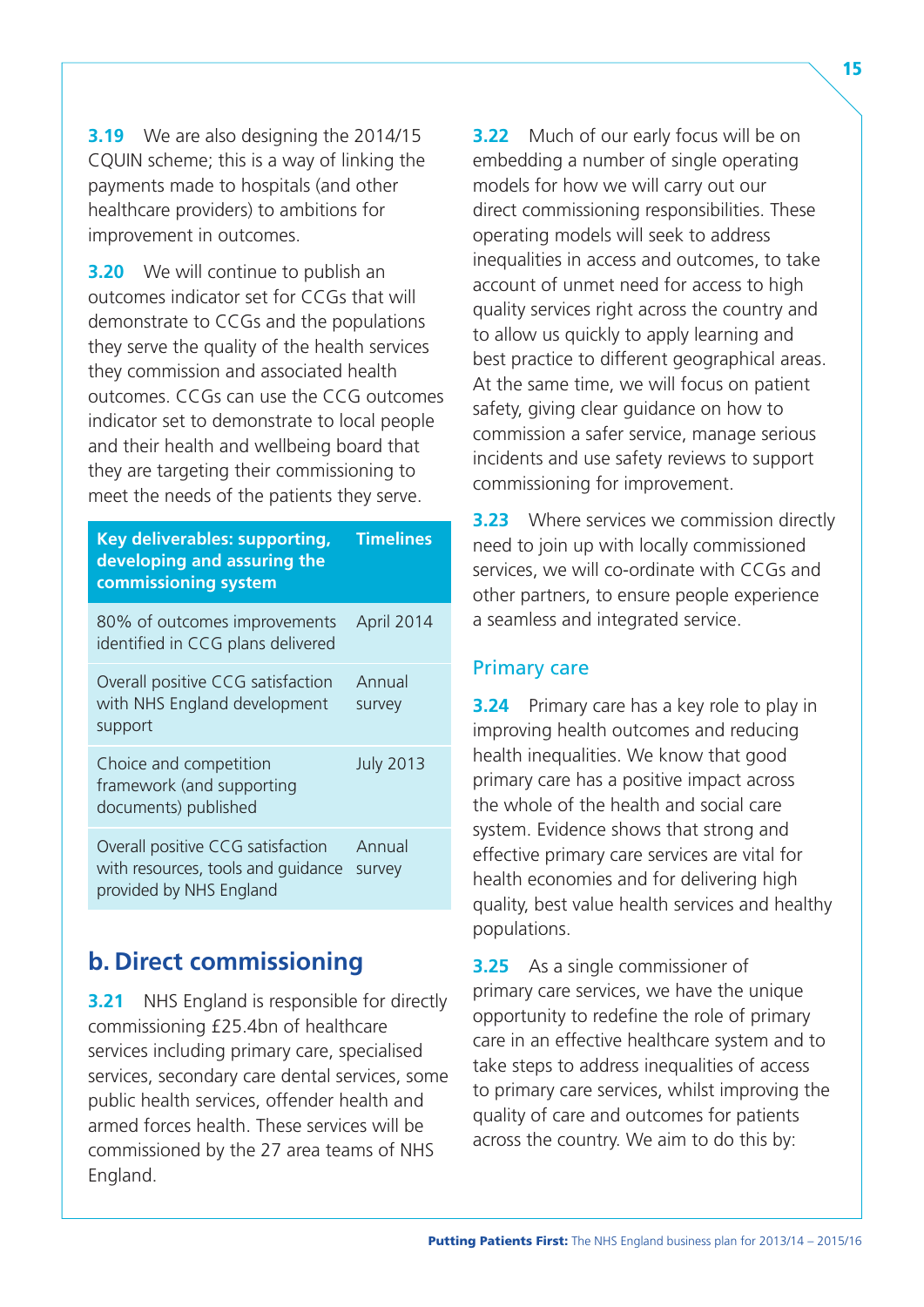- > Developing and reviewing contract levers to ensure that maximum benefits are achieved through rewarding quality services and better outcomes for patients.
- > Managing the smooth transition from Primary Care Trust (PCT) commissioning to NHS CB area teams. The single operating model we will develop will include developing a single approach for effective performance management of primary care
- > Improving the skills of practitioners in primary care through the development of robust workforce planning
- > Developing and maintaining mechanisms to enable revalidation of GPs, ensuring that skills are up to date and clinical standards remain high

**3.26** We will establish a Primary Care Patient Safety Board and develop a comprehensive primary care patient safety strategy that will feed into the overall primary care strategy.

**3.27** Some patients find it more convenient to access GP services away from home. We will evaluate the results of the GP choice pilots and consider how we can apply successes more widely. We will move towards a more equitable system of GP practice funding to support patient choice. We will continue to support and incentivise practices to offer greater access to services through digital means.

#### Specialised services

**3.28** Specialised services are those services, often provided in relatively few hospitals, accessed by comparatively small numbers of patients, but with catchment populations of more than one million. These services tend to be located in specialist hospital trusts that can recruit staff with the appropriate

expertise and enable them to develop their skills. Examples include long-term conditions such as renal dialysis, complex interventions such as liver transplants, rare cancers and secure forensic services.

**3.29** At present, these services are commissioned in a range of different ways leading to variation across the country. Our focus for 2013/14 is to create a consistent, robust and evidence-based approach to the way these services are commissioned across area teams, regardless of where the services are provided. We will also establish a specialised services innovation fund to support innovative practice locally.

**3.30** National service-specific clinical reference groups have supported the development of five national programmes of care through wide and expert engagement across clinical and patient stakeholders. Improved patient outcomes will be delivered through quality standards incorporated into the new contracts.

**3.31** We will develop outcome measures for all specialised services in line with the Outcomes Framework. This will build on previous work to develop and implement outcome measures, for example, the current measures of survival rates in rare cancers, survival post-transplant in transplant services and the percentage of patients with severe intestinal failure who are discharged home without any need for tube feeding, and the percentage patients with psychosis who can be discharged back to primary care after NICE recommended treatment.

**3.32** At the time of writing, there is a judicial review on the re-organisation of paediatric heart surgery across England. A priority for 2013/14 will be to take forward

16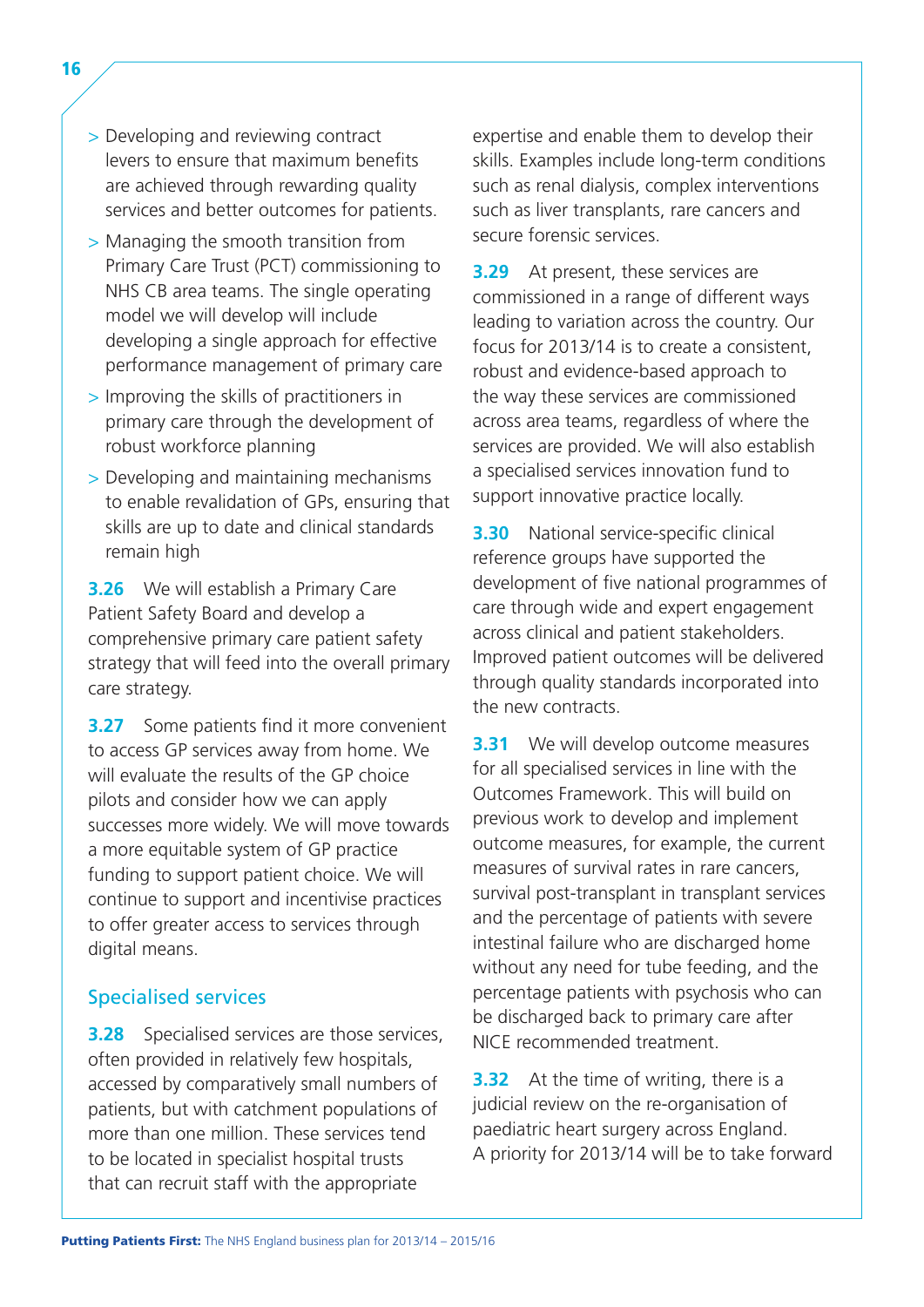this work in light of the outcomes of the review to ensure safe sustainable services.

**3.33** Further information on the approach and commissioning intentions for specialised services can be found at: [http://www.](http://www.commissioningboard.nhs.uk/files/2012/11/comm-int.pdf)  [commissioningboard.nhs.uk/files/2012/11/](http://www.commissioningboard.nhs.uk/files/2012/11/comm-int.pdf) [comm-int.pdf](http://www.commissioningboard.nhs.uk/files/2012/11/comm-int.pdf) 

#### Public health

**3.34** Public health is about helping people to stay healthy, changing lifestyle behaviours and preventing disease. Campaigns and interventions are used to promote healthy choices, while disease prevention helps people to avoid getting ill and enables early diagnosis through screening. Public Health encompasses a wide range of services such as immunisation, nutrition, tobacco and alcohol, drugs recovery, sexual health, pregnancy and children's health.

**3.35** In the main, these services will be commissioned by Public Health England (PHE). We will work in partnership with PHE so that we mutually support our common goals of improving health outcomes promoting equality of access. The NHS Act 2006, Section 7a, sets out the important role we have in relation to the commissioning of screening and immunisation services, health intervention services for children aged 0-5 years and sexual assault services.

**3.36** The 0-5 years programme in particular demonstrates the value of delivering public health programmes in partnership with other statutory agencies that have a responsibility and budget, in this case for the commissioning of children's services. The programme will strengthen the co-ordination of the link between needs assessment and strategy and provide a clear line of sight from the commissioning process through

to the delivery of services. The 0-5 years programme includes the continued expansion of numbers of health visitors and family nurse practitioners (FNPs).

**3.37** Screening programmes will be extended during 2013/14 for bowel cancer, breast screening and Human Papilloma Virus triage in cervical screening. New vaccines will be introduced for rotavirus in infants and for shingles in the elderly, reducing the incidence of painful and unpleasant conditions for sufferers whilst simultaneously reducing the burden on urgent care services.

#### Dental health

**3.38** NHS England will be responsible for commissioning all NHS dental care; across the hospital (secondary), community (e.g. care for people with special needs), and primary dental care settings, and managing some 10,000 contracts with 'high-street' dental practices. Our aim is to deliver excellence in commissioning NHS dental services including improvements in quality and patient satisfaction, and reductions in inequalities of access and outcomes.

#### Offender health

**3.39** With commissioning of offender health services, NHS England will be responsible for planning, securing and monitoring an agreed set of services for prisons, young offenders Institutions (YOIs), immigration removal centres, secure training centres, police custody suites, court liaison and diversion services and sexual assault services.

**3.40** In 2013/14, our focus will be to align the justice commissioning intentions with those of the NHS England offender teams and local partnerships, particularly for children and young people. This will mean developing a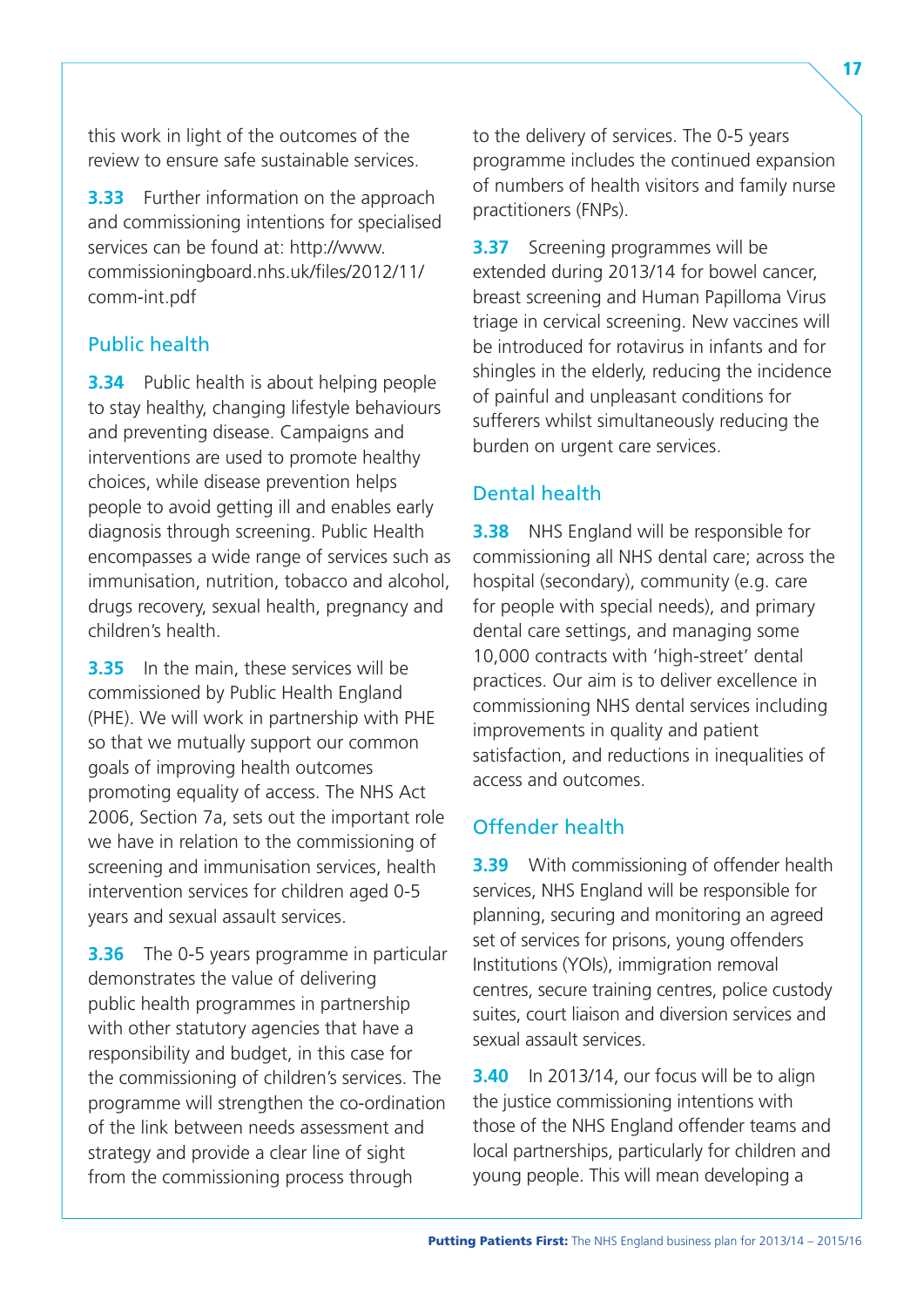<span id="page-23-0"></span>single operating model for offender health, setting commissioning standards that reduce the potential for variation in outcomes and inequalities of access to services that prisoners currently experience across England. We will also focus on mental health services in prisons and detainee settings.

#### Armed forces health

**3.41** NHS England will focus on developing core requirements in new contracts and delivering on a number of commitments such as increasing and improving access to mental health services for serving personnel and veterans, as well as improving prosthetic care for veterans.

| <b>Key deliverables: Direct</b><br>commissioning                                                                                                            | <b>Timelines</b>   |
|-------------------------------------------------------------------------------------------------------------------------------------------------------------|--------------------|
| All area teams will have contracts<br>in place with providers that<br>reflect the requirements of<br>the single operating model for<br>specialised services | <b>June 2013</b>   |
| 80% of all commissioning<br>intentions implemented in full                                                                                                  | April 2014         |
| All area teams will implement<br>primary care quality assurance for<br>all four contractor services                                                         | From April<br>2013 |

## **c. Emergency preparedness**

**3.42** The NHS needs to be able to plan for, and respond to, a wide range of incidents and emergencies that could have an impact on health or patient care. These incidents could be anything from extreme weather conditions to an outbreak of an infectious disease or a major transport accident. They often require a co-ordinated response at national and local level. The development

of the capability and capacity to provide this response is a central element of NHS England's role in safeguarding the public.

**3.43** In 2013/14, NHS England will implement new arrangements for effectively handling these incidents and emergencies, ensuring safe transition from existing organisations. These arrangements will include new Local Health Resilience Partnerships (LHRPs), which bring together NHS England's area teams with other local partners, to provide on-going surveillance and a co-ordinated multi-agency response, where necessary.

**3.44** Emergency preparedness resilience and response (EPRR) is critically dependent on effective multi-agency working. This directly contributes to our mandate objectives relating to partnership working across organisations, by ensuring that single databases and websites for EPRR planning and incident response functions are joined-up, that strong working relationships are fostered between delivery partners and that new structures and ways of working are embedded. This work also contributes to our objectives of improving on all outcomes framework indicators, by ensuring that we minimise the adverse impact of these incidents. "Safe-system" assurance will ensure on an annual basis that the new model remains fit for purpose from April 2013 and beyond.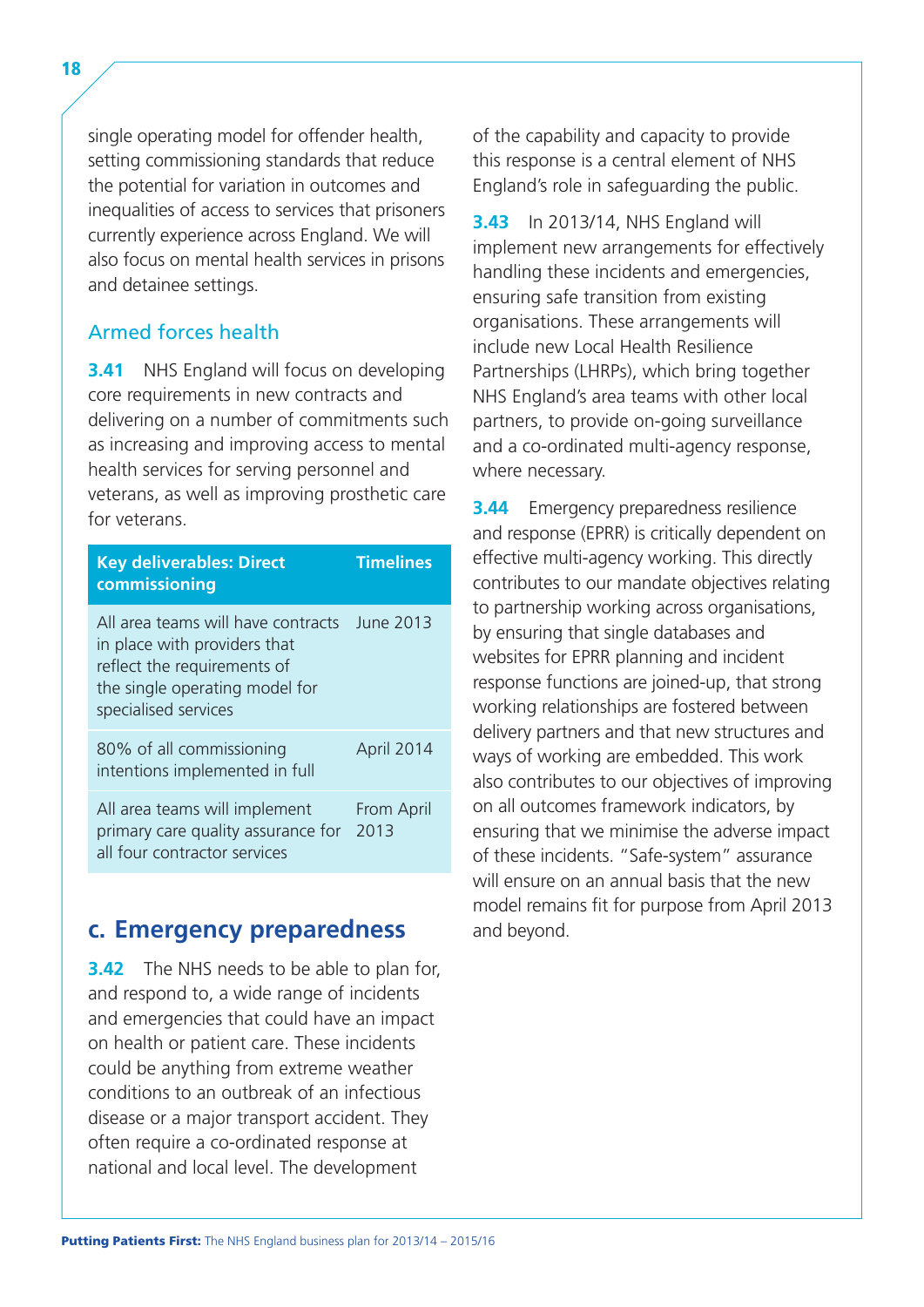<span id="page-24-0"></span>

| <b>Key deliverables: Emergency</b><br><b>Preparedness</b>                                                                                                                                             | <b>Timelines</b> |
|-------------------------------------------------------------------------------------------------------------------------------------------------------------------------------------------------------|------------------|
| Conduct further exercises in each<br>of the NHS England regions to<br>ensure incident response plans<br>and reporting arrangements are<br>aligned with key partner agencies<br>and implement findings | December<br>2013 |
| Publish updated NHS<br>Pandemic Influenza Guidance<br>in preparation for the Cross<br>Government Pandemic Influenza<br>Exercise (September 2014)                                                      | October<br>2013  |

## **d. Partnership for quality**

**3.45** Improvements in health and care are linked and the NHS and its public, private and voluntary sector partners can only provide the best and most effective service for patients and public when we work together to achieve their objectives.

#### Francis and Winterbourne View reports

**3.46** The Francis and Winterbourne View reports described major failings in the delivery of care. In December 2012 the Department of Health published *"Transforming Care: A national response to Winterbourne View Hospital"*. The report laid out clear, timetabled actions for health and local authority commissioners working together to transform care and provide support for people with learning disabilities or autism who also have mental health conditions or behaviours viewed as challenging. The report outlined our shared objective to see the health and care system get to grips with past failings by listening to this very vulnerable group of people and their families, meeting their needs, and working

together to commission the range of services and support which will enable them to lead safe and fulfilling lives in their communities.

**3.47** The Francis report on events at the Mid Staffordshire Foundation Trust made 290 recommendations, but its single, overarching theme is clear: that a fundamental culture change is needed in the NHS to put people first. Robert Francis highlighted five themes when he presented his report. These were:

- > A structure of fundamental standards and measures of compliance
- > Openness, transparency and candour throughout the system underpinned by statute
- > Improved support for caring, compassionate, and considerate nursing
- > Stronger healthcare leadership
- > Accurate, useful and relevant information

**3.48** The Department of Health has published the full response to the Francis report; we commit to supporting all the actions described in this response and to fulfilling every single one of those for NHS England.

**3.49** NHS England is also committed to promoting and upholding the values, rights and pledges enshrined within the NHS Constitution and to putting patients and the public at the heart of everything we do. How we respond to the Francis report will be both a test of our commitment and an opportunity for the Board to work with its partners to drive the required cultural change in the NHS.

**3.50** We already have a number of work programmes underway in line with the Francis report recommendations. Key examples include: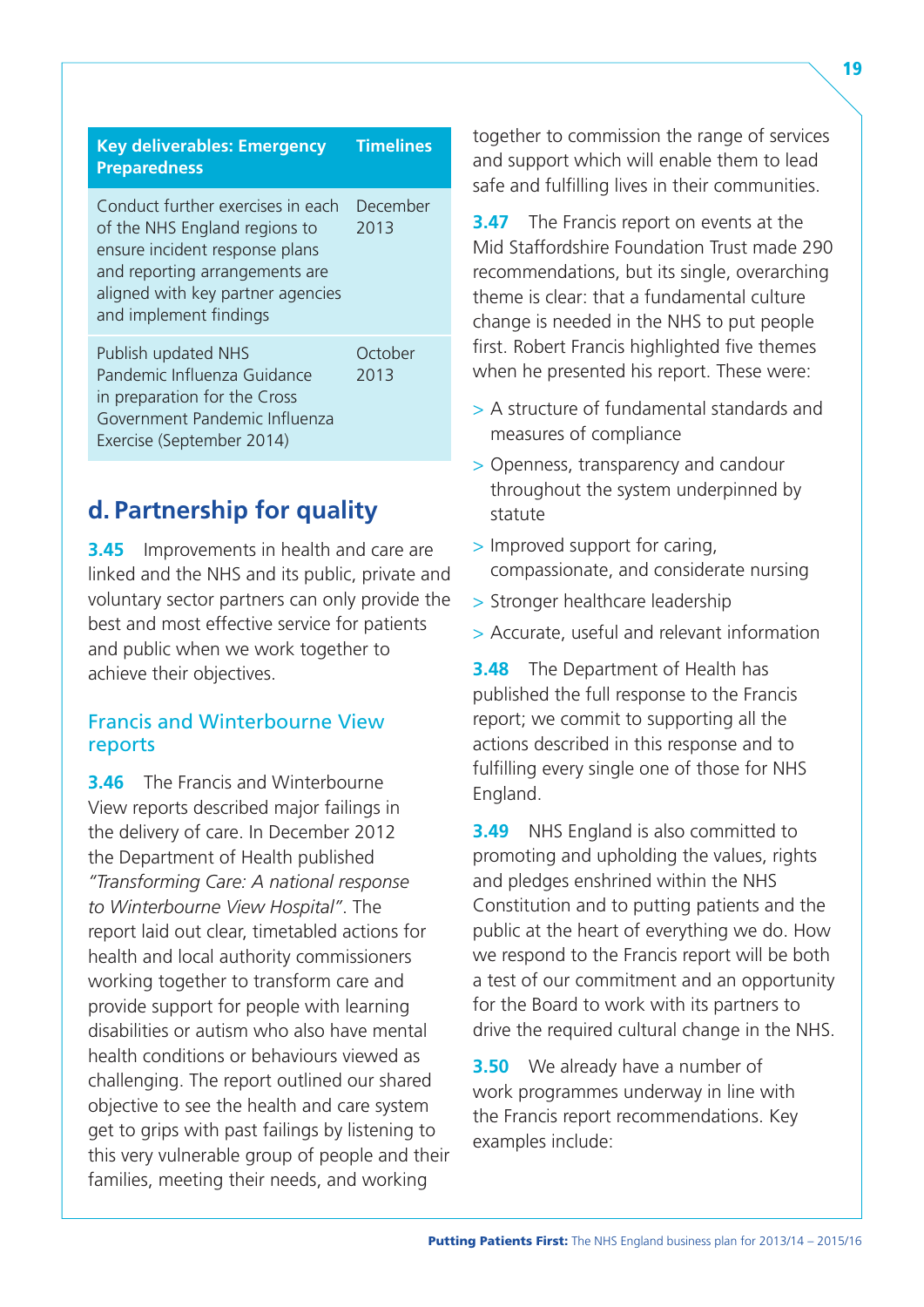- > Through our work with the Civil Society Assembly we will test the credibility of our work plans with the right people, and take direction from them on how we can improve
- > Effective planning across local organisations to ensure that of actions and commitments are embedded in local systems, as set out in 'Everyone Counts'
- > Putting care courage and compassion and other qualities that are of critical importance to nursing first, as part of the vision and strategy for nursing as set out in the Chief Nursing Officer's vision and strategy for nursing, 'Compassion in Practice'
- > The implementation of NHS England's Organisation Development Strategy, as a key driver of cultural change

**3.51** However, every aspect of NHS England's work programme is now being reviewed to identify what more needs to be done. Key elements of our response will include promoting a culture of safety and quality, including putting the improvement of quality and outcomes at the centre of our organisation and the wider commissioning system.

#### Quality Surveillance Groups and the National Quality Board

**3.52** In 2013/14, we will work with partners to implement Quality Surveillance Groups. We will review all of the existing agreements, in the light of organisational developments and, following the recommendations of the Francis report, we will ensure that we remain focused on the right priorities. We will support board to board meetings to set the strategic direction for these relationships.

**3.53** Through our membership and secretariat, we will support the National Quality Board to bring the national elements of the system together to ensure that it is aligned to drive improvements in quality and outcomes, and to maintain the essential standards of quality and safety. We are supporting the work to develop a Quality Dashboard that offers a richer, shared and more holistic view of information on quality.

#### **Safeguarding**

**3.54** Safeguarding is the multi-disciplinary work we undertake to minimise and manage the risk of harm to vulnerable adults and children. The accountability and assurance framework sets out clearly the responsibilities of each of the key players for safeguarding in the future NHS. The framework has been developed in partnership with colleagues from the Department of Health (DH), the Department for Education (DfE) and the wider NHS and social care system. The NHS CB's regional and local area teams will each have a Director of Nursing who is responsible for supporting and providing assurance on the safeguarding of children and adults at risk of abuse or neglect.

**3.55** We will work with CCGs to support them to fulfil and excel in their safeguarding role. We will implement the national safeguarding IT infrastructure and mobilise the professional support required to realise the benefits.

#### Partnership working

**3.56** We will work alongside other organisations at national and local level to achieve our goals of improving outcomes and reducing inequalities, meeting the requirements of the Mandate and achieving

20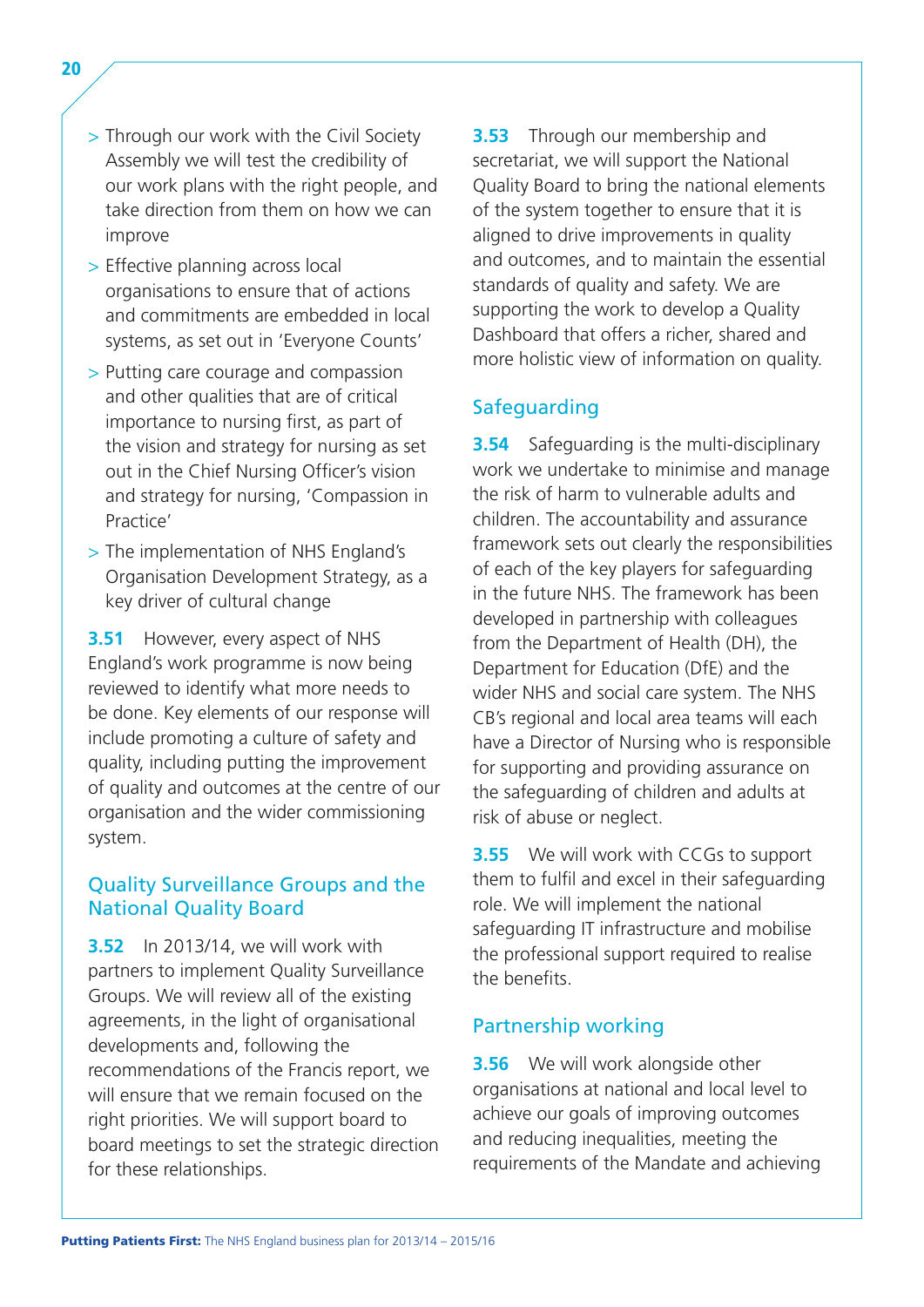our financial obligations and statutory duties. This includes working alongside partners to jointly commission integrated health and social care packages for people. The Francis report and Winterbourne review have shown how important it is to protect vulnerable people and ensure they receive the highest quality services. All parts of the NHS system must work together to achieve this.

**3.57** We have developed a concordat with the Local Government Association (LGA). NHS England has chosen to prioritise the concordat with the LGA for early agreement because of the unique nature of the relationship between health and local government. The concordat provides an important strategic framework for the operational relationship between local authorities and NHS England's area teams. This partnership will be enacted at local and national level, the local dimension of this will be particularly important, as NHS England works with other commissioning partners as part of the health and wellbeing boards to ensure joined up commissioning and services. The three priorities are:

- > Facilitating shared system leadership through Health and Wellbeing Boards
- > Supporting local mechanisms for joint planning of services
- > Creating sector led improvement and innovation

**3.58** NHS England has a shared interest in improving outcomes with national organisations, including the National Institute for Health & Clinical Excellence (NICE), the Care Quality Commission (CQC), the NHS Trust Development Agency (NTDA), Monitor, Health Education England (HEE), and Public Health England (PHE). We have partnership

agreements with each of these organisations that will formalise the way we work with them on shared priorities and objectives, as follows:

- $>$  NICE we share ambitions for high quality care, improved outcomes for people and cost effective practice. Partnership will help to drive improvement across all five domains of the NHS Outcomes Framework and particularly to support equality of access and reduce inequalities in health outcomes.
- > CQC we have the common objective of supporting and promoting delivery of safe care for everyone
- > NTDA working in partnership will help to improve service quality, outcomes for people and integration of services
- > PHE our partnership will help to reduce inequalities and enhance population health
- > Monitor we are collaborating on sector regulation, tariff for service integration, and choice and competition
- $>$  HEE we are aligning programmes that will help deliver NHS England's medium term strategy, including our vision for nursing

#### National Institute for Clinical Excellence (NICE) Quality Standards

**3.59** NICE will take forward the development of around 30 quality standards for commissioners each year. They will develop related resources, tools and guidance for commissioners to support these quality standards.

**3.60** We will ensure that the resources, tools and guidance that we commission or produce are aligned with quality standards, so that they support commissioners in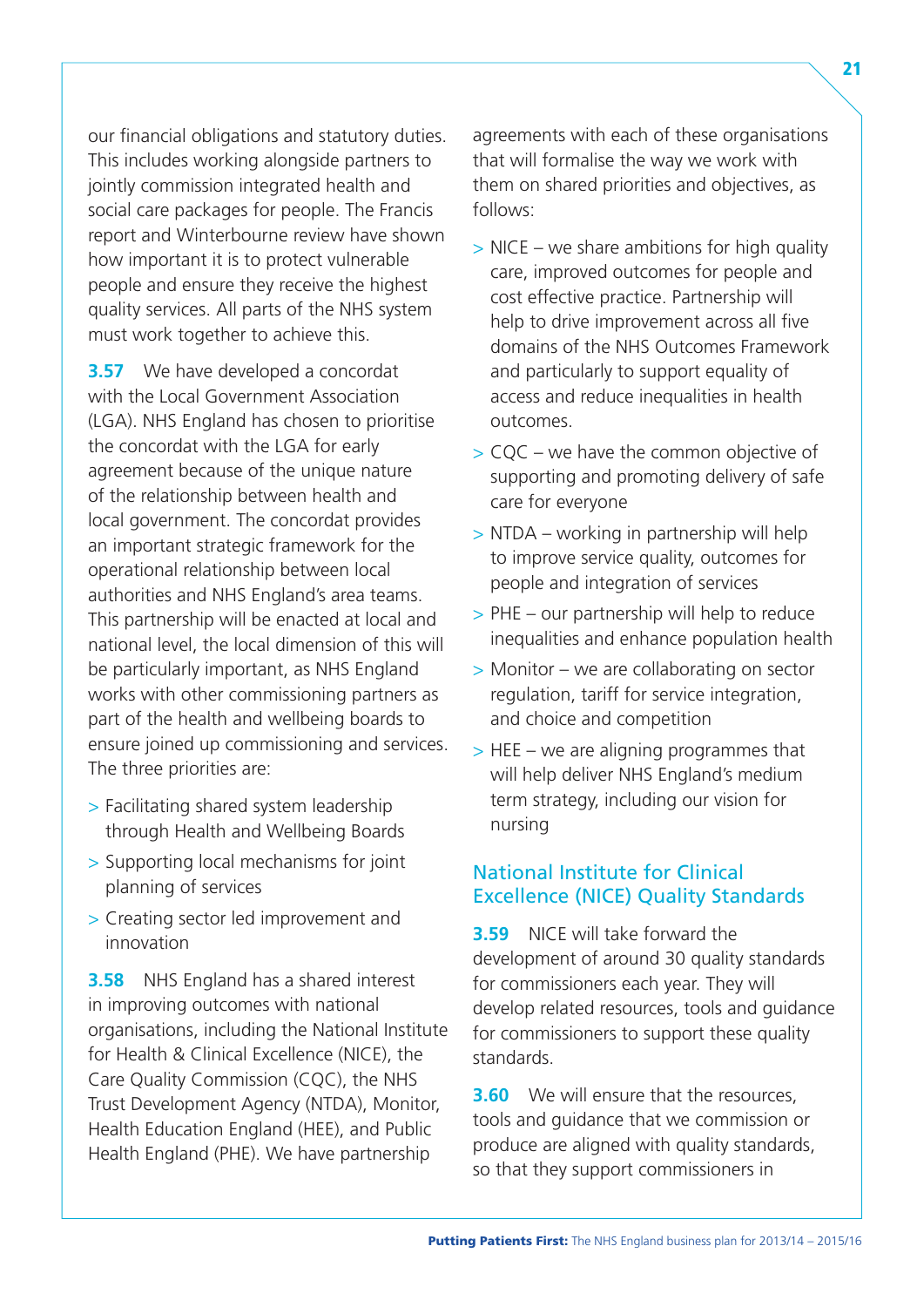<span id="page-27-0"></span>delivering high quality care as described by the relevant quality standards. In particular we will ensure that there are sufficient quality standards on cross-cutting topics, and that the library includes topics relating to patient safety and experience. We will work with CCGs to agree the appropriate timescales and mechanisms for implementation of these standards.

**3.61** We will also work to align topics across the NHS, public health and social care libraries of quality standards and any supporting guidance, resources or tools and workforce skills sharing and competency development.

#### Integrated care and support

**3.62** Care is at its best when it is centred round the needs, convenience and choices of people and their families and carers. Many individuals have multiple needs, and these often span organisational boundaries. Their experience should be of care and support services that are as seamless as possible.

**3.63** Through health and wellbeing boards, we will work with local commissioning partners to develop plans for integrated care in line with the requirements set out in *Everyone Counts* and implement plans for integration in each health and wellbeing area by April 2014.

**3.64** As a system leader we are tasked in our Mandate from the government to promote integration and seek to remove barriers to it. We are developing with partners a Common Purpose Framework, which will be published in May 2013. This will set out how we will promote, enable and encourage better integrated care and support across health and social care, including primary and secondary care, mental and physical health, and adult

and children's services. Our aim is for personcentred and co ordinated care and support to become the norm for everyone. Some localities are further advanced than others. We are therefore, enthusiastic in our support for Ministers' proposals to identify 'pioneers' from examples of integrated care across the country, with the, with the emphasis on identifying and spreading learning for wider, rapid adoption.

#### **Key deliverables: partnership Timelines for quality**

| Delivery of 100% of actions set<br>out in the Winterbourne View<br>concordat and Francis response                                  | June 2014               |
|------------------------------------------------------------------------------------------------------------------------------------|-------------------------|
| Integrated care proposals<br>implemented in every health and<br>wellbeing board Area                                               | <b>By April</b><br>2014 |
| <b>Quality Surveillance Groups</b><br>operational in every region and<br>area team                                                 | From April<br>2013      |
| Ensure that there is a capable<br>system of safeguarding that is<br>resilient to the transition and<br>linked to quality assurance | From April<br>2013      |

## **e. Strategy, research and innovation for outcomes and growth**

**3.65** In order to deliver our core objectives, it is essential that we develop a strategy for sustained, long-term, service improvement to ensure that the NHS continues to deliver for everyone, whatever their background, against the backdrop of low financial growth and rising demand for healthcare service. We will place much greater emphasis on innovation in healthcare by providing the space and support for local systems to adopt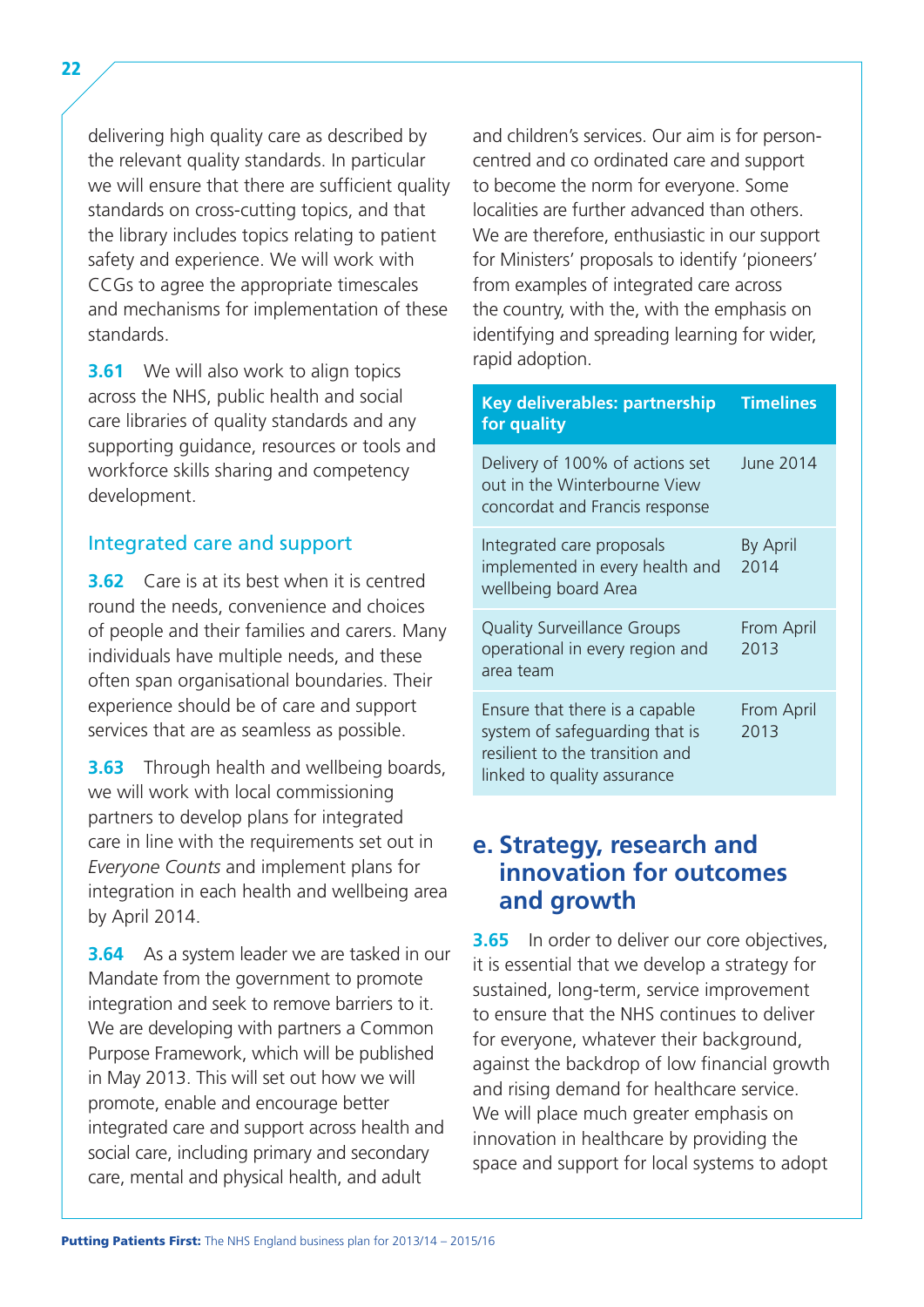innovative practice. The key elements to our approach in 2013/14 will be:

#### A ten year strategy for the NHS

**3.66** We will lead a national and local debate with service users, clinicians, the public and key partner organisations to develop a medium term strategy for the NHS. We will align the strategy with the five domains of the NHS Outcomes Framework, identifying evidence-based, optimum, clinical pathways and changing services where necessary. This work will be underpinned by economic modelling to ensure we develop and deliver financially sustainable services for the future.

**3.67** The strategy will consider and address unmet needs and inequalities in outcomes and access to services, commit the NHS to a fairer deal for all, and confirm patient rights outlined in the NHS Constitution. It will also focus on the commissioning system itself. This will cover cohesive development and support for clinical commissioning, future direction for commissioning support services and the development of high-impact levers and tools.

**3.68** We will focus on the development of primary care in the light of changing populations and medical models of delivery. We will consider what practical changes, data, market management, workforce development and contract mechanisms will deliver continuous improvement.

#### Service change

**3.69** Over time, the way services are delivered will evolve in line with new technology and clinical practice. It is important that these opportunities are anticipated and managed well, with full stakeholder and clinical involvement and with a singular focus on improving outcomes. We will develop and oversee a framework for major service reconfiguration that will set out the roles, responsibilities and interfaces between the different organisations across the health and care system that will operate from April 2013.

**3.70** A key part of this work will be to ensure that there is full clinical input and ownership of service changes to ensure that improved patient outcomes and reducing inequalities are at the heart of all decisions.

#### Allocations

**3.71** Clinical commissioning groups receive funding in proportion to the size and needs of the populations they serve. From 2013/14, NHS England takes on formal responsibility for the development of the resource allocation methodology, and making allocations to CCGs and its own area teams.

**3.72** The way that we distribute resources is critical to our objectives on health outcomes, to promoting equality and to tackling health inequalities. During 2013/14 we will carry out a review of the approach to resource allocation, which will inform future allocations. In particular this will be an opportunity to consider the full breath of NHS England funding to make sure it is allocated in the best way to address inequalities and improve outcomes.

#### Pricing

**3.73** In 2013/14, the production and dissemination of the tariff will remain a DH responsibility, with NHS England and Monitor taking joint responsibility thereafter.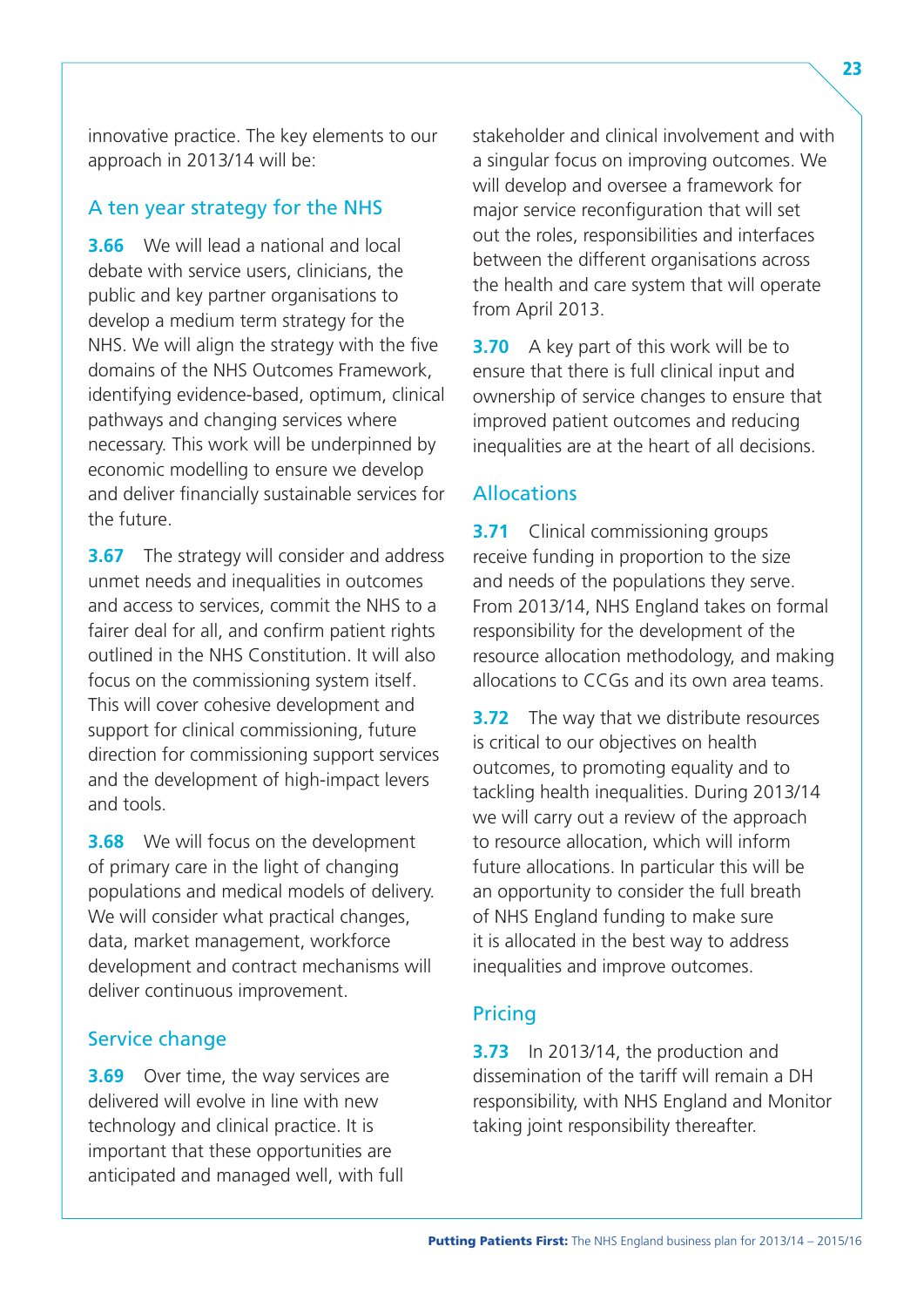**3.74** Our work in 2013/14 is primarily focused on working with Monitor to design and set the 2014/15 tariff and we expect formal engagement to begin from June onwards. We also intend to agree priorities for the medium-term, and as part of NHS England's longer term strategy work, to develop a long-term approach to the development of the tariff. In all of this we are working closely with Monitor, and so part of our work programme in 2013/14 is to put in place robust governance arrangements for this unprecedented partnership. In addition, we want to build new and more inclusive arrangements for working with CCGs and others, to ensure that we use pricing as effectively as possible to drive better outcomes for people.

#### Innovation

**3.75** Innovation must become integral to the daily work of every member of staff, in providing high quality and compassionate care. Innovation is as much about designing new ways of doing things, as it is about taking up new technologies. We will deliver programmes for rapid diffusion and adoption of innovative ideas, products and services so that everyone can benefit from proven best practice, including disadvantaged groups. In 2013/14, our primary focus will be to embed *Innovation, Health and Wealth* across the new commissioning system, deliver NHS England's contribution to the UK Genomics Strategy and lead the NHS's contribution to the UK Plan for Growth.

This will include:

- > Supporting CCGs to identify and drive innovation locally
- > Embedding the new NICE compliance regime
- > Establishing a Centre of Excellence to spread innovation at pace and scale
- > Delivering progress on the six high impact changes identified in *Innovation, Health and Wealth* across the NHS
- > An Innovation Expo the largest event of its kind in Europe – bringing together the NHS, industry and academia to share and showcase new ideas and innovations

**3.76** NHS England will lead the NHS contribution to the UK Genomics Strategy, developing detailed research proposals for 100,000 genome sequences in the UK over the next three years initially focussing on cancer and rare diseases and infectious disease. The NHS England Genomics Strategy Board has established three work streams for 2013/14:

- > Benefits realisation to identify how to exploit existing scientific and research data for clinical use in the NHS to deliver better patient outcomes
- > Procurement and intellectual property to develop the processes for managing the establishment of contracts for genome sequencing
- > Clinical, public and media engagement – to develop a shared plan for public engagement about the value, rationale and benefits of the genomics strategy

**3.77** The NHS is a major investor in UK science, technology and engineering, contributing to economic growth by exporting innovation and expertise internationally. NHS England will have a key role in supporting the Small Business Research Initiative and strengthening partnerships between the NHS and international healthcare systems through Healthcare UK. This a joint venture between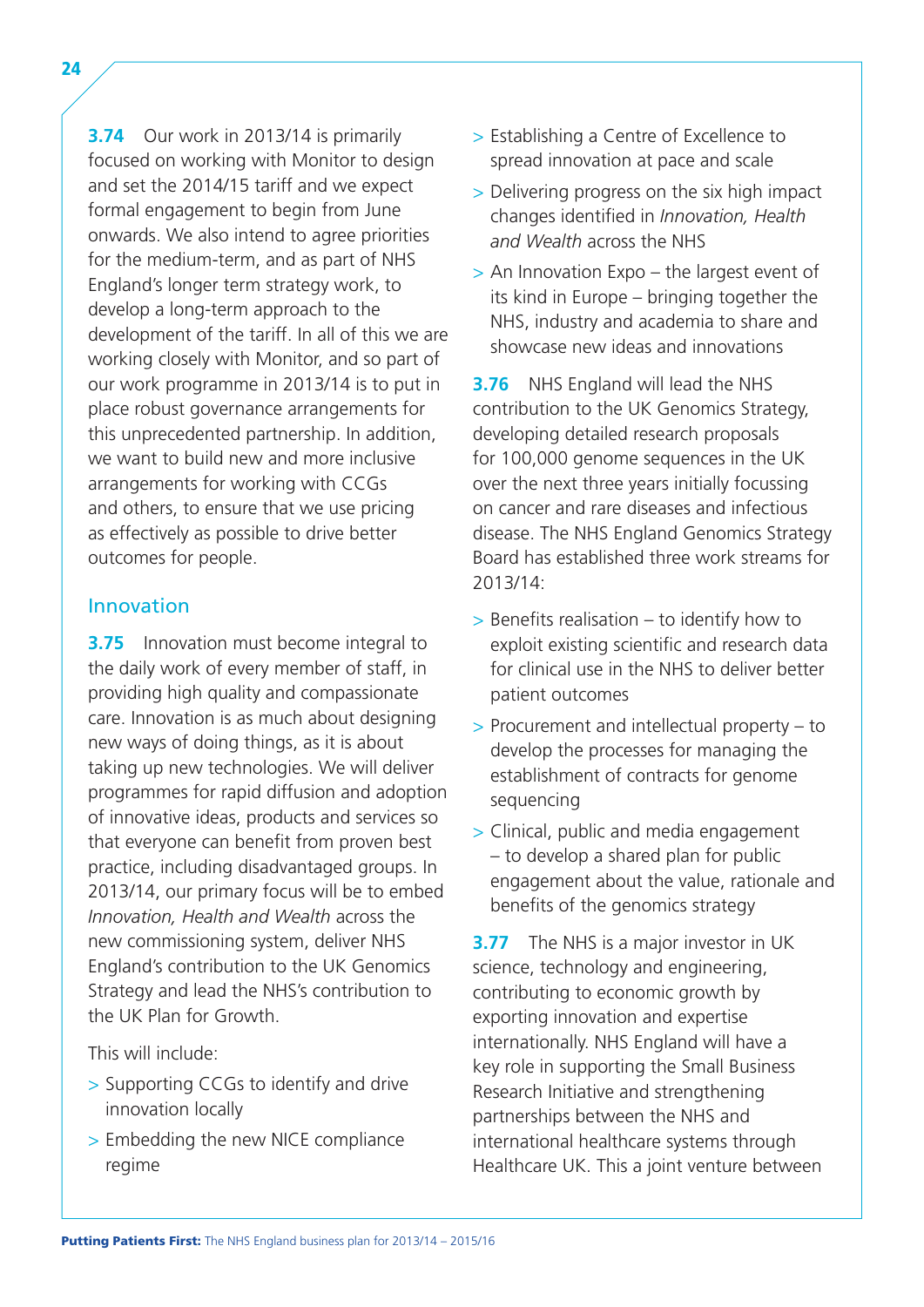NHS England, the Department of Health and UK Trade and Investment (UKTI). Healthcare UK will boost the value of the UK's trade in healthcare products and services, generating revenue for the NHS that can be redirected back into improving patient care.

**3.78** NHS England will also establish a new Industry Council to identify and work through issues of mutual interest to NHS England and the UK life sciences industry, where this will generate benefits for both patients and taxpayers, and support economic growth in the UK.

**3.79** The innovation programme will ensure that the new commissioning system promotes and supports participation of the NHS in research, translating scientific developments into benefits for patients.

#### Research and Development

**3.80** NHS England has a mandate commitment to "ensure that the new commissioning system promotes and supports participation by NHS organisations and NHS patients in research funded by both commercial and non-commercial organisations, to improve patient outcomes and contribute to economic growth."

**3.81** To carry forward this commitment NHS England is developing a research and development strategy early in 2013/14 which will largely focus on two key aims:

1.To seek, coordinate and prioritise the research priorities coming out of NHS England and working with the National Institute for Health Research (NIHR) and other large research charities. This will involve a receptive mode for incoming proposals and an active search strategy

working across the breadth of the NHS fields of delivery.

2.To improve and develop the interface with both primary and secondary care providers to ensure research is recognised and facilitated in local contracting in collaboration with key partners.

**3.82** There are five key work streams underpinning these aims:

- > A 'responsive-receptive' function whereby we will advertise a process to receive calls from the NHS commissioners NHS Improving Quality (NHS IQ) and providers as they identify gaps in evidence or knowledge during their development or redesign of services. This will include health systems, and qualitative and quantitative clinical research to meet the requirements of both providers and commissioners. We will seek to prioritise research in these identified areas
- > We will have an 'active search' function whereby we will carry out regular research priority-setting exercises, probably on a 3-year rolling cycle. This will include NHS Commissioners and providers. We will use the NHS Outcomes Framework as the basis for these exercises and are likely to have one priority area, per domain, per year in the cycle
- > We will act as a facilitator of research for example, we are planning to investigate a system of 'presumed consent' to take part in research studies for all patients treated in teaching hospitals
- > We will have a role in supporting the implementation of research and the spread of known evidence-based best practice. This might be through effective use of national clinical audits, peer review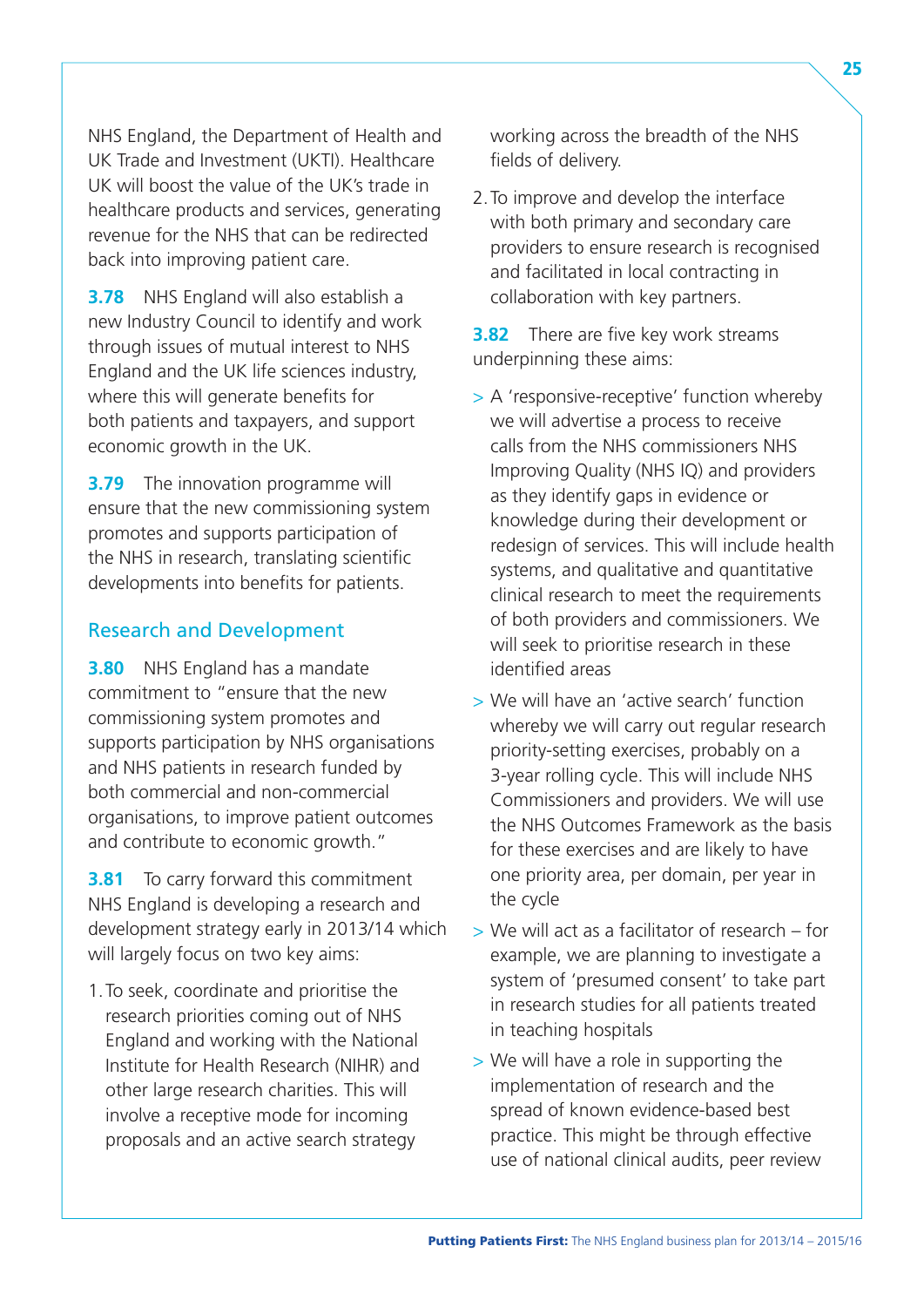processes, possible links to the revalidation process and the use of tariffs as incentives

> Resolution and establishment of NHS England policy in a number of researchrelated activities, such as the payment of excess treatment costs related to research participation.

#### Academic Health and Science Networks (AHSNs)

**3.83** We will establish AHSNs to be the local centres for innovation within the NHS. These networks will bring together expertise in education, research, informatics and innovation to translate research into practice in mental and physical health.

**3.84** AHSNs will have strong links with clinical research networks, academic institutes and the commercial sector to identify, evaluate and test innovative practices locally and support their adoption. They will also act as a catalyst for rapid diffusion of other nationally designated innovations.

#### Sustainable Development

**3.85** We will develop, in partnership with Public Health England, a Sustainable Development Strategy to be launched in January 2014 for the health, public health and social care system.

| <b>Key deliverables: Strategy,</b><br><b>Research and Innovation</b>                                                                             | <b>Timelines</b>                                                               |
|--------------------------------------------------------------------------------------------------------------------------------------------------|--------------------------------------------------------------------------------|
| NHS Publication of a long term<br>strategy for the NHS, including<br>a comprehensive primary care<br>strategy                                    | Products<br>throughout<br>2013/14                                              |
| Oversee the priority service<br>reconfigurations to ensure<br>outcomes for people are<br>improved                                                | Throughout<br>2013/14                                                          |
| NHS England flexible<br>procurement programme for<br>genomics strategy in place to<br>sequence 100,000 genomes in<br>UK in the next three years. | Quarter 4<br>2013/14                                                           |
| Review of NHS allocations                                                                                                                        | Interim<br>outputs<br><b>July 2013</b><br>Final<br>outputs<br><b>July 2014</b> |

## **f. Clinical and professional leadership**

**3.86** Strong and diverse clinical and professional leadership is essential for high quality commissioning. CCGs have been established to ensure that clinical leadership is at the heart of local commissioning. NHS England will work to ensure that there is the right level of clinical and professional leadership in everything we do.

**3.87** Clinical and professional leadership will contribute directly to the delivery of all of our mandate objectives, in particular the objectives relating to the NHS Outcomes Framework. Domain Directors for each of the five domains of the NHS Outcomes Framework, supported by National Clinical

<span id="page-31-0"></span>26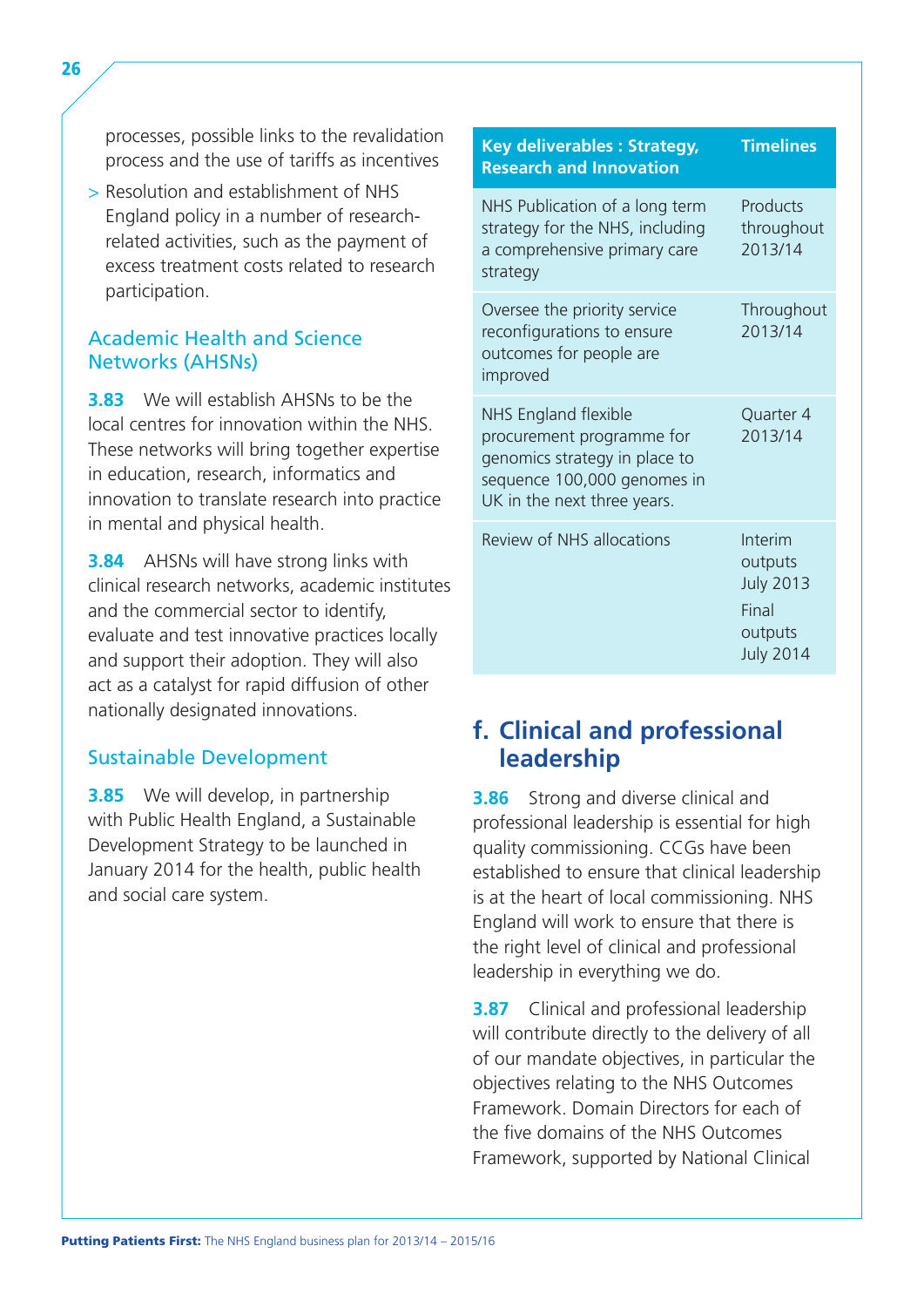Directors, will provide clinical leadership at a national level.

**3.88** Medical and Nursing Directors in the area and regional offices, working alongside clinical networks and senates, will provide clinical leadership to NHS England activities locally and regionally and to the wider commissioning system.

**3.89** We will develop and publish strategies as to how we believe we can have the greatest impact on each of the five domains of the NHS Outcomes Framework. These will set out where we believe improvements in pathways will lead to improvements in outcomes for people.

**3.90** The key elements of our approach are as follows:

#### The NHS Nursing Strategy: Compassion in practice

**3.91** *Compassion in Practice* sets our shared purpose for nurses, midwives and care staff to deliver high quality, compassionate care, and to achieve excellent mental and physical health and wellbeing outcomes. It builds on the enduring values of the NHS, and the rights and pledges of the NHS Constitution.

**3.92** The strategy sets out six areas for action to be implemented over the next three years:

#### *Staying independent, maximising wellbeing & improving outcomes*

- > Develop resources to support the *Dementia Challenge*
- > Develop policy & programme for *No health without Mental Health*

#### *Improving patient experience*

- > Identify patient experience measures that can be used between settings and sectors
- > Support the roll out of the Friends & Family Test in all care settings
- > Rollout of the public reporting of pressure ulcers, falls, patient & staff experience and the Safety Thermometer

#### *Delivering high quality care & measuring impact*

- > Early piloting and development of the Safety Thermometer in mental health, learning disability, children and young people
- > Identify metrics & indicators which reflect compassion & effective care
- > Publish information from acute trusts and mental health and community providers that identifies the quality of care

#### *Building & strengthening leadership*

- > Develop a set of tools that enable organisations to measure their culture
- > New leadership programme for ward managers, team leaders and nursing directors based on values and behaviours of the 6Cs (care, compassion, competence, communication, courage, commitment)
- > Support DH on implementation, roll out and embedding of the Leadership Qualities Framework for adult social care

#### *Right staff, right skills, right place*

- > Develop evidence based staffing tools for mental health, community, learning disability care and support services
- > Support effective value based recruitment, induction, training and appraisal of nursing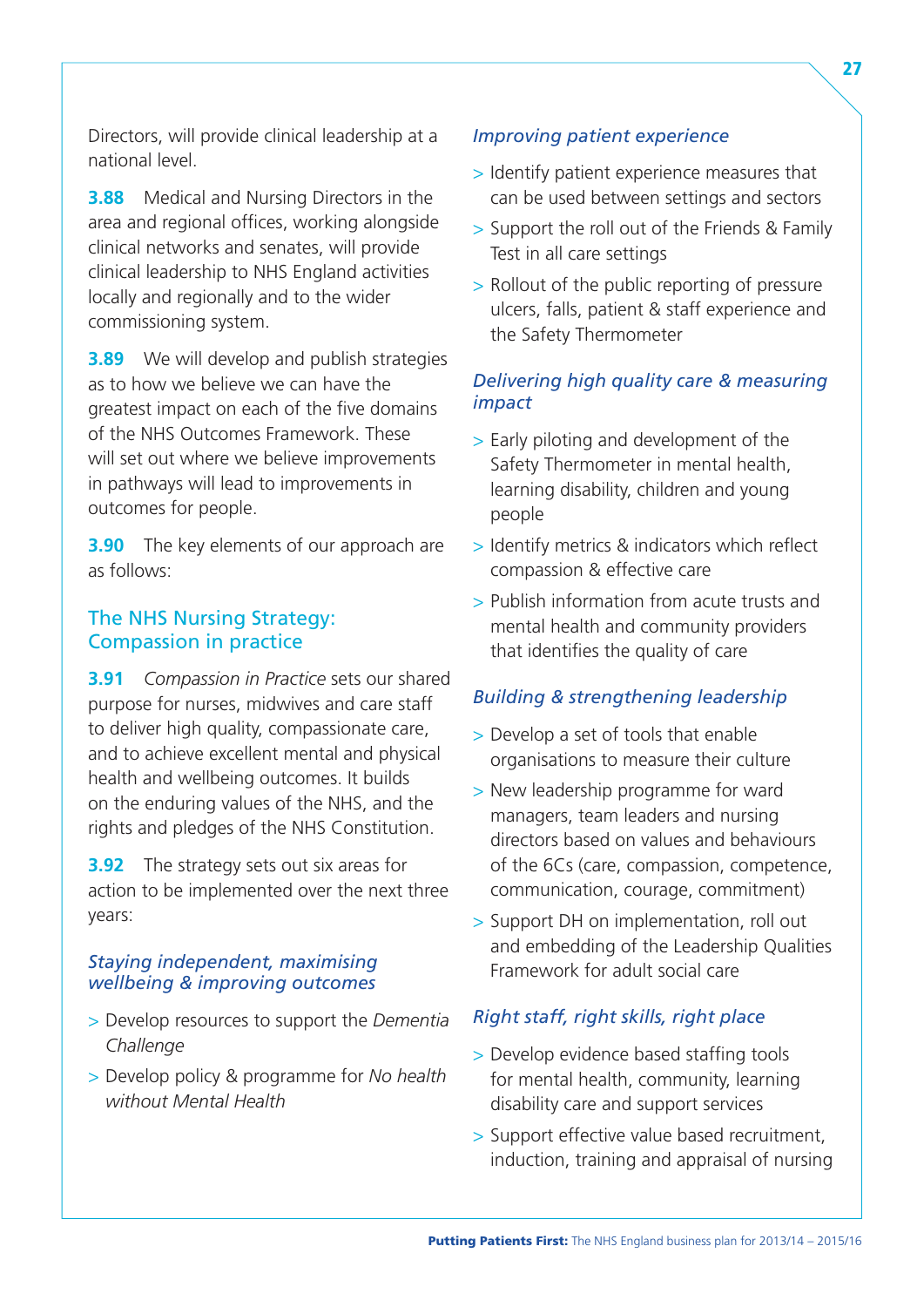staff and support workers, led by Health Education England (HEE) & NHS Employers

> Embed the 6Cs in all nursing and midwifery education and training, led by HEE

#### *Supporting positive staff experience*

- > Ensure health employers aim for 90% coverage of all staff with their local appraisal system
- > Develop a plan to support care staff in the workplace
- > Review the suitability of the 'Cultural Barometer' once pilot completed
- > Review the 'Image of Nursing' work and develop actions for implementation

#### The 7 day services review

**3.93** Our aim is to promote a comprehensive health service, increasing access to the right treatment and coordinating care around the needs, convenience and choices of patients, their carers and families – rather than the interests of organisations that provide care.

**3.94** *Everyone Counts* set out plans to move towards routine services being available seven days a week. The first stage objective is to establish a forum and publish a report, in the autumn of 2013, identifying how there might be better access to routine services seven days a week. In this first phase, the review will focus on improving diagnostics and urgent and emergency care. It will include the consequences of the non-availability of clinical services across the seven day week and provide proposals for improvements.

**3.95** We will then design and offer a programme of support for clinical commissioners as they implement recommendations of the report.

#### Urgent and Emergency Care Review

**3.96** The Urgent and Emergency Care Review aims to develop a national framework to enable clinical commissioning groups (CCGs) to commission high quality urgent and emergency care services across NHS England for April 2015. The first stage of the Review is to publish high level principles in 2013. The most serious emergencies require rapid access to highly specialised skills and equipment; however, many less serious cases can be safely treated in community settings. The aim is to provide care as convenient to the patient's home as the urgent care specialism allows.

**3.97** Starting, with the patients' perceptions of urgent need, NHS England will engage on the high level design principles for services and the changes needed to create a national framework and the associated guidance for 2015. We will determine how best use to use resources, particularly skilled staff and information, to improve decision-making and outcomes. We will also ensure that the proposed models of care are sustainable, capable of meeting the challenges arising from advances in clinical technology and workforce and are consistent with the duty to live within the allocated resources for the health service.

#### Clinical senates and networks

**3.98** Clinical senates will bring together a range of professionals to take an overview of health and healthcare for local populations and provide CCGs, health and wellbeing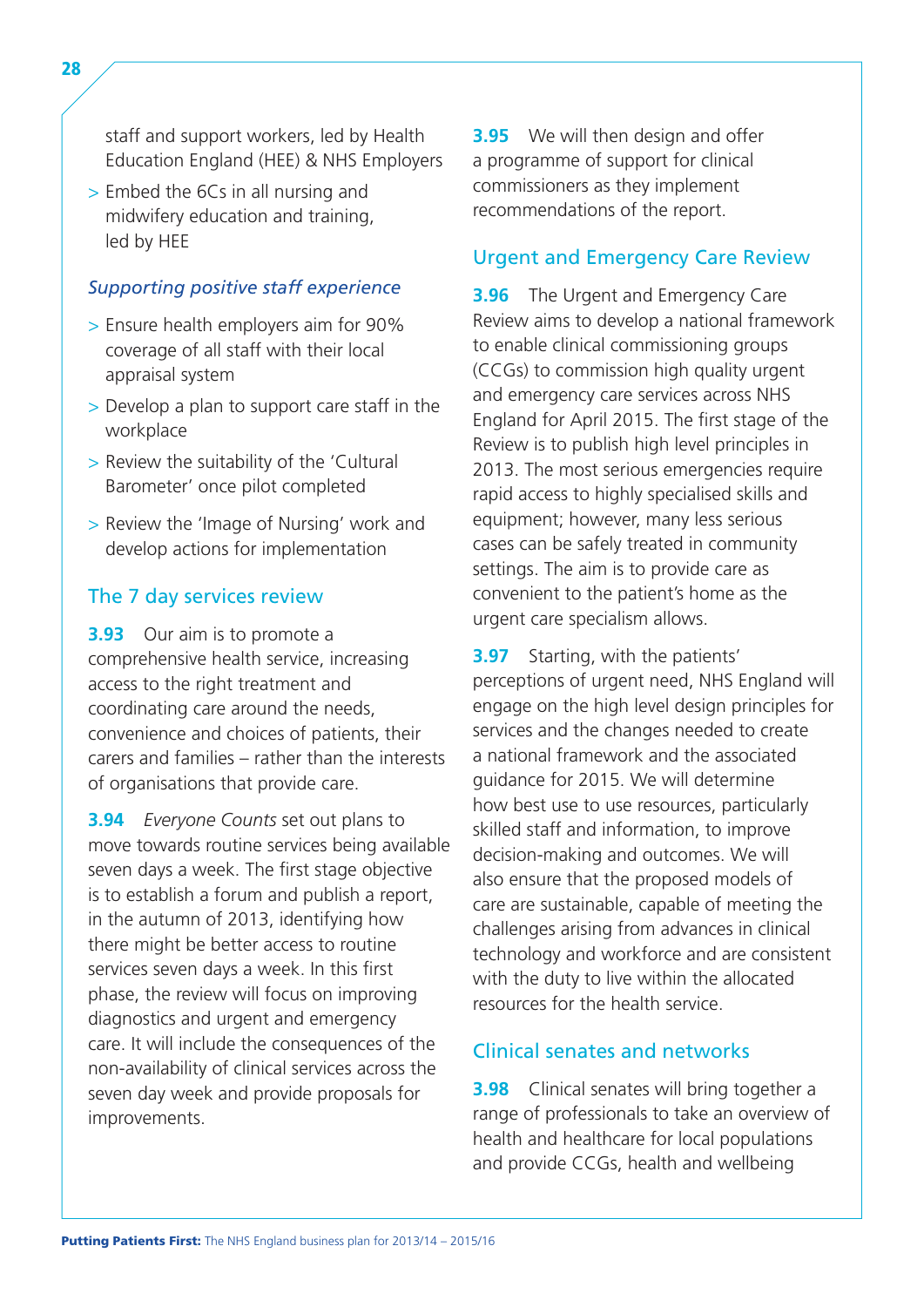boards and NHS England with strategic, independent advice and leadership on how services should be designed. They will draw on a variety of health and wider care perspectives to provide the best overall care and outcomes for people, including those of professionals who sometimes go unheard. There will be 12 clinical senates covering England.

**3.99** NHS England will also host four Strategic Clinical Networks, these are as follows:

- > Cancer
- > Cardiovascular
- > Maternity and children
- > Mental health, dementia and neurological conditions

**3.100** These are service areas where large scale change is required across very complex pathways of care involving many professional groups and organisations, and a coordinated, combined improvement approach is needed to overcome healthcare challenges.

**3.101** In 2013/14, we will work to ensure that networks and senates are developing resilient and effective arrangements. This will include:

- > Ensuring that the twelve clinical senate plans are fit for purpose each year
- > Providing development support for all types of networks through the NHS Improvement Body
- > Developing and agreeing national clinical priorities for strategic clinical network improvement programmes for 2014/15
- > Holding national development events for clinical senate chairs to share learning and experience

> Reviewing national cancer and mental health peer review arrangements, and consider extensions and develop appropriate plans

#### Leadership on health inequalities, equality and diversity

**3.102** There are still too many longstanding and unjustifiable inequalities in access to services, quality of care, health outcomes and patient experience. It is our ambition that everyone receives excellent care, which takes account of their background, who they are and where they live.

**3.103** During 2013/14, we will re-launch the Equality Diversity Council (EDC) with a structured work programme, embedded within each of the NHS England directorates, which will support the promotion of equality and the reduction of health inequalities across society. Within this period, the Equality Diversity System (EDS) will also be refreshed to embody the values of the NHS Constitution and help NHS organisations to reduce inequalities in health. The EDS will be rolled out to the NHS to help promote equality and reduce health inequalities. It will form the basis of NHS England's equality objectives for the forthcoming business planning period, in collaboration with the NHS EDC. We have also established an Equality and Diversity Group to improve the diversity of NHS England itself.

**3.104** We have set ourselves three interim Equality Objectives for April to October 2013 which will ensure that its own policy making, decisions and activities are compliant with the public sector Equality Duty, and provide system leadership to Clinical Commissioning Groups and other parts of the NHS. These are as follows: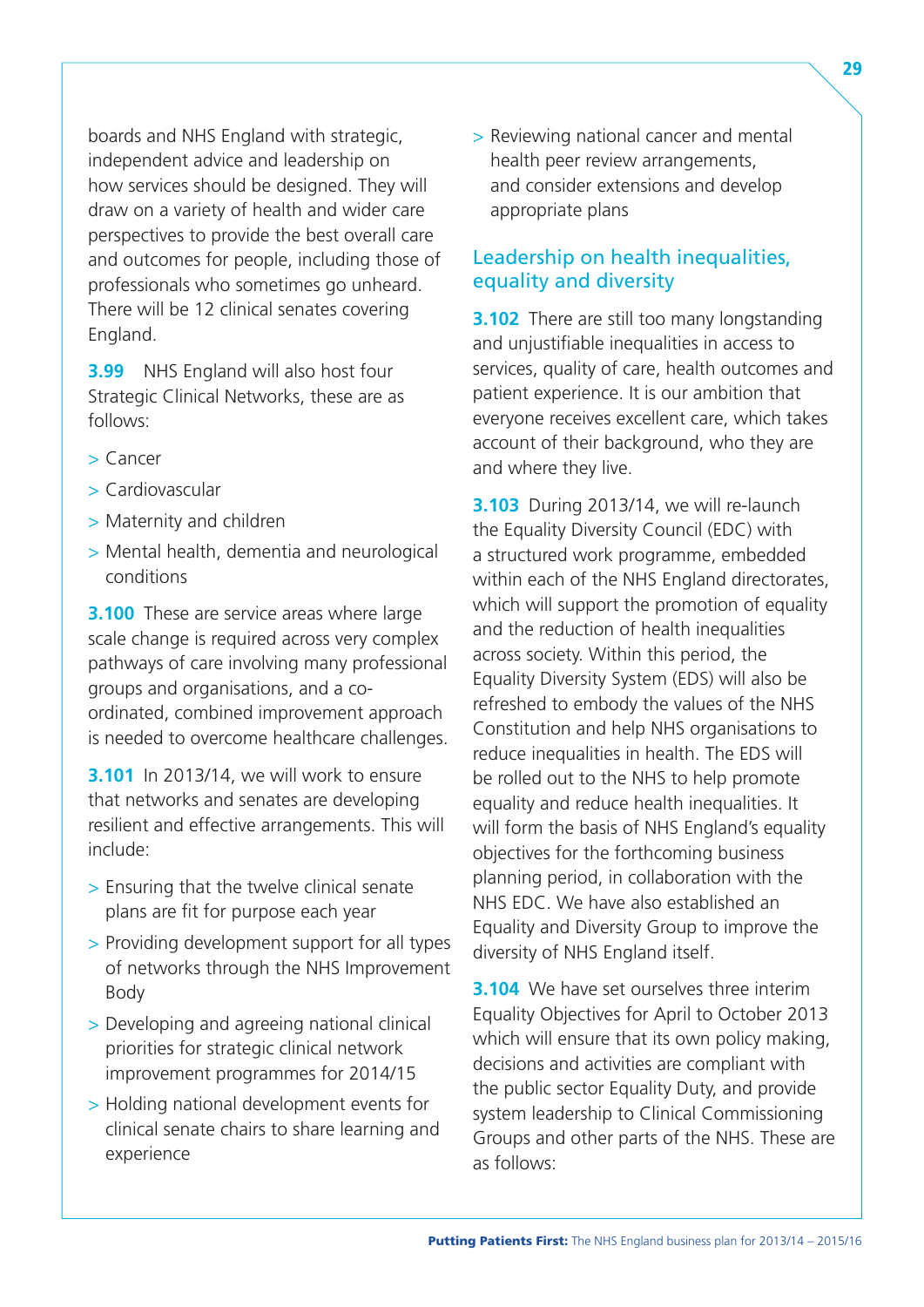- > NHS England will ensure that the public sector Equality Duty is embedded and reflected within all of its core business processes, including direct commissioning and workforce development.
- > NHS England will implement the Equality Delivery System (EDS) and use it to help it deliver on the general and specific duties of the public sector Equality Duty
- > NHS England will ask Clinical Commissioning Groups to adopt the EDS where they have not already done so, and will support CCGs to meet the public sector Equality Duty and to publish their own Equality Objectives by October 2013.

**3.105** From April to October 2013, NHS England will carry out engagement with its staff, NHS organisations, patients and the public, and other stakeholders including the third sector, in order to reflect on the conduct and achievement of the interim Equality Objectives, and to agree its strategic Equality Objectives from October 2013. These strategic Equality Objectives will not focus on processes as the interim Equality Objectives do; rather, they will focus on outcomes for patients and/or staff, and be specific and measurable.

#### The NHS Leadership Academy

**3.106** The NHS Leadership Academy is a system wide body, whose vision is to be recognised as a national centre of excellence for leadership development and talent management in the NHS. Its mission is to develop outstanding leadership in health to improve the quality of services and outcomes for everyone.

**3.107** It is a partner in providing leadership development expertise and capacity to support the delivery of NHS England's

internal strategy, and in building the organisation's overall capability and capacity to deliver. It is also a partner in supporting wider commissioning system development, providing leadership development support to CCGs, Commissioning Support Units (CSUs) and others, and serves as a vehicle for connecting and supporting leadership and system development.

- **3.108** This will be done by:
- > Broadening, and where necessary changing, the leadership behaviour in the health system
- > Professionalising leadership: raising the profile, performance and impact of health system leaders
- > Working in partnership to make leadership in the health system more inclusive and representative of the communities it serves
- > Developing leaders who can create a climate where innovation can flourish

**3.109** The Leadership Academy will also take forward the deliverables for improving leadership as part of the government response to the Francis report.

#### NHS Improving Quality

**3.110** NHS Improving Quality (NHS IQ) has two overarching priorities; to drive the implementation of the NHS Outcomes Framework through effective improvement programmes, and to build improvement capacity and capability across the whole of NHS England. The aims of NHS IQ are to:

> Support the delivery of the priorities of the 5 Domains of the NHS Outcomes Framework by designing and commissioning improvement programmes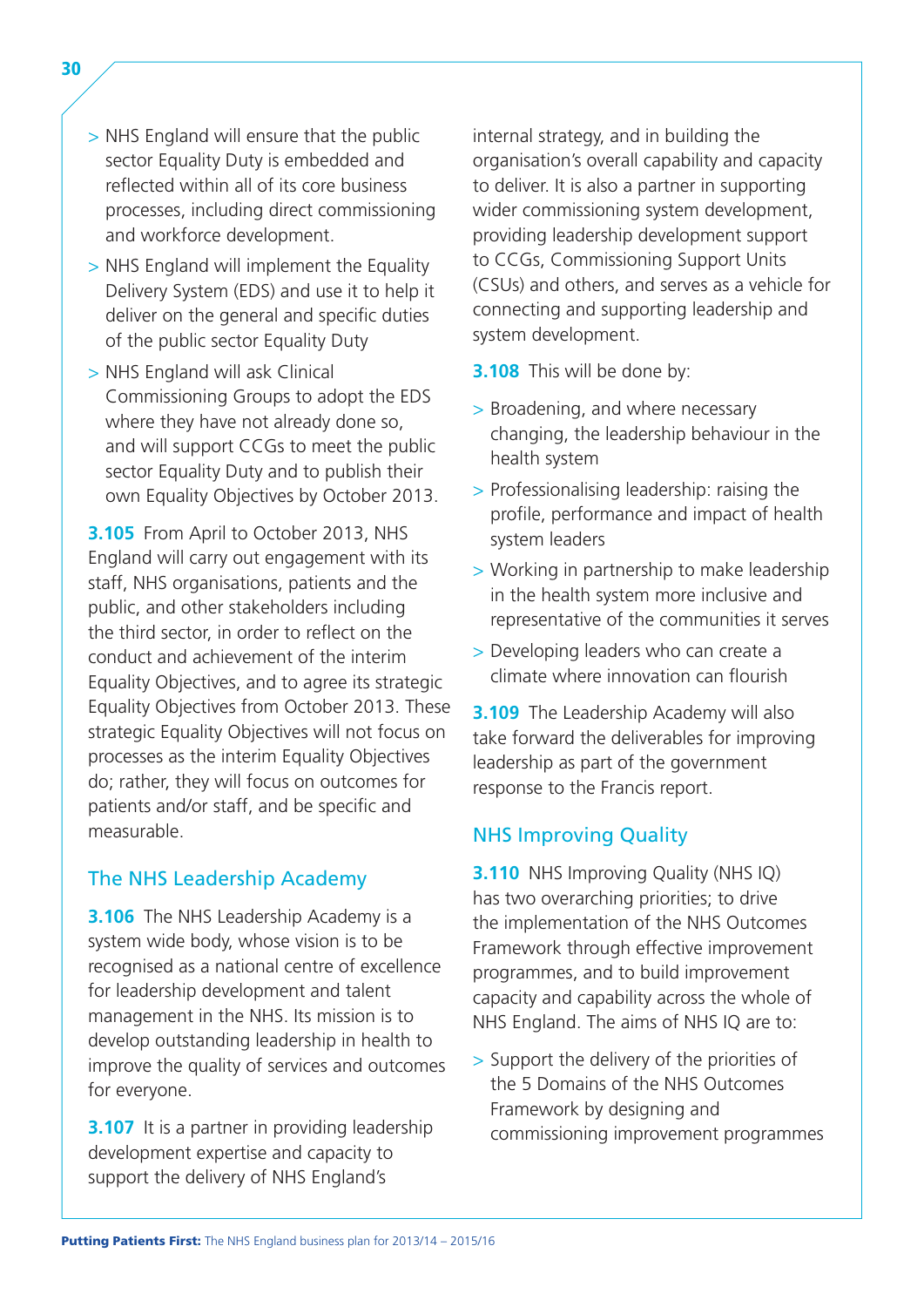- <span id="page-36-0"></span>> Ensure that NHS England has a single improvement methodology to enable it to continuously improve its own processes and be the most effective commissioner of health care services
- > Support the regional and area teams of NHS England in driving improvement and transformation of local health systems
- > Ensure that the improvement requirements of CCGs, commissioning support services and Strategic Clinical Networks are met
- > Support the wider NHS system, in particular the NHS Trust Development Authority and Academic Health Science Networks, in delivering improvement goals to support transformation
- > NHS IQ will work alongside the Local Government Association to deliver a sector-led improvement approach, so that CCGs and local authorities have an effective, clear and consistent approach to improvement and innovation for the benefit of patients, users and the public. Priorities will be Winterbourne View, and supporting the implementation of integration proposals and the development of Health & Wellbeing Boards

**3.111** The establishment of NHS IO creates for the first time the alignment of an improvement body with the commissioning priorities of the NHS. It also offers the opportunity to build greater improvement capacity and capability across NHS England and the wider system at a time of unprecedented change and challenge in the NHS.

### **Key deliverables: Clinical and Timelines professional leadership**  7 day service review report Autumn published 2013 Urgent and Emergency Care Spring 2013 Review: high level principles published Commencement of 70% of the By April 14 actions set out in 'Compassion in Practice' (our three year nursing strategy) Delivery of Leadership Academy March 2014 core programmes to 2,000 clinical and non-clinical staff

## **g. World class customer service: information, transparency and participation**

**3.112** Transparency and participation are key to transforming customer service in health and care – patients, professionals and citizens need far better information on local services and need to be able to take control of their health when they want to. They need to be able to offer feedback on local services and know that those comments will be acted upon. They need to be able to make use of the latest digital technologies to improve the safety, outcome and experience of care.

**3.113** In 2013/14 NHS England is committed to transforming the way information is made available to the public and wider healthcare system. We will improve data and information availability to better support public and patient participation.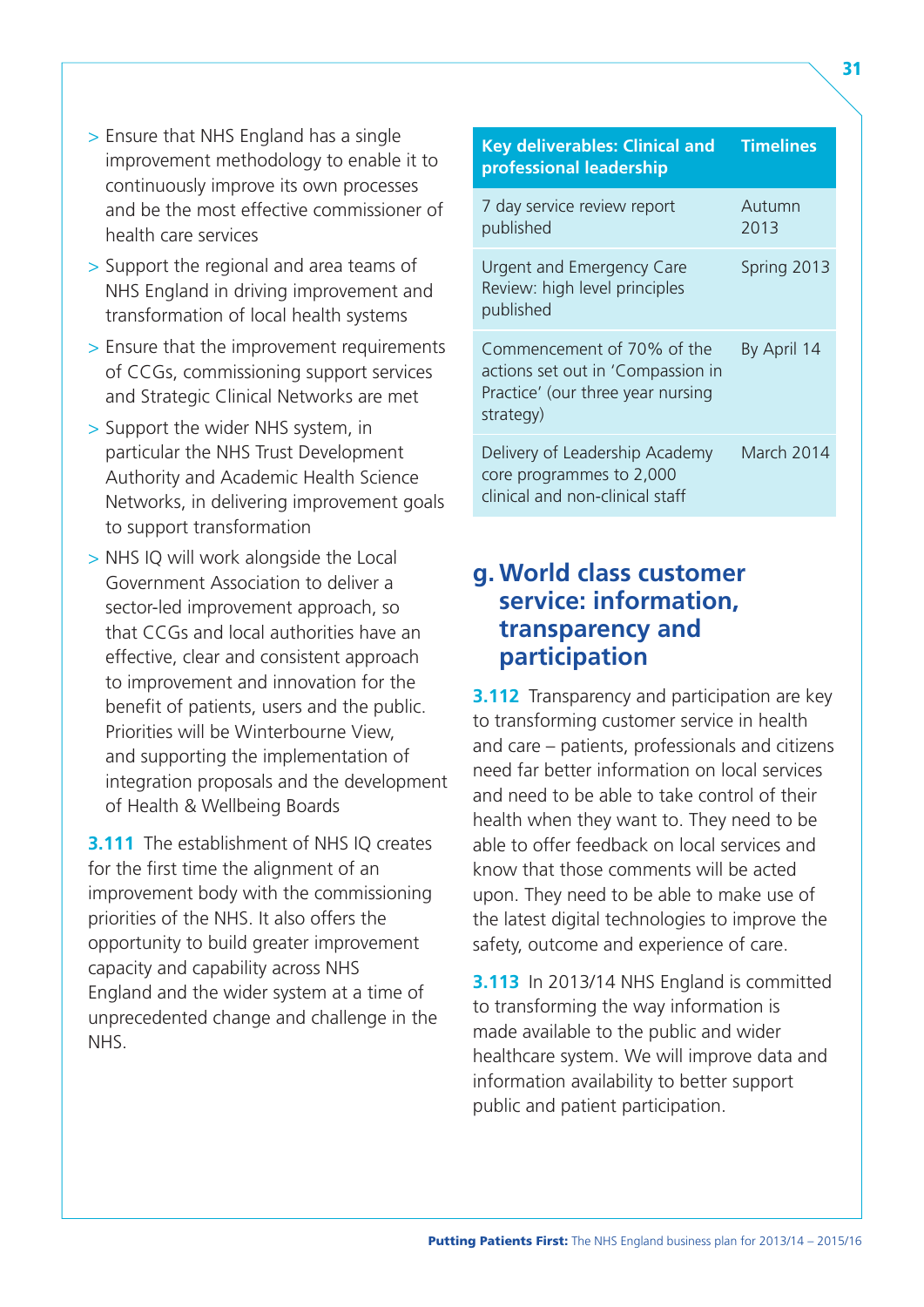**3.114** Health and care data represents one of our greatest public assets and putting it to work is key to improving outcomes for all people. We will build a modern data service, through the *care.data* programme, which will provide timely, accurate data linked across the different components of the patient journey and the outcomes resulting from treatment.

**3.115** This programme is a ground-breaking step that will underpin the rights and pledges set out in the NHS Constitution, including the right to choose the most appropriate provider and setting of care. Part of this will include the *Everyone Counts* offer of publishing consultant level quality and outcomes information for 10 key specialties by summer 2013.

**3.116** We will deliver an integrated business intelligence tool which will provide the robust information needed for evidence based, insightful decision making for all parts of NHS England.

**3.117** We aim to improve people's experience of care by enabling information to be exchanged securely across the health and care system, through the publication and adoption of national standards that support the integration of local information systems.

#### Patient and public voice: putting the citizen at the heart of the NHS

**3.118** Our aim is to create the conditions for an equal, balanced and reciprocal relationship between citizens and the NHS. We will encourage collective participation by establishing the Civil Society Assembly, which will: create a forum where patients and the public can be heard; give citizens greater ownership of the healthcare agenda; and inform NHS England's decision-making.

**3.119** We will give citizens the knowledge, skills and confidence to manage their own health by developing a coherent, linked package of shared-decision making aids so that people can actively participate with their clinicians in making choices about their care and treatment. We will make available personal health budgets for people who could benefit from them, subject to evaluation of the national pilot programme.

**3.120** Building on the achievements made to date, we will enable patient & public voice and insight to be routinely used in the planning and delivery of services. We will do this by providing high quality advice, tools and training on evidence-based methods of gathering and using insight to gain a better understanding of the wants and needs of people from across society and a range of groups, including disadvantaged groups.

#### Patient insight, including roll out of the friends and family test

**3.121** A deeper understanding of how users of NHS services view aspects of the care they receive is essential to make services better. National staff and patient surveys facilitate the benchmarking of services, and are particularly valuable in helping improve the experience of groups who may be socially disadvantaged.

**3.122** As set out in the government's NHS Mandate, one specific aspect of this will be the roll out of the Friends and Family Test. This will enable staff and patient feedback to be gathered in a more responsive and granular way, allowing care providers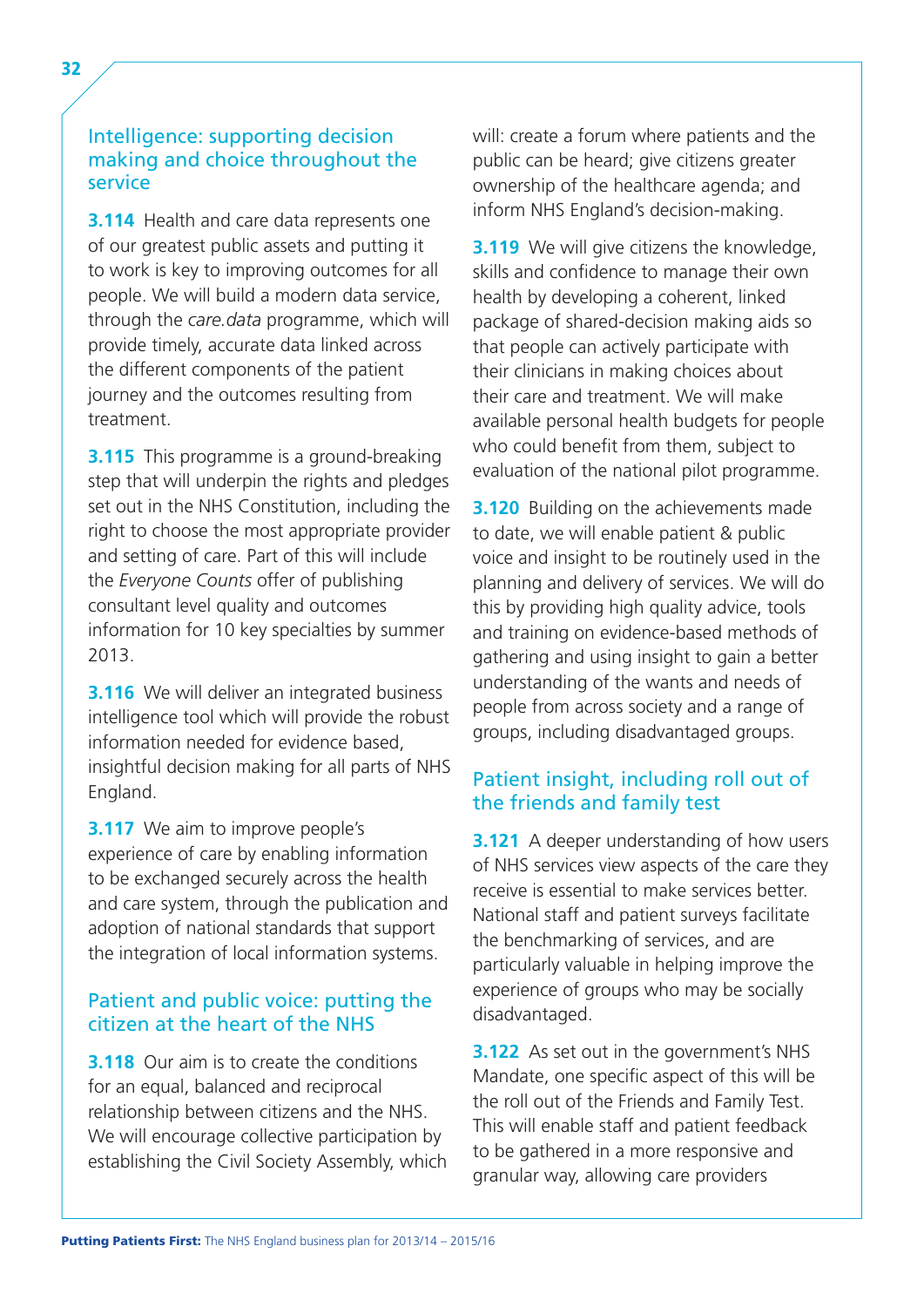to make rapid improvements in patient experience at local level. This test and the other patient survey measures we also have, represent a starting point in understanding patient feedback on services. We will continue to develop measures to improve our understanding of patient experience.

**3.123** We will use modern techniques such as social and digital media to supplement other forms of insight, so that we hear views from all sections of society and understand what people are saying about the health services they want to receive.

#### Customer relations: Giving people control and choice when they want it

**3.124** To be a truly patient centred service, we need to maximise the choice and control that we offer to people in the services they receive. We will work to make the NHS Constitution a reality, including the right for people to make fully informed decisions about how, when and where they access healthcare. This includes choice both at the point of GP referral and along the care pathway.

**3.125** In order to improve both outcomes and efficiency, NHS England must make best use of digital channels to offer people more convenience, choice and control. We will launch the Customer Services Platform, a public-facing service that uses telephone, smartphone applications and the internet, across the NHS, public health and social care.

**3.126** This programme will start with *MyhealthLondon*, which will drive improvements in care and customer experience in London through transparency of information and open feedback. Furthermore, to ensure we do our utmost to reduce inequalities in access to online health services, we will develop a programme to support those people that currently do not, but could if they wished, use the internet.

**3.127** We will gain insight into public views and perceptions of the NHS to enable us transform services in line with people's needs and expectations, delivering a better service and driving up quality.

#### Strategic systems and technology: digital first

**3.128** The Health Online Programme makes use of modern technology to transform the service offer of the NHS, empowering patients and citizens to take control and make informed choices. As part of this, people will have online access to their health records if they want it, by 2015. The 'Paperless NHS' programme includes the re-launch of Choose and Book which aims to make electronic referrals universally and easily available to patients and their health professionals for all secondary care services by 2015.

**3.129** NHS England will set the direction for NHS technology and informatics so that commissioners, providers and suppliers can make informed investment decisions and, in co-production with key strategic partners and in consultation with stakeholders, we will develop and publish an evidence-based NHS Technology Strategy and Roadmap.

**3.130** Through the Informatics Services Commissioning Group we will bring together key organisations from across health and social care to ensure that benefits to patients and citizens are central to all commissioning decisions about national information and technology services.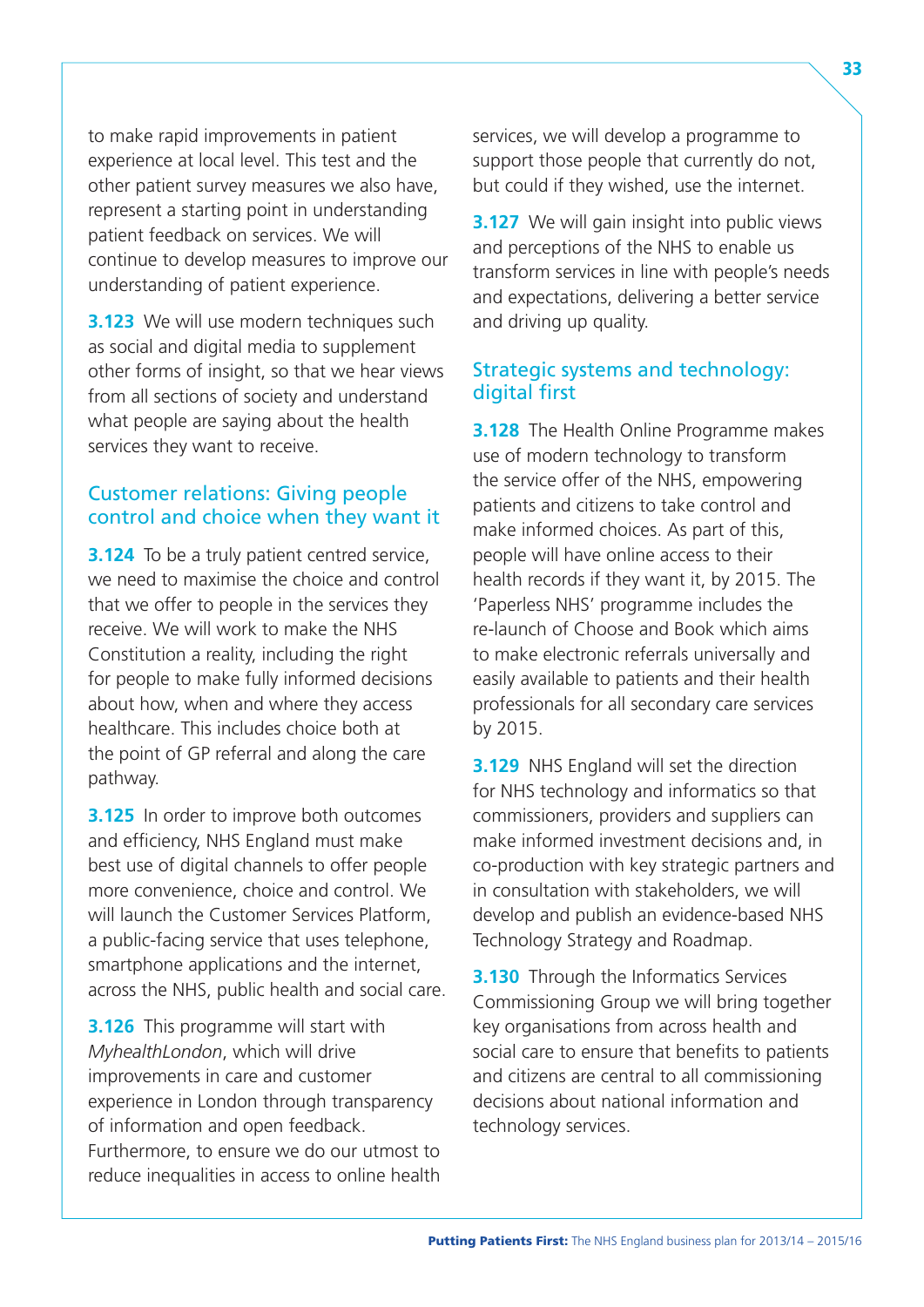#### Communicating patient and public values

**3.131** We will put in place the essential communications infrastructure to support NHS England's national, regional and local teams. Commissioning Support Units will provide a joined-up communications service on behalf of NHS England's regional and area teams, so that we engage effectively with local stakeholders, public and media. We will deliver a programme of stakeholder and learning development events to share key information, motivate and engage with key audiences. As part of this, we will build a website that is robust and engaging for both the public and our staff.

**3.132** We will develop a clear purpose and vision for NHS England, which will be at the heart of a knowledge service for staff, connecting people across the organisation.

#### **Key deliverables: World class Timelines customer service: information, transparency and participation**  Publish outcomes data from Summer national clinical audits for every 2013 (10 consultant practising in the ten specialties), surgical specialties set out in all by March *Everyone Counts* 2015 Roll out of friends and family test Acute and an increase in the % of trusts and A&E  $improving$  their score services – April 2013; **Maternity** – October 2013 Online primary care: 100% March 2015 providing patients with a facility to order repeat prescriptions, access their records and book appointments Reducing inequalities: 100,000 April 2014 citizens trained in basic online skills to boost health literacy Civil Society Assembly Baseline demonstrates over 80% satisfied 2013/14 with the involvement of patients and the public in the planning and commissioning of NHS services by NHS England. 100% of CCGs will be able to April 2014 deliver personal health budgets, including direct payments, for patients receiving NHS Continuing Health Care.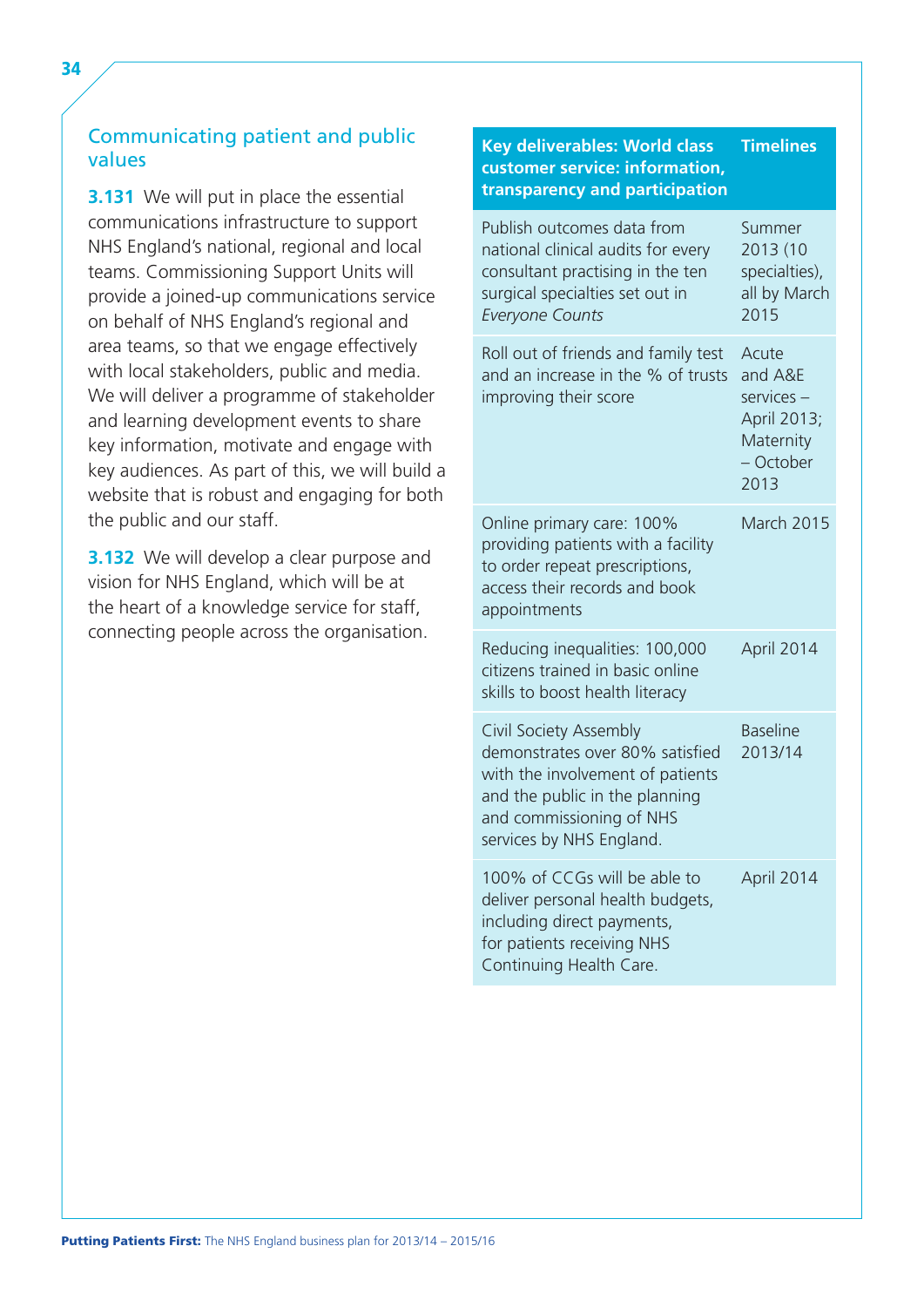## <span id="page-40-0"></span>**h. Developing commissioning support**

**3.133** Locally designed, clinically-led commissioning will be at the core of the healthcare system. Success will depend on clinicians focusing on the differing needs across their local population and able to devote time and clinical leadership to addressing those needs. This will require access to excellent and affordable commissioning support services.

**3.134** Developing a robust market for the provision of commissioning support services should widen the skills and resources available to commissioners and create efficiency in the marketplace. We will design and publish in June 2013 a strategy to develop affordable and sustainable commissioning support services, setting the standard for excellence. This strategy will also include a quality regulation framework to ensure sustainability of the market.

**3.135** The current NHS England-hosted CSUs are likely to form a key part of this market and will be supported and developed to become commercially viable by March 2016.

**3.136** There are currently 23 NHS Englandhosted CSUs across England, providing a broad range of services including business intelligence, service transformation, back office functions and procurement.

**3.137** Over the past 18 months, CCGs have been working with CSUs to define and specify their requirements. NHS England's role in hosting these organisations includes assuring they are viable, supporting their development as well as developing a future market for commissioning support services.

**3.138** We need to provide assurance that CSUs are commercially robust, and that potential commissioning and financial risks are well-managed. At the same time we need to maximise their ability to become freestanding, responsive commercial enterprises. We are developing fair, balanced frameworks for monitoring and assuring that CSUs are as effective as possible.

**3.139** We want to encourage leadership and innovation in the ways clinical commissioning can deliver improvements in quality, outcomes, tackling inequalities and value for money. Good commissioning support will help CCGs translate the priorities for their local health systems into frameworks and incentives that deliver better health and care for people.

**3.140** We are launching a development programme to support CSUs to become effective and efficient organisations. This programme will focus on leadership development, data and information management and the procurement of potential delivery partnerships.

| <b>Key deliverables: Developing</b><br>commissioning support                                                 | <b>Timelines</b>   |  |
|--------------------------------------------------------------------------------------------------------------|--------------------|--|
| Robust processes are in place<br>to assure the performance of<br>all CSUs (service quality and<br>financial) | From April<br>2013 |  |
| Final strategy for the<br>development of commissioning<br>support services published                         | November<br>2013   |  |
| CSUs commercially viable and<br>externalised                                                                 | March 2016         |  |
| Creation of a diverse and<br>responsive commissioning<br>support market                                      | March 2016         |  |
| Positive feedback from customers<br>on services provided by CSUs                                             | Twice a year       |  |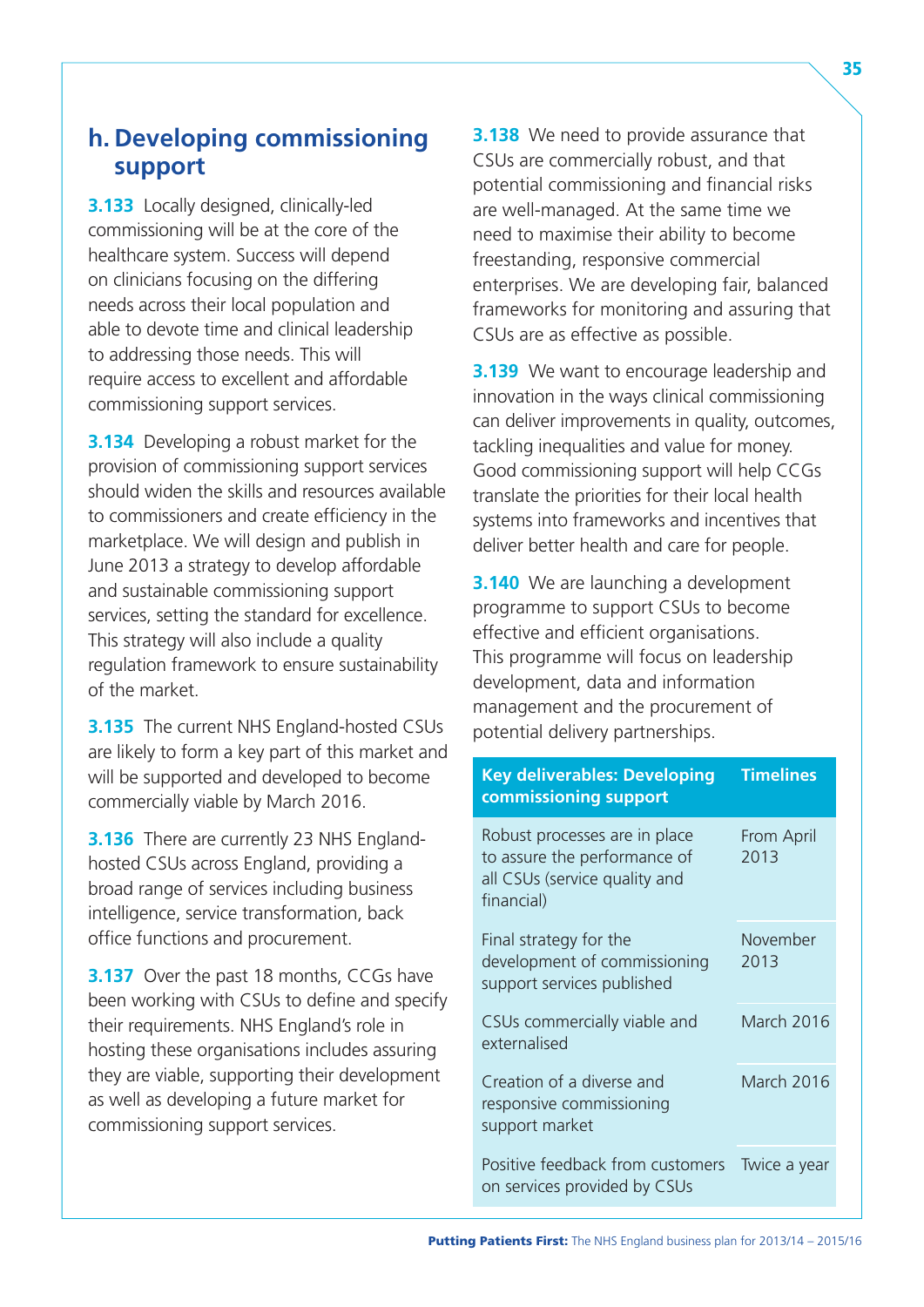## <span id="page-41-0"></span>**4 Developing NHS England**

**4.1** NHS England takes on its full responsibilities from April 2013, however 2013-14 will be a year of transition in a number of areas. As a new organisation there is a considerable focus for the first year on establishing and investing in its most vital resource – its people. This section sets out how we aim to achieve this.

## **Staffing**

**4.2** NHS England has eight directorates from which to draw resources to help deliver improved outcomes for people. The majority of our functions will be carried out at a local level through four regional teams and twenty seven area teams, supported by the operations directorate. The area and regional teams are supported by the national directorates, who are based at the national support centre in Quarry House, Leeds with an additional presence at Maple Street, London. Our structures are available at [www.](http://www.commissioningboard.nhs.uk/about/structure) [commissioningboard.nhs.uk/about/structure.](http://www.commissioningboard.nhs.uk/about/structure) We will work to complete our recruitment process as soon as possible in 2013-14.

## **Organisational development**

**4.3** Our approach to organisational development will be central to our success. It is important that we reinforce and develop a single organisational culture and build a shared vision of improving outcomes for people.

**4.4** A detailed organisation development strategy is in place, which aims to deliver the following objectives:

- > To attract and retain the best people, from diverse backgrounds, with values which are congruent with our vision
- > To develop the core policies, systems and processes which support the NHS England vision and objectives
- > To develop working patterns and behaviours which support NHS England's vision and objectives
- > To develop NHS England's leaders to enable them to support all our employees
- > To develop collectively and communicate a strong, shared sense of purpose, organisational culture, brand and reputation
- > To build employee morale and commitment through real and meaningful engagement.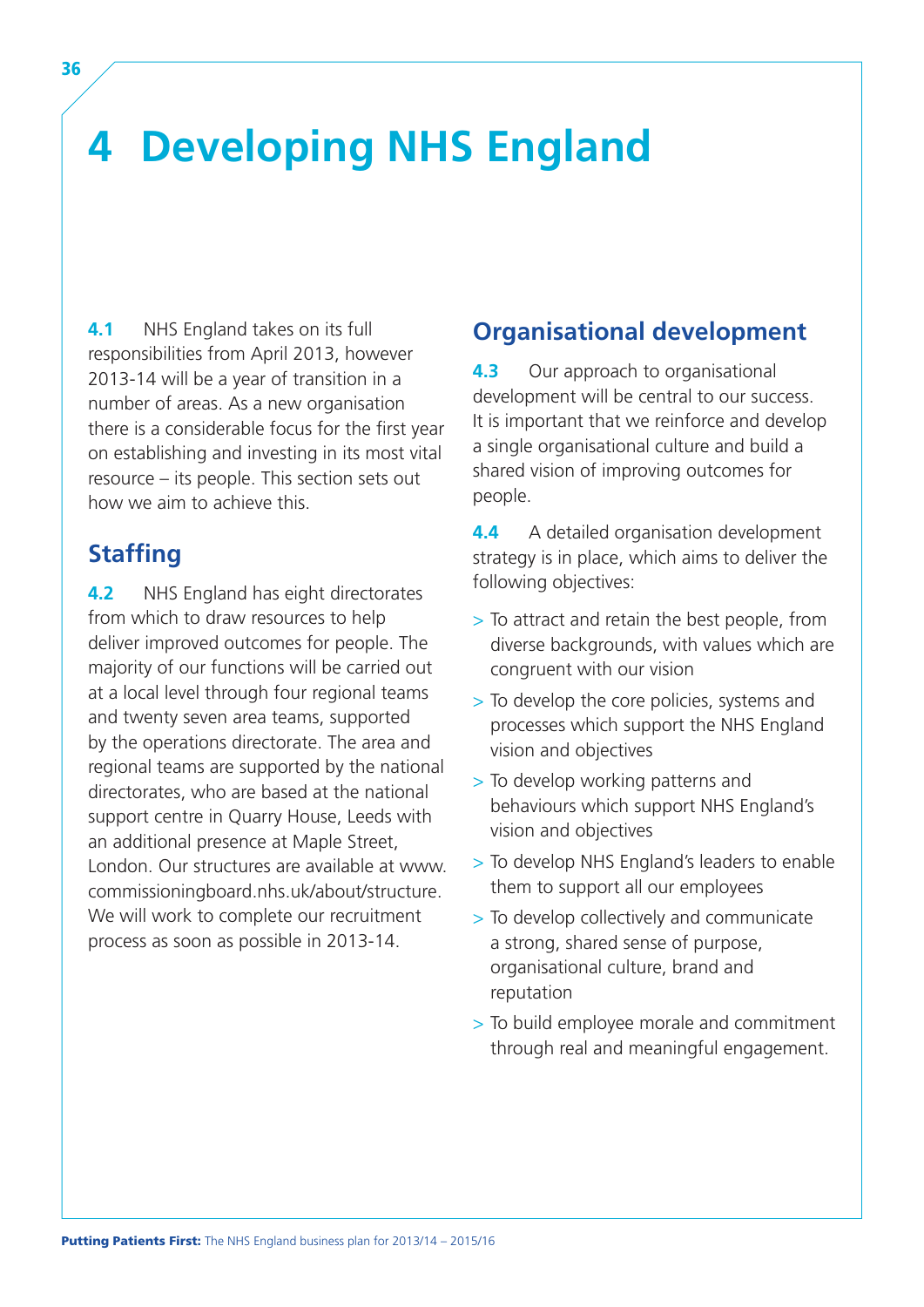**4.5** Development activities under each of these objectives will help us deliver a shared common purpose and vision, and a single organisation focused on improving outcomes for patients, promoting equality and reducing health inequalities. This includes the delivery of a corporate induction programme to communicate our purpose and values to all our staff around the country. It also includes a set of clear strategies to make significant improvements in the diversity of our workforce; to support the health and wellbeing of our staff; to develop high performing matrix and functional teams; and to implement a values-based performance development review scheme for all staff, designed to reinforce the patientfocused culture we are developing. We will also develop a staff engagement strategy underpinned by research and evidence.

**4.6** Work will also continue to develop our senior leaders to provide the leadership needed to be successful, particularly through the NHS England Leadership Forum, across a single organisation with cross-boundary working and behaviours, which ensure a relentless focus on people in everything we do.

**4.7** During this year, we will also develop a patient-led training and development strategy, to help us build a corporate curriculum for staff, so that we can build a number of core capabilities within the organisation.

## **NHS England Governance**

**4.8 Delivering NHS England business** is a large-scale complex task. A corporate programme office has been established to provide a resource to the organisation in terms of project support, as well as providing assurance to the Board regarding corporate performance and business plan delivery. Risk identification and mitigation is an important element of this and will be managed and reported on using the Board Assurance Framework.

**4.9** NHS England's operating model will be underpinned by exemplary governance arrangements. The new corporate governance framework will set out how we will be governed and held to account for our objectives and the way we conduct our business. We will have a clear scheme of delegation to enable the NHS England board and staff to make transparent, robust decisions that support our functions, and agreed approaches to managing clinical risks and providing assurance on the quality and safety of services for patients.

**4.10** We will be open and transparent about our governance, and will regularly hold our board meetings in public in a range of venues across the country. Those who cannot attend will be able to watch the proceedings via live streaming or watch later through YouTube. We will continually review how Board meetings drive a focus on patients, and we will provide a variety of opportunities for the public to provide feedback to the Board.

### **Public and Parliamentary accountability**

**4.11** NHS England is accountable for delivering the mandate set for us by the government to respond to correspondence, Parliamentary questions and complaints, and as a statutory body we have formal duties to respond to Freedom of Information and Data Protection Act requests. Teams have been established to respond to briefing requests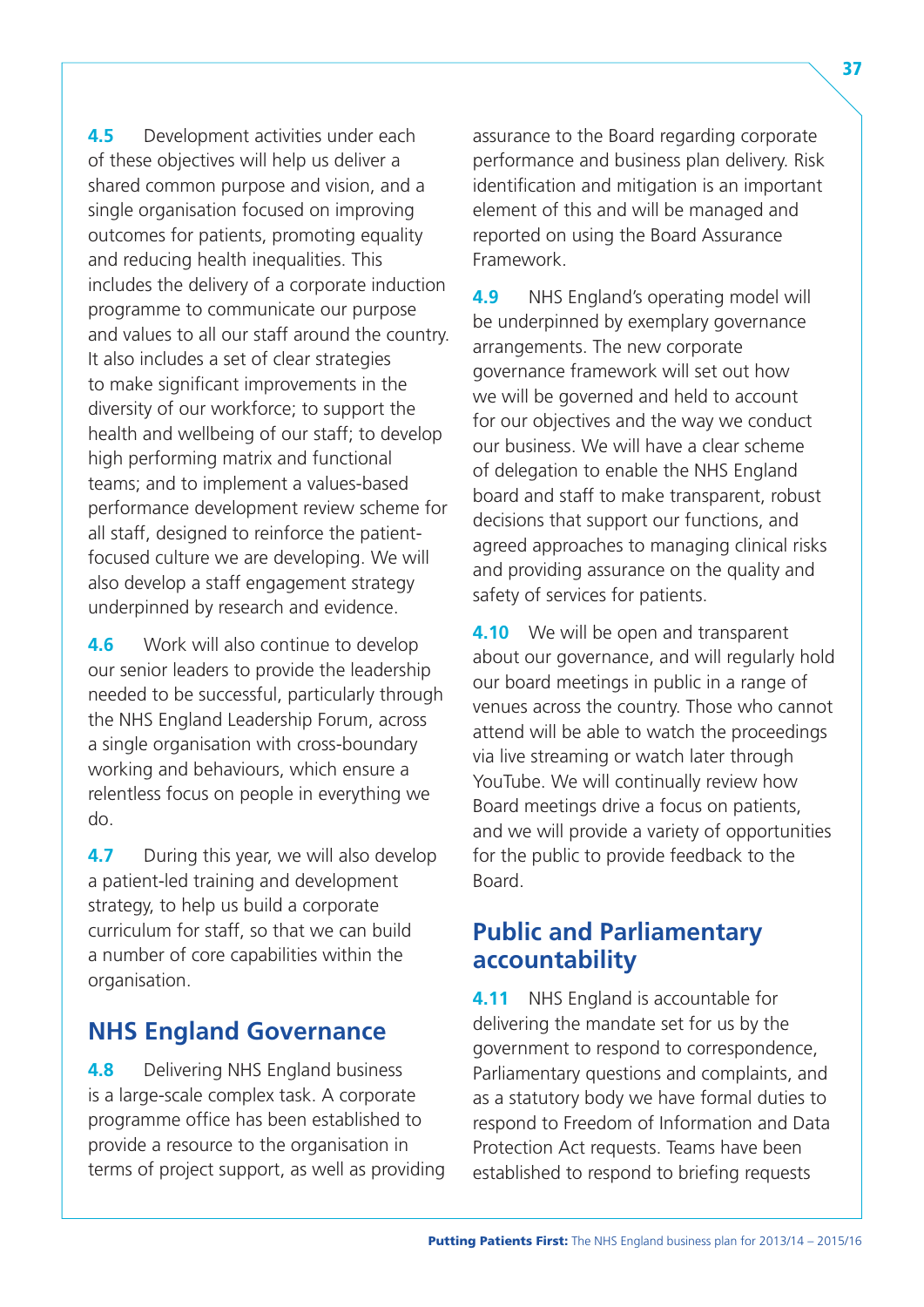38

from various stakeholders, and FOI requests and calls from the public. A formal protocol has been agreed with the Department of Health setting standards for timeliness and quality that we will meet. All directorates in NHS England will have a part to play in managing our responsibilities to respond to requests for information from Ministers, Parliament and the public.

## **Equality and Health Inequalities Strategy – including the Equality Diversity Council and the Equality Diversity System**

**4.12** One of our central commitments is to promote equality across the NHS and reduce health inequalities in access to, and outcomes from, healthcare services. It is our ambition that everyone receives care that takes account of their background, who they are and where they live. We referred to the Equality Diversity System (EDS) in our section on leadership (paragraph 3.106). We will publish equality data and information using EDS, that demonstrates how NHS England is meeting the Public Sector Equality Duty (PSED) and performance against its agreed equality objectives. We will also include an assessment in the NHS England annual report of how well NHS England and CCGs have met their legal duties regarding health inequalities.

**4.13** We have also established an equality and Diversity Strategy Group, which is a committee of NHS England, set up to improve the diversity profile of our own organisation.

## **Assessing our success in building the new organisation**

**4.14** It will be important to measure how successfully we have met the objectives outlined above. We will do this through a range of measures, including feedback from all our partners. We are already working with NHS clinical commissioners to co-produce an independent 360 degree survey to provide feedback to NHS England from every CCG in the country which will form part of these measures, along with a regular staff survey; and other indicators under development.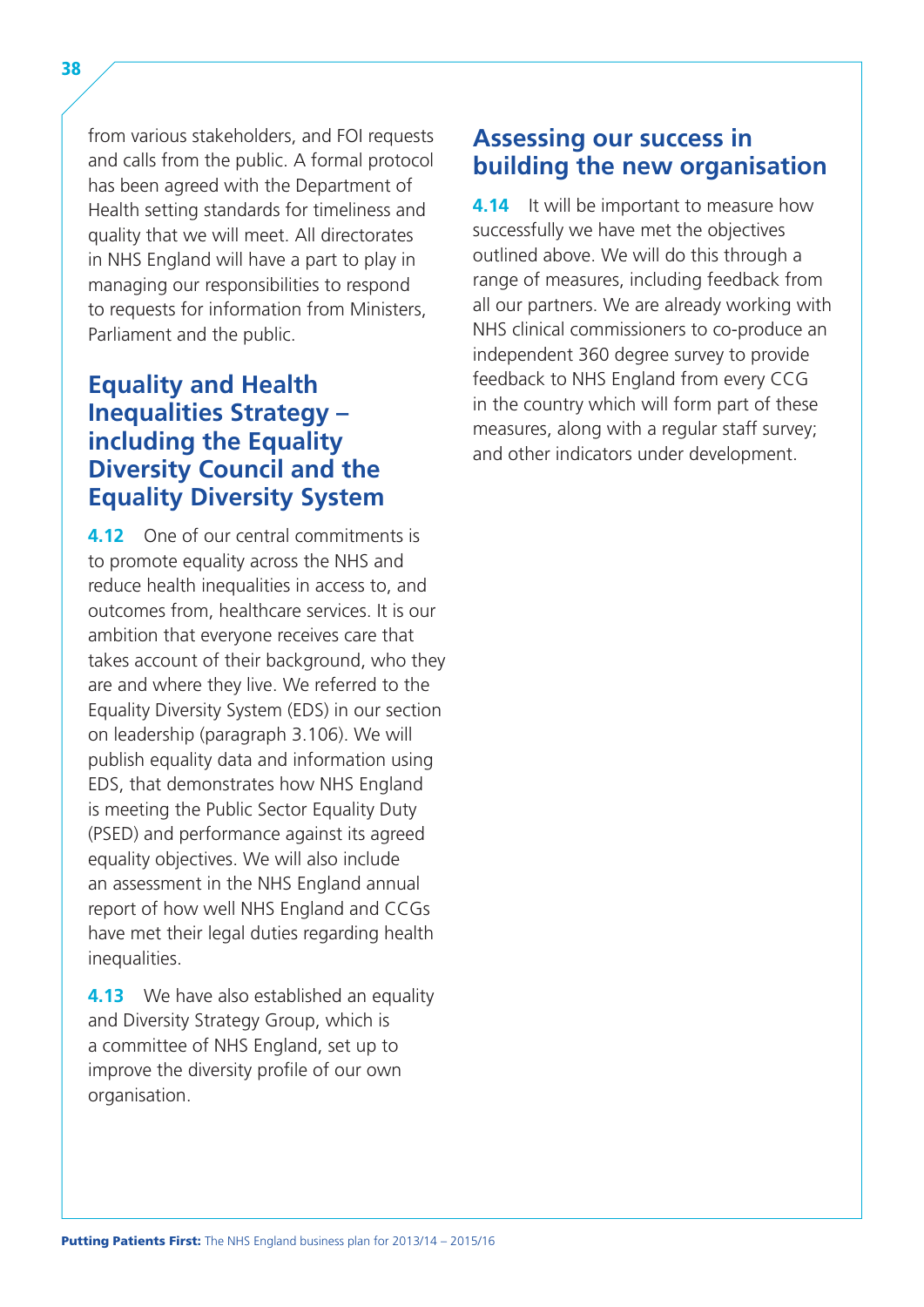## <span id="page-44-0"></span>**Annex 1: Budgets and resources**

## **Securing value for money**

NHS England has a £95.6bn commissioning budget. We are responsible for using this money wisely and fairly to secure the best possible outcomes for both patients and the taxpayer. We also have a clear role to play in promoting innovative approaches to service delivery; in the current economic climate it is ever more important that the NHS can deliver better at lower cost.

The challenge of securing better services for people at a lower cost to taxpayers will continue over the three period of this operational plan. By the end of 2014/15, we aim to have completed delivery of the NHS's first QIPP (Quality, Innovation, Productivity and Prevention), challenge. From 2015/16, the same focus on driving quality improvements within a tight financial envelope will be required. We have an overarching duty to stay within our budget and demonstrate transparency in its deployment by publishing our financial position.

#### **Resources**

The government's mandate, set out the amount of funding the NHS Commissioning Board (NHS CB, now renamed as NHS England) would receive in 2013/2014. It stated that:

*"The NHS Commissioning Board's revenue budget for 2013/2014 is £95,623 million (of which £1,843 million is for delivery of the section 7A agreement with the Secretary of State) and its capital budget is £200 million"* 

Table 1 provides a summary of the 2013/14 mandate funding.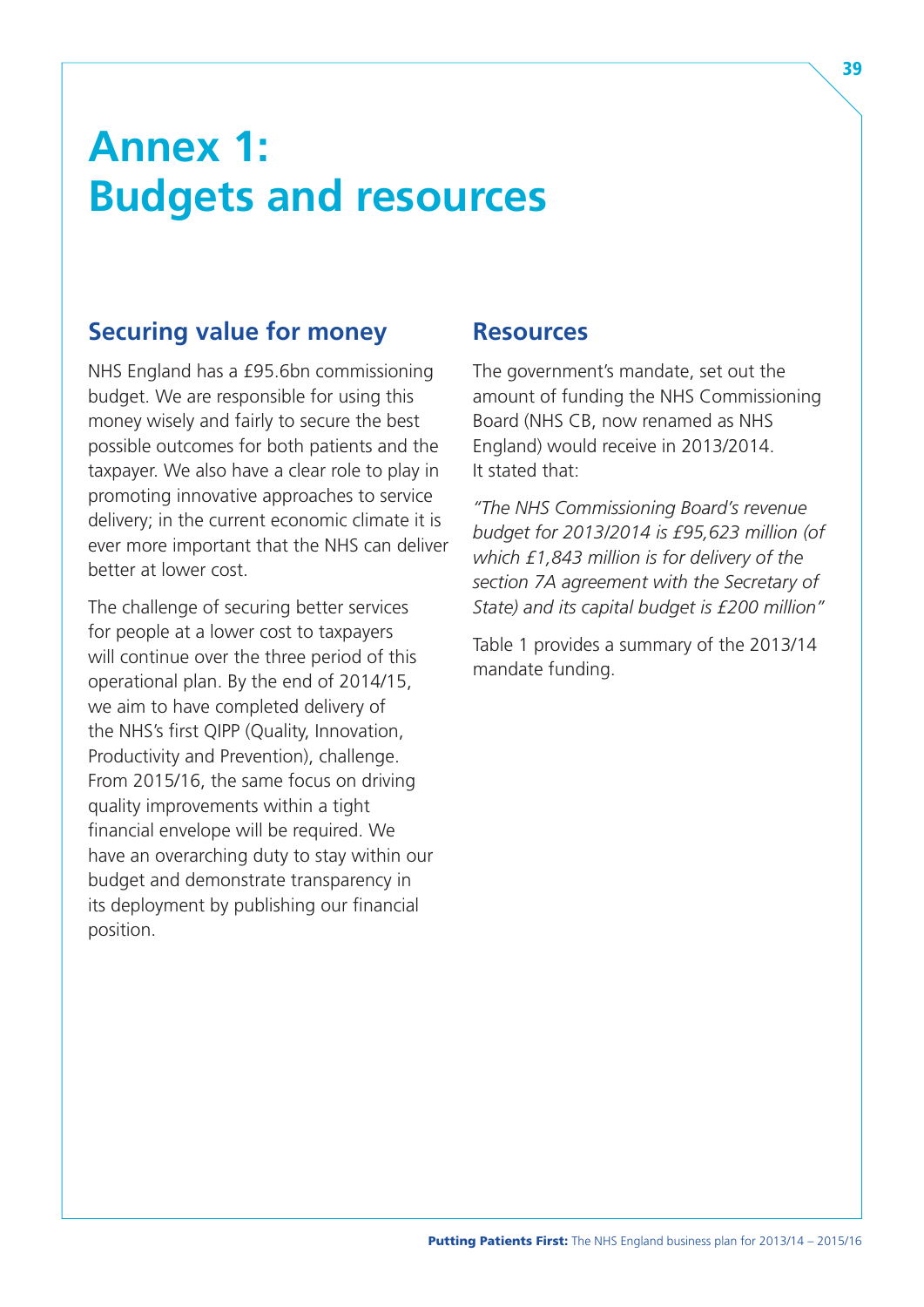#### *Table 1: Summary of Mandate funding 2013/2014*

|                                                 | £m     |
|-------------------------------------------------|--------|
| Programme Costs                                 | 88,040 |
| <b>Running Costs</b>                            | 2,014  |
| Social Care Funding                             | 859    |
| <b>Central Commitments/ Reserves</b>            | 1,023  |
| Total core funding 2013/2014                    | 91,936 |
| <b>Technical Allocations</b>                    |        |
| <b>Annually Managed Expenditure</b>             | 300    |
| <b>Technical Accounting</b>                     | 360    |
| <b>Total technical allocations</b><br>2013/2014 | 660    |
| Carry Forward from 2012/2013                    | 1,184  |
| <b>Public Health Section 7a</b>                 | 1,843  |
| <b>Total other allocations 2013/2014</b>        | 3,027  |
| <b>Total mandate funding</b><br>2013/2014       | 95,623 |

## **Distribution of mandate funding**

On 14 December 2012, the board of the NHS CB approved the distribution of £88,040m core health programme costs to the commissioning system, in addition to the separate allocations for social care and public health.

As can be seen in table 1, the NNHS England running cost budget has been set at £2,014m. The allocations of running cost allowances to CCGs were approved by the Board in November and account for £1,345m of this total, the remaining £669m of running costs (£527m recurrent/£142m transitional)

is allocated to the NHS England for its own administration costs.

Table 2 below provides an analysis of how the Commissioning Board has distributed its 2013/2014 mandate funding between the different elements of the commission system:

#### *Table 2: Analysis of mandate distribution 2013/2014*

|                                             | £m     | £m     |
|---------------------------------------------|--------|--------|
| CCG programme allocations                   | 63,355 |        |
| CCG running cost allowance                  | 1,345  |        |
| <b>Total CCG allocations</b>                |        | 64,700 |
| <b>Social care</b>                          |        | 859    |
| National Commissioning:                     |        |        |
| <b>GP Services</b>                          | 6,408  |        |
| Other Primary Care                          | 4,691  |        |
| <b>Specialised Services</b>                 | 11,987 |        |
| Other                                       | 885    |        |
| Growth uplift                               | 475    |        |
| Sub-total                                   |        | 24,446 |
| Cost of Specialised Services<br>convergence |        | 240    |
| <b>Running costs</b>                        |        | 669    |
| <b>Total national commissioning</b>         |        | 25,355 |
| Central programmes                          |        | 1,023  |
| <b>Technical allocations</b>                |        | 660    |
| Carry Forward from 12-13                    |        | 1,184  |
| Section 7a from Public<br>Health England    |        | 1,843  |
| Total mandate sum 2013/2014                 |        | 95,623 |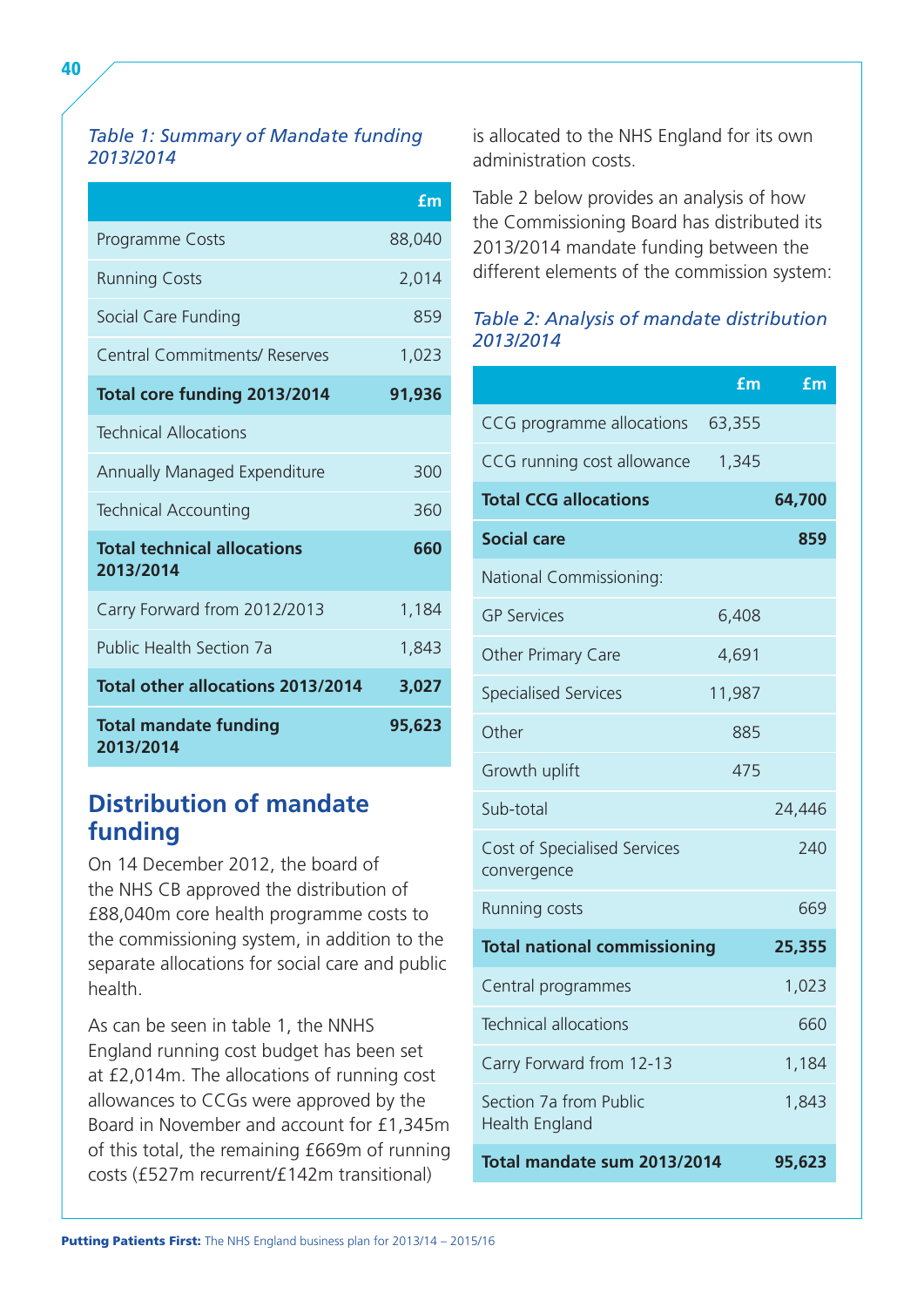The CB's central budgets are therefore made up of the following items:

- > Running costs of £669m (of which £527m is recurrent and £142m is transitional)
- > Programme costs of £1,023m

### **Directorate Budgets**

It is vital that NHS England uses its limited resources to deliver maximum benefits in line with its mandate objectives and to get the greatest value out of every pound it spends.

Budget setting has been carried out as part of the overall business planning process with the guiding principle that resources must be used to support our strategic and operational priorities and that we must derive maximum advantage from matrix working across NHS England and its hosted bodies.

An overall summary of the funding allocations to directorates, hosted bodies and other cost areas is shown in Table 3.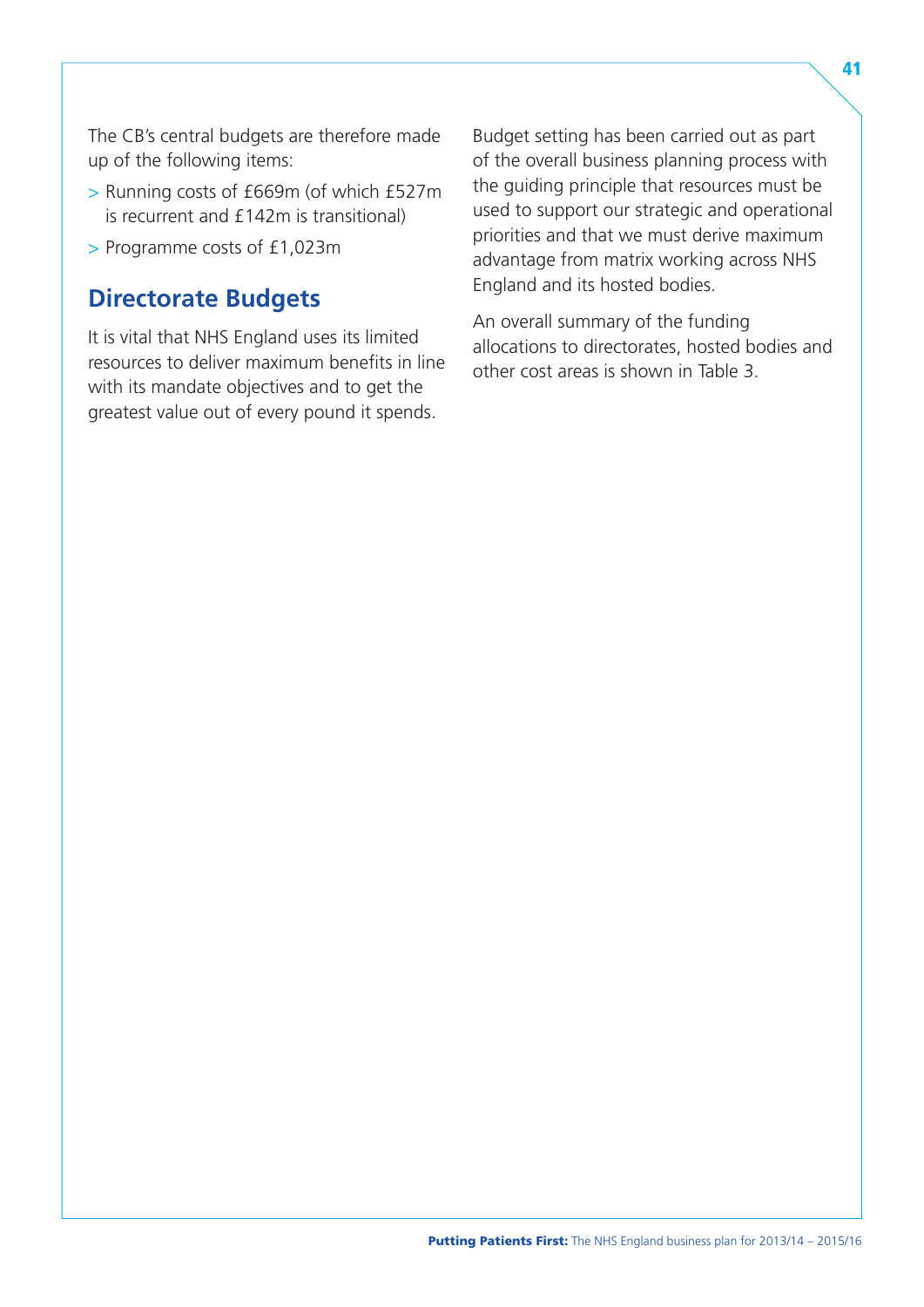## *Table 3: NHS England Budgets 2013/14*

| <b>Directorate budgets</b>                                  | <b>Running</b><br>cost<br>budgets | <b>Discretionary</b><br><b>running costs</b> | <b>Total</b><br>running<br>costs | <b>Programme</b><br>costs | <b>Total</b> |
|-------------------------------------------------------------|-----------------------------------|----------------------------------------------|----------------------------------|---------------------------|--------------|
|                                                             | £m                                | £m                                           | <b>fm</b>                        | <b>fm</b>                 | <b>£m</b>    |
| Innovation, health and wealth                               |                                   | 0.0                                          | 0.0                              | 75.0                      | 75.0         |
| Improvement body                                            | 12.7                              | 0.0                                          | 12.7                             | 53.5                      | 66.2         |
| Medical (other)                                             | 12.3                              | 0.2                                          | 12.5                             | 34.9                      | 47.4         |
| Nursing                                                     | 7.8                               | 3.0                                          | 10.8                             | 4.1                       | 14.9         |
| Clinical networks and senates                               | 7.2                               |                                              | 7.2                              | 32.0                      | 39.2         |
| Operations                                                  | 250.9                             | 12.7                                         | 263.6                            | 60.7                      | 324.3        |
| Commissioning Development                                   | 5.5                               | 2.3                                          | 7.8                              | 5.0                       | 12.8         |
| Patients & Information                                      | 15.5                              | 6.0                                          | 21.5                             | 45.4                      | 66.9         |
| NHS Direct/111                                              | 0.0                               | 78.7                                         | 78.7                             | 78.7                      | 78.7         |
| Finance                                                     | 10.2                              | 0.5                                          | 10.7                             | 2.5                       | 13.2         |
| Policy & Corporate                                          | 5.3                               | 5.5                                          | 10.8                             | 0.0                       | 10.8         |
| Human Resources                                             | 5.6                               | 2.4                                          | 7.9                              | 0.0                       | 7.9          |
| Leadership Academy                                          |                                   |                                              | 0.0                              | 46.7                      | 46.7         |
| Other:                                                      |                                   |                                              |                                  |                           |              |
| Clinical excellence awards                                  |                                   |                                              |                                  | 174.0                     | 174.0        |
| Other central budgets                                       |                                   | 2.1                                          | 2.1                              | 309.6                     | 309.6        |
|                                                             | 333.0                             | 34.6                                         | 367.5                            | 922.0                     | 1,289.6      |
| Corporate/Outsourced functions                              | 36.2                              |                                              | 36.2                             |                           | 36.2         |
| <b>Directorate Budgets</b>                                  | 369.2                             | 34.6                                         | 403.7                            | 922.0                     | 1,325.8      |
| Non Pay costs - fixed                                       | 72.8                              |                                              | 72.8                             |                           | 72.8         |
| Non Pay costs - discretionary                               | 34.6                              | (34.6)                                       |                                  |                           | 0.0          |
| Contingency reserve                                         | 20.5                              |                                              | 20.5                             | 100.9                     | 121.4        |
| Ring-fenced depreciation                                    | 30.0                              |                                              | 30.0                             |                           | 30.0         |
| <b>Total NHS CB budget</b>                                  | 527.0                             | (0.0)                                        | 527.0                            | 1,023.0                   | 1,550.0      |
| Non recurrent transitional running costs                    |                                   |                                              | 142.0                            |                           |              |
| Total 2013/14 running costs<br>(Inc. non-recurrent element) |                                   |                                              | 669.0                            |                           |              |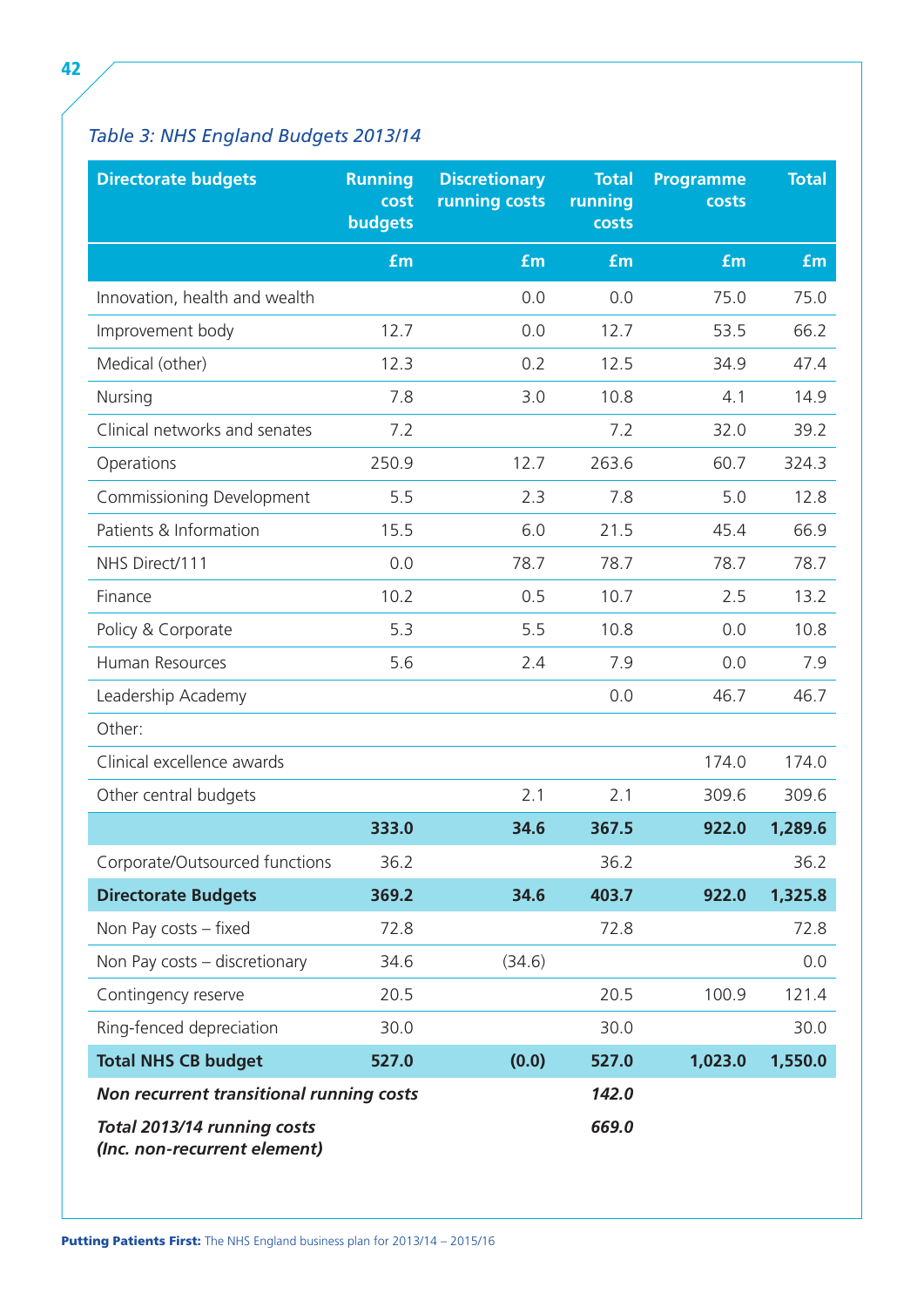## <span id="page-48-0"></span>**Annex 2: Deliverables against key accountabilities**

## **NHS Mandate objectives**

**1. Demonstrate progress against the five parts of and all of the outcome indicators in the framework** *Mandate introduction paragraph 11*  > Clinical leadership will underpin all of our work to ensure sufficient National Medical focus on outcomes. We will produce vision statements for each Director/Chief Outcomes Framework domain by May 2013 setting out the high level Nursing Officer approach the commissioning system will take to improve outcomes and reduce health inequalities. > We will produce and embed single operating models for all directly Chief Operating commissioned services by June 2013. These will deliver improved Officer outcomes by driving up standards in mental and physical health service provision and address unwarranted variation in current practice. At least 80% of direct commissioning intentions delivered to time by April 2014. > Our oversight and leadership of the commissioning system will ensure Chief Operating robust planning and delivery of outcomes improvements that make Officer sense locally and take account of health inequalities. At least 80% of outcomes improvements identified in CCG plans delivered by April 2014. > Our 10 year strategy will develop a framework for sustainable National improvements in outcomes and addressing health inequalities over Director: Policy the medium term. Strategic documents will be published throughout 2013-2014. > 'We will undertake an Urgent and Emergency Care Review, to develop National Medical a national framework that will enable clinical commissioning groups Director' (CCGs) to commission high quality urgent and emergency care services across NHS England for April 2015. The first stage of the Review is to publish high level principles in 2013. > We will deliver a range of programmes throughout 2013-14 that will National Medical support rapid diffusion and adoption of innovative practices and ideas Director to support outcomes improvement.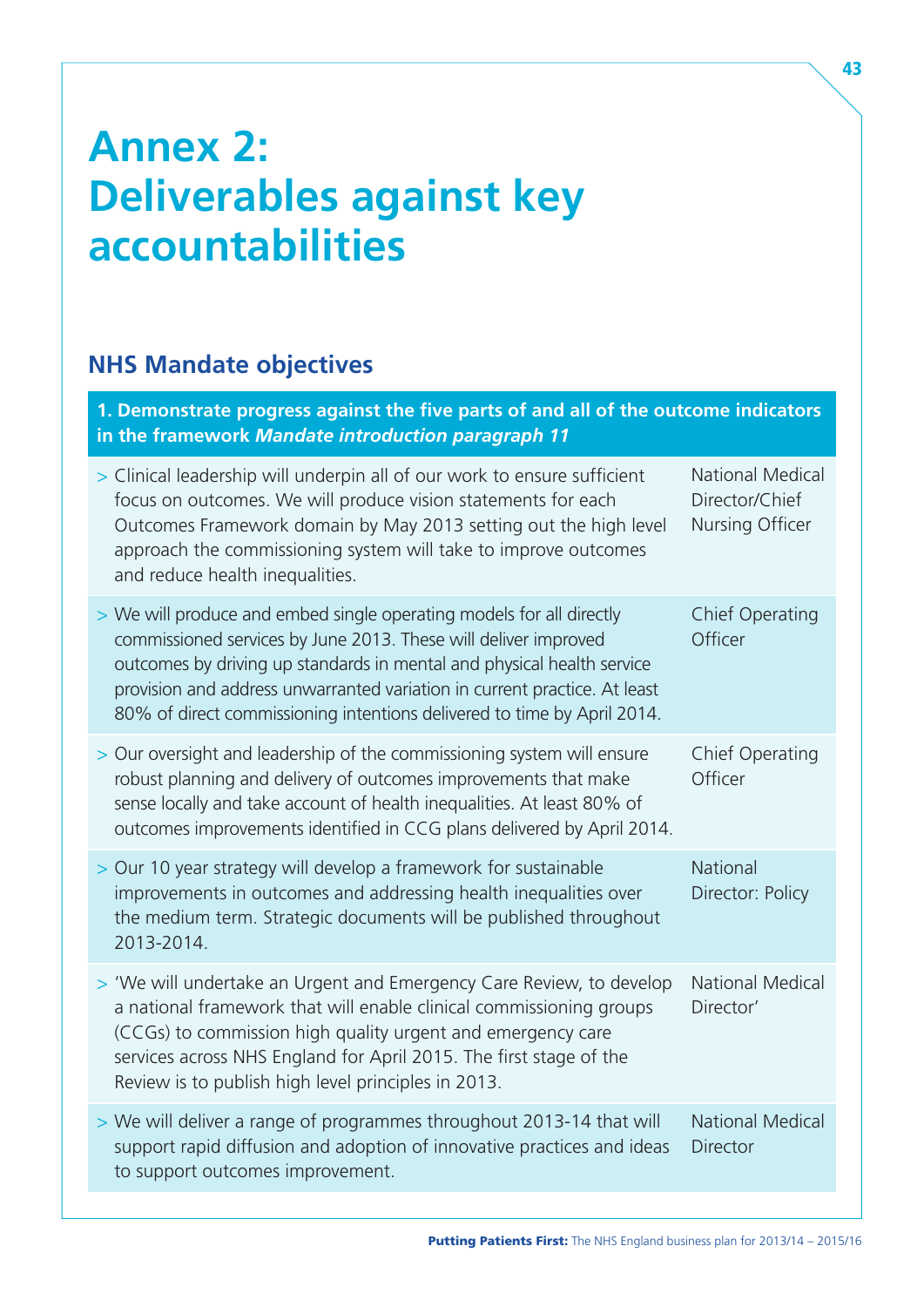| 1. Demonstrate progress against the five parts of and all of the outcome indicators<br>in the framework Mandate introduction paragraph 11                                                                                                                                                                                                                                                                                                                                                                                               |                                                                                       |  |
|-----------------------------------------------------------------------------------------------------------------------------------------------------------------------------------------------------------------------------------------------------------------------------------------------------------------------------------------------------------------------------------------------------------------------------------------------------------------------------------------------------------------------------------------|---------------------------------------------------------------------------------------|--|
| > We will produce a range of support tools and guidance to help<br>commissioners throughout 2013-2014 and beyond. For each product,<br>we will ensure there is a direct connection to improving outcomes.                                                                                                                                                                                                                                                                                                                               | National<br>Director:<br>Policy/National<br>Director:<br>Commissioning<br>Development |  |
| > We will use financial incentives to reward improvements in outcomes.<br>The Quality Premium will be paid to CCGs that in 2013/14 improve<br>or achieve high standards of quality for four key measures in the NHS<br>Outcomes Framework.                                                                                                                                                                                                                                                                                              | National<br>Director:<br>Commissioning<br>Development                                 |  |
| > We will publish a strategy for promoting equality and reducing health<br>inequalities by March 2014. Our aim for each domain is to deliver<br>interventions that will address health inequalities, including meeting<br>the needs of the most disadvantaged and demonstrating parity<br>between physical and mental health care.                                                                                                                                                                                                      | National<br>Director: Policy                                                          |  |
| > We will measure improvements both at domain level for each of the<br>five Outcomes Framework domains and at individual indicator level<br>where data is available. Our aim is to deliver measurable progress on<br>each area by March 2015.                                                                                                                                                                                                                                                                                           | All                                                                                   |  |
| > We will assess health inequalities across a range of dimensions both at<br>domain level for each of the five Outcomes Framework domains and<br>at individual indicator level where data allows. Our aim is to deliver<br>continuing progress on each indicator reflecting that inequalities may<br>be narrowing or widening. We will also broaden our understanding<br>of health inequalities across the Framework and make progress in<br>reducing identified health inequalities on all indicators for which data<br>are available. | All                                                                                   |  |
|                                                                                                                                                                                                                                                                                                                                                                                                                                                                                                                                         |                                                                                       |  |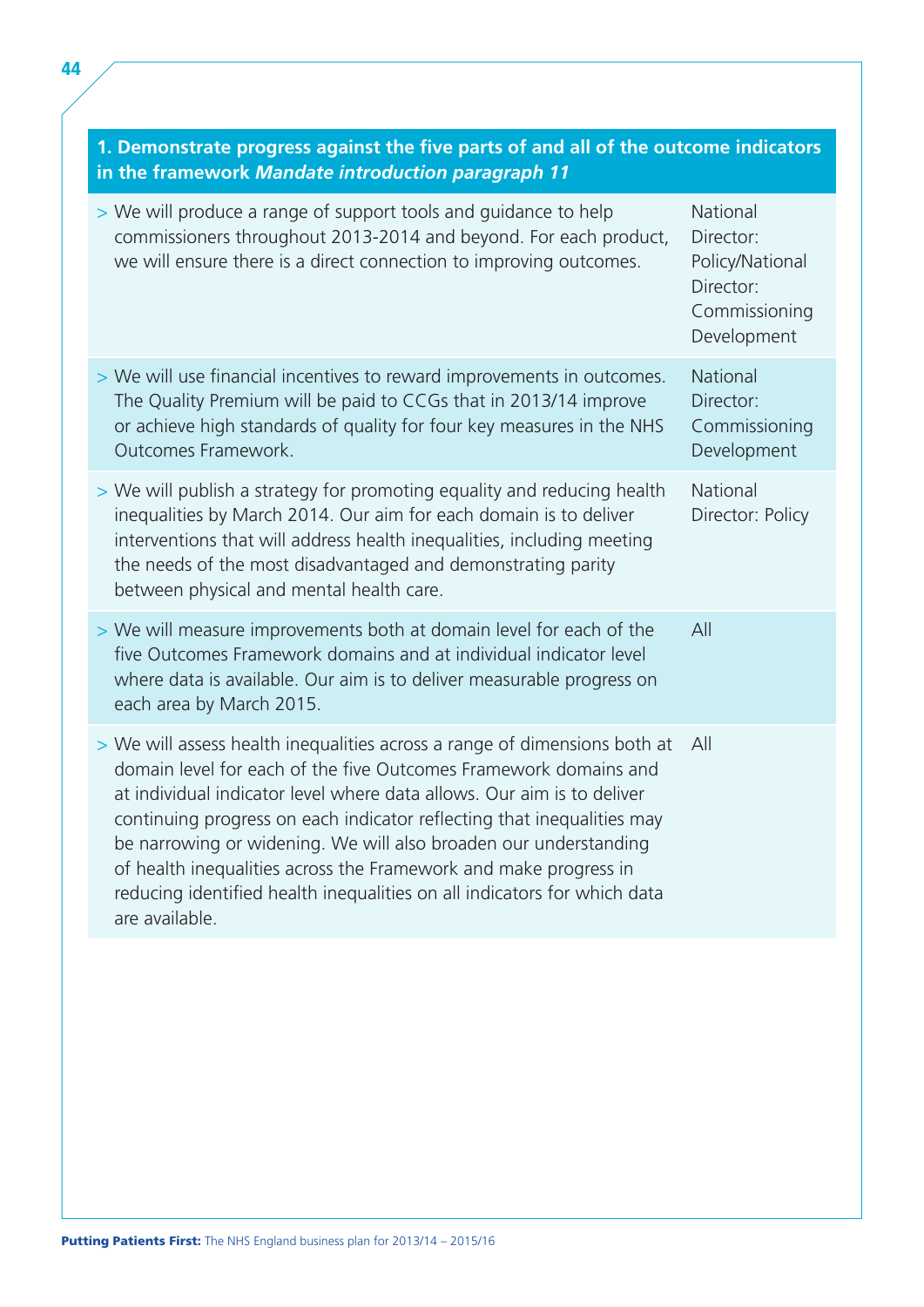| 2. Make measurable progress towards saving 20,000 lives by 2016 by reducing<br>mortality to the level of the best in Europe Mandate paragraph 1.2                                                                                                                                     |                                            |
|---------------------------------------------------------------------------------------------------------------------------------------------------------------------------------------------------------------------------------------------------------------------------------------|--------------------------------------------|
| > The actions set out in the overarching objective relating to all five<br>domains of the outcomes framework all apply to this objective which<br>focuses specifically on domain one (preventing people from dying<br>prematurely).                                                   | <b>National Medical</b><br><b>Director</b> |
| > Our clinical vision for domain one (published in May 2013) will set<br>out the approach the commissioning system will take to improve<br>outcomes and tackle inequalities in relation to mortality. This will focus<br>particularly on prevention and earlier diagnosis of illness. | <b>National Medical</b><br><b>Director</b> |
| > Addressing premature mortality will be a focus of all directly<br>commissioned services.                                                                                                                                                                                            | Chief Operating<br>Officer                 |
| > As set out in <i>Everyone Counts</i> , there will be a particular focus on<br>earlier diagnosis, improving management in community settings,<br>improving acute and mental health services, and preventing<br>recurrence after an acute event.                                      | Chief Operating<br>Officer                 |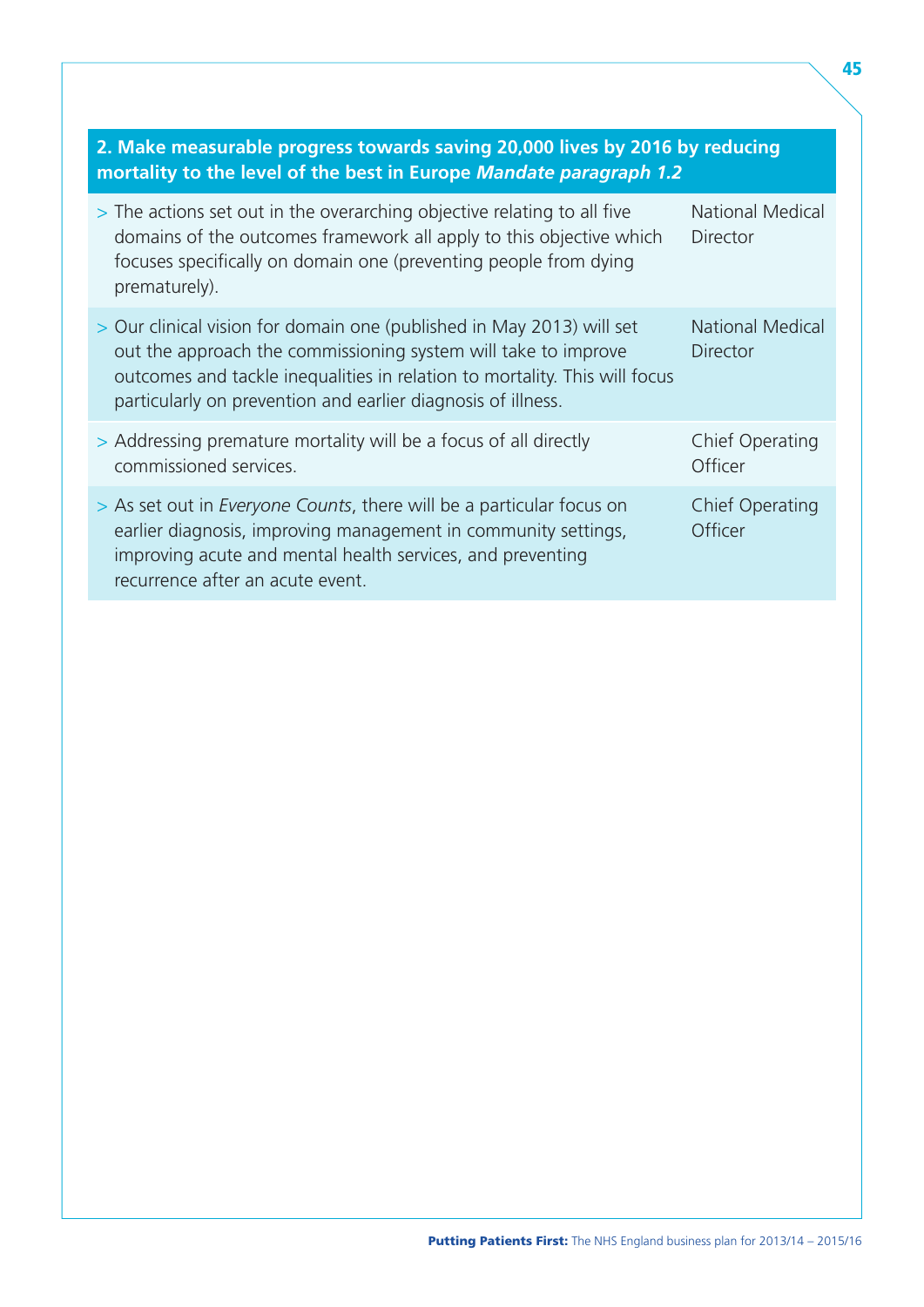**3. Make significant progress on supporting earlier diagnosis, particularly through appropriate use of primary care and supporting the roll out of NHS Health Checks; ensuring people have access to the right treatment at the right time, including NICE recommended drugs and treatments, and services for children and adults with mental health problems; reducing unjustified variation in hospital deaths, measuring and publishing outcome data for all major services by 2015; making every contact with patients count in health; promotion, and promoting the mental and physical health of the NHS workforce** *Mandate paragraph 1.4* 

| > We will comply with NICE guidance and standards in our direct<br>commissioning activity. Building on the authorisation process we will<br>support and assure CCGs to meet NICE requirements through their<br>commissioning and contracting arrangements on an on-going basis. | Chief Operating<br>Officer                                   |
|---------------------------------------------------------------------------------------------------------------------------------------------------------------------------------------------------------------------------------------------------------------------------------|--------------------------------------------------------------|
| > We will improve outcomes through our role as commissioners of<br>screening and immunisation services, and of health intervention<br>services for children 0-5 years.                                                                                                          | <b>Chief Operating</b><br>Officer                            |
| > As commissioners of primary care in England, we will develop the<br>GP contract to support improvements in outcomes, including risk<br>stratification, earlier diagnosis and roll-out of health checks.                                                                       | <b>National</b><br>Director:<br>Commissioning<br>Development |
| > We will develop new measures for mental health access and outcomes<br>that aim to reintegrate mental and physical wellbeing during 2013-14.<br>These will be used by CCGs to understand and tackle variation locally.                                                         | <b>National Medical</b><br><b>Director</b>                   |
| > We will measure health and wellbeing of the NHS workforce through<br>the staff friends and family test and staff sickness absence rates on an<br>on-going basis.                                                                                                              | <b>National Medical</b><br>Director/Chief<br>Nursing Officer |
|                                                                                                                                                                                                                                                                                 |                                                              |

**4. Make measurable progress towards making the NHS the best in Europe at supporting people with long term health conditions** *Mandate paragraph 2.3* 

 $>$  The actions set out in the overarching objective relating to all five  $\blacksquare$  National Medical domains of the outcomes framework all apply to this objective which Director focuses specifically on Domain two (enhancing the life for people with long term conditions).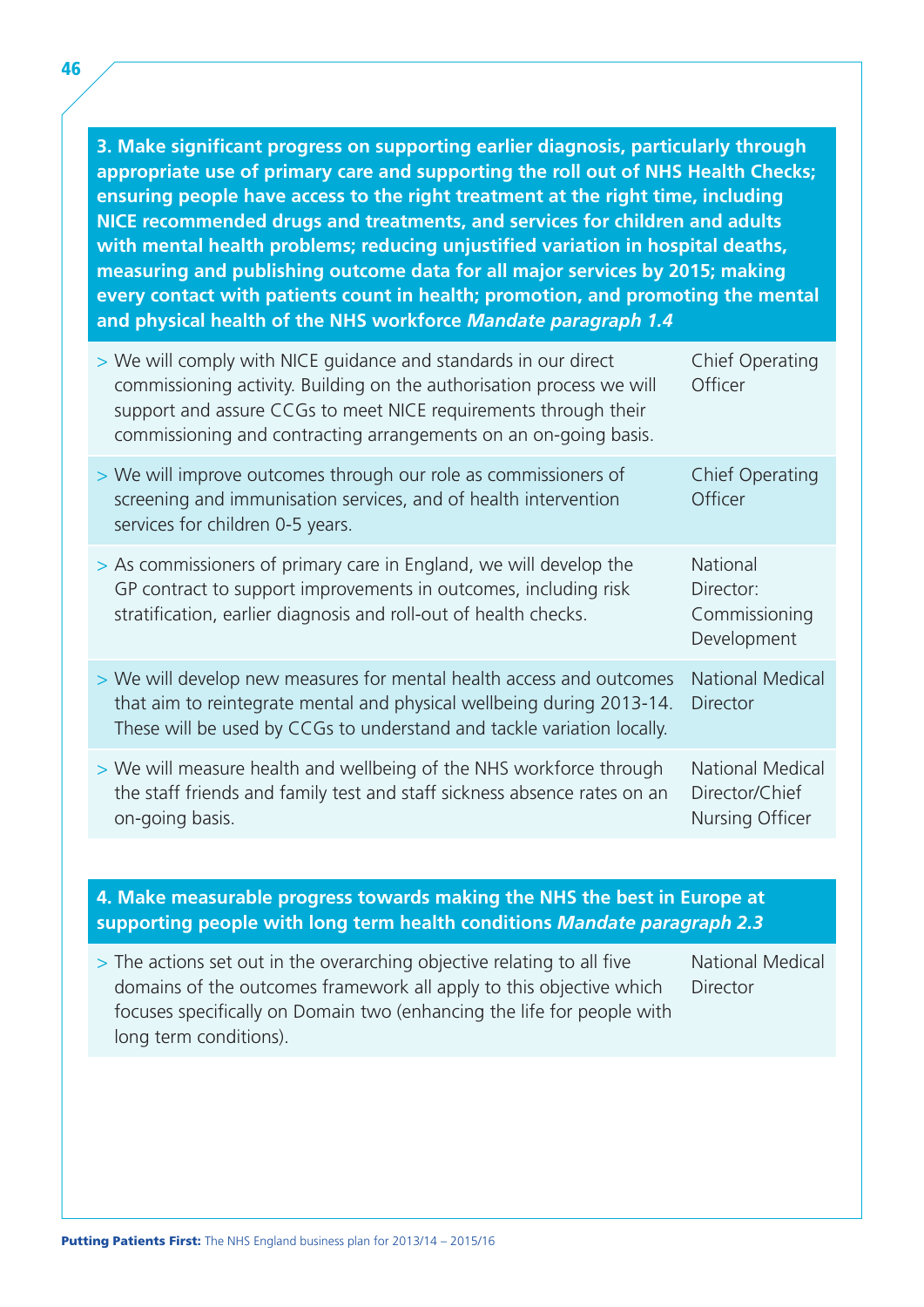**5. Ensure the NHS becomes dramatically better at involving and empowering patients and their carers. By 2015 more people will have developed the knowledge and skills to manage their own health; everyone with long term conditions including those with mental health problems will be offered a personalised care plan; patients who could benefit will have the option to hold personalised budgets; information and advice about support will be available to carers**  *Mandate paragraph 2.5* 

> We are developing information, advocacy and support services to National empower use of information as a means of managing health. We will Director: Patients launch the Customer Services Platform, a public facing multi-channel and Information customer response service spanning health and social care, by November 2013.

- > 80% of CCGs will be commissioning to support patients' participation and decisions over their own care or will have a plan to do so by December 2013. This includes information and support for selfmanagement, personalised care planning and shared decision making within normal service planning and commissioning.
- > The Health Online Programme will improve the way in which people interact with health services, including online access to key elements of the care process. 100,000 citizens will be trained in basic online skills to boost health literacy by April 2014.
- > The re-launch of Choose and Book will make e-referrals available to patients and health professionals for all secondary care referrals by 2015.
- > Personalised budgets will provide a route for people to have more control over managing their health. Personal health budgets will be offered to those who would benefit by March 2015. 100% of CCGs will be able to deliver personal health budgets, including direct payments, for people receiving NHS Continuing Health Care by April 2014.
- > We will encourage collective and collaborative participation in the NHS by establishing the Civil Society Assembly. Feedback from the Voluntary/Community Sector and Civil Society Assembly demonstrates over 80% are satisfied with the involvement of patients and the public in the planning and commissioning of services by NHS England.
- > We will use the reported experience of people to assess whether they feel they are being supported to manage their conditions (outcomes framework indicator 2.1)

47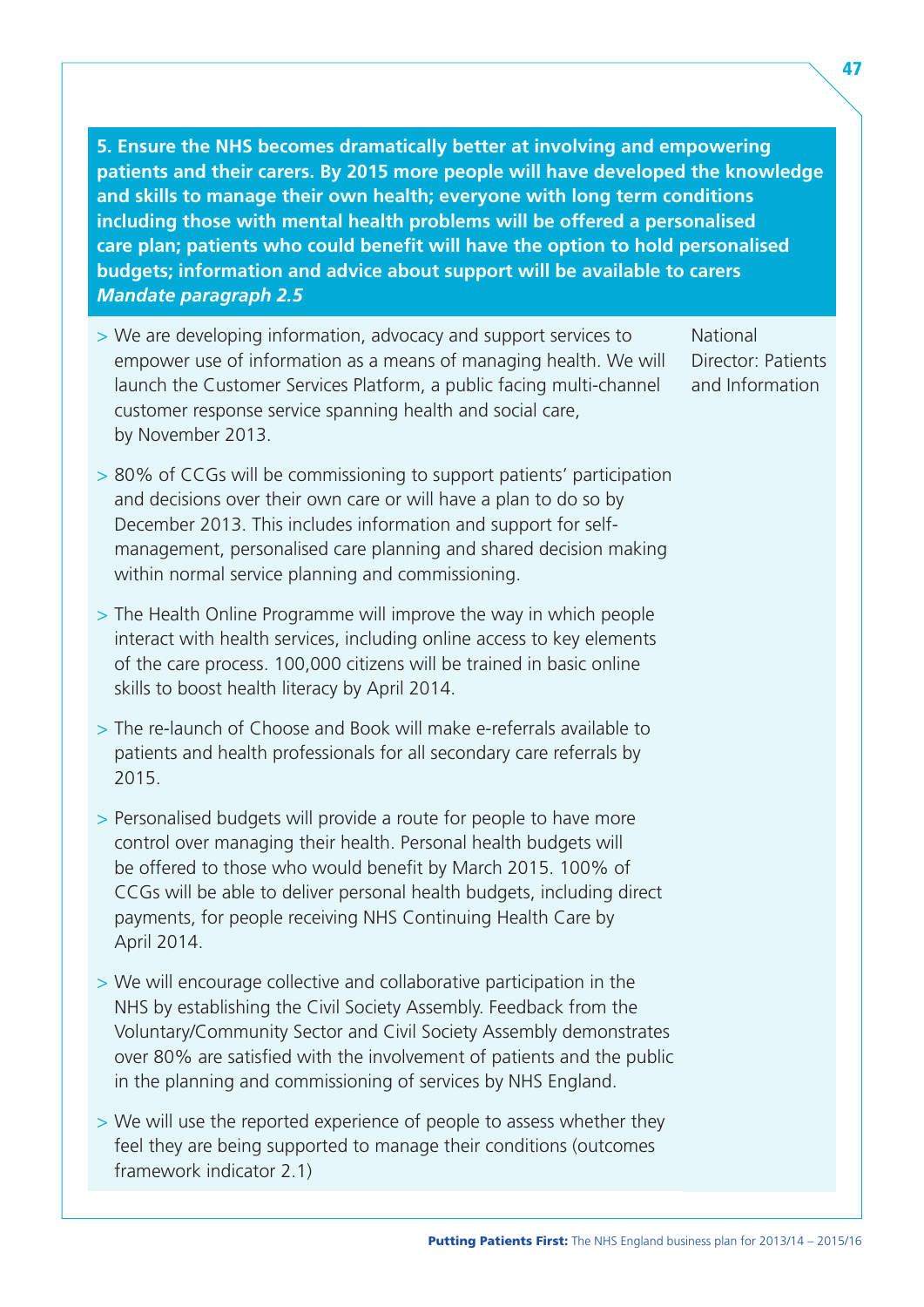**6. Achieve a significant increase in the use of technology to help people manage their health and care. By 2015 patients will have online access to health records held by GP, there will be clear plans in place to enable secure linking of electronic health records and also clear plans for records to follow individuals through NHS or social care system. Ordering repeat prescriptions and booking GP appointments will be available online, secure electronic communication with GP practice and e-consultations will be more widely available. We will have made significant progress in availability of telehealth and telecare by 2017**  *Mandate paragraph 2.6* 

| > We will continue the roll out of telehealth and telecare towards the<br>3 million by March 2017 ambition set out in Innovation Health and<br>Wealth (IHW)                                                                                                                                                                                                                                       | <b>National Medical</b><br>Director                      |  |
|---------------------------------------------------------------------------------------------------------------------------------------------------------------------------------------------------------------------------------------------------------------------------------------------------------------------------------------------------------------------------------------------------|----------------------------------------------------------|--|
| > We will improve online access to primary care. 50% of practices<br>will offer the facility to order repeat prescriptions and to book<br>appointments by April 2014 with 100% achieving this by March<br>2015. 100% of practices will have the technical capability to allow<br>people to access their records by April 2014 and 100% will be<br>offering this option to patients by March 2015. | <b>National</b><br>Director: Patients<br>and Information |  |
| > We will have a new NHS e-referrals service operational by December<br>2013 and 100% of referrals will be made electronically by March<br>2017.                                                                                                                                                                                                                                                  | <b>National</b><br>Director: Patients<br>and Information |  |
|                                                                                                                                                                                                                                                                                                                                                                                                   |                                                          |  |
| 7. Drive a whole-system approach to providing integrated, patient-centred care<br>across in all health and social care settings Mandate paragraph 2.9                                                                                                                                                                                                                                             |                                                          |  |
| > As set out in Everyone Counts, the integration of the provision of<br>services, including where appropriate the pooling of budgets to reflect                                                                                                                                                                                                                                                   | Chief Operating<br>Officer                               |  |

| services, including where appropriate the pooling of budgets to reflect Officer<br>local need, is an explicit requirement in local area planning. Integrated<br>care proposals will be implemented in every Health and Wellbeing<br>Area by April 2014. |                                     |
|---------------------------------------------------------------------------------------------------------------------------------------------------------------------------------------------------------------------------------------------------------|-------------------------------------|
| > We will publish a common purpose framework for integrated care<br>with national partners by May 2013.                                                                                                                                                 | <b>National</b><br>Director: Policy |
| > We will measure progress in this area through the new outcomes<br>framework indicator on patient experience of integrated care<br>(indicator 4.9 – currently under development).                                                                      | <b>National</b><br>Director: Policy |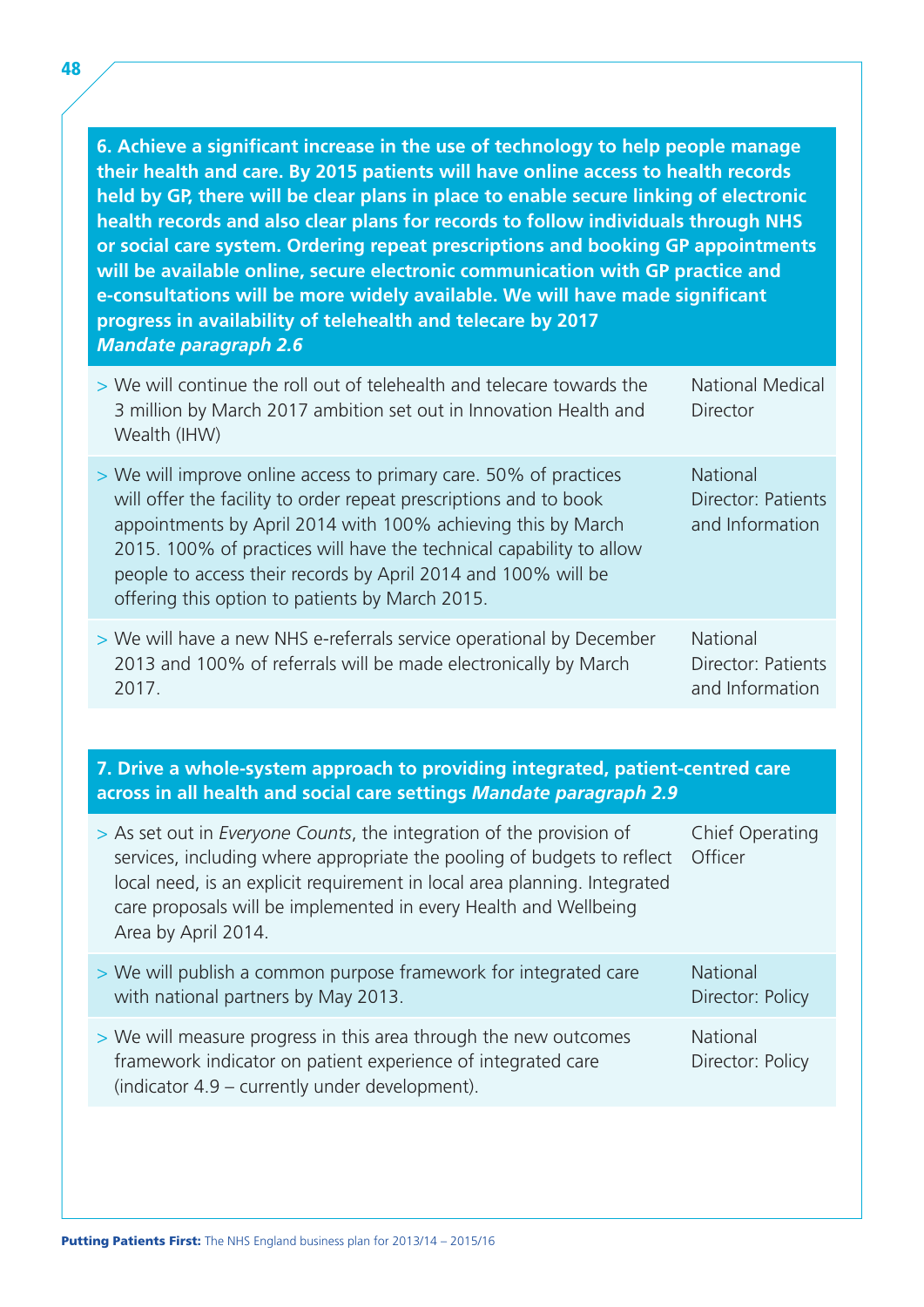| 8. Make measurable progress by March 2015 towards being among the best in<br>Europe at diagnosing, treating and caring for people with dementia. A national<br>ambition for diagnosis rates will be built up from local plans<br><b>Mandate paragraph 2.11</b>                                                       |                                                                                      |
|----------------------------------------------------------------------------------------------------------------------------------------------------------------------------------------------------------------------------------------------------------------------------------------------------------------------|--------------------------------------------------------------------------------------|
| > Everyone Counts emphasised the importance of dementia diagnosis<br>and care. We are collecting and assuring plans for improving dementia<br>diagnosis rates and will monitor delivery throughout the year. The<br>CCG plans will demonstrate ambition for significant improvements in<br>dementia diagnosis rates. | Chief Operating<br>Officer                                                           |
| > As part of our nursing strategy Compassion in practice we will publish<br>a range of tools and resources aimed at supporting the nursing<br>contribution to the dementia challenge. These resources will be<br>published between April and July 2013.                                                              | <b>Chief Nursing</b><br>Officer                                                      |
| > Our clinical vision for domain two of the outcomes framework will<br>be published in May 2013. This will include how the commissioning<br>system can work to deliver improved outcomes for dementia.                                                                                                               | <b>National Medical</b><br>Director                                                  |
| > A portion of the CQUIN payment from commissioners to providers will<br>be linked specifically to improving dementia care.                                                                                                                                                                                          | <b>National</b><br>Director:<br>Commissioning<br>Development                         |
| > Through direct commissioning of general practice, we will provide<br>appropriate incentives and rewards for improving dementia services,<br>including a designated enhanced service for dementia.                                                                                                                  | National<br>Director:<br>Commissioning<br>Development/<br>Chief Operating<br>Officer |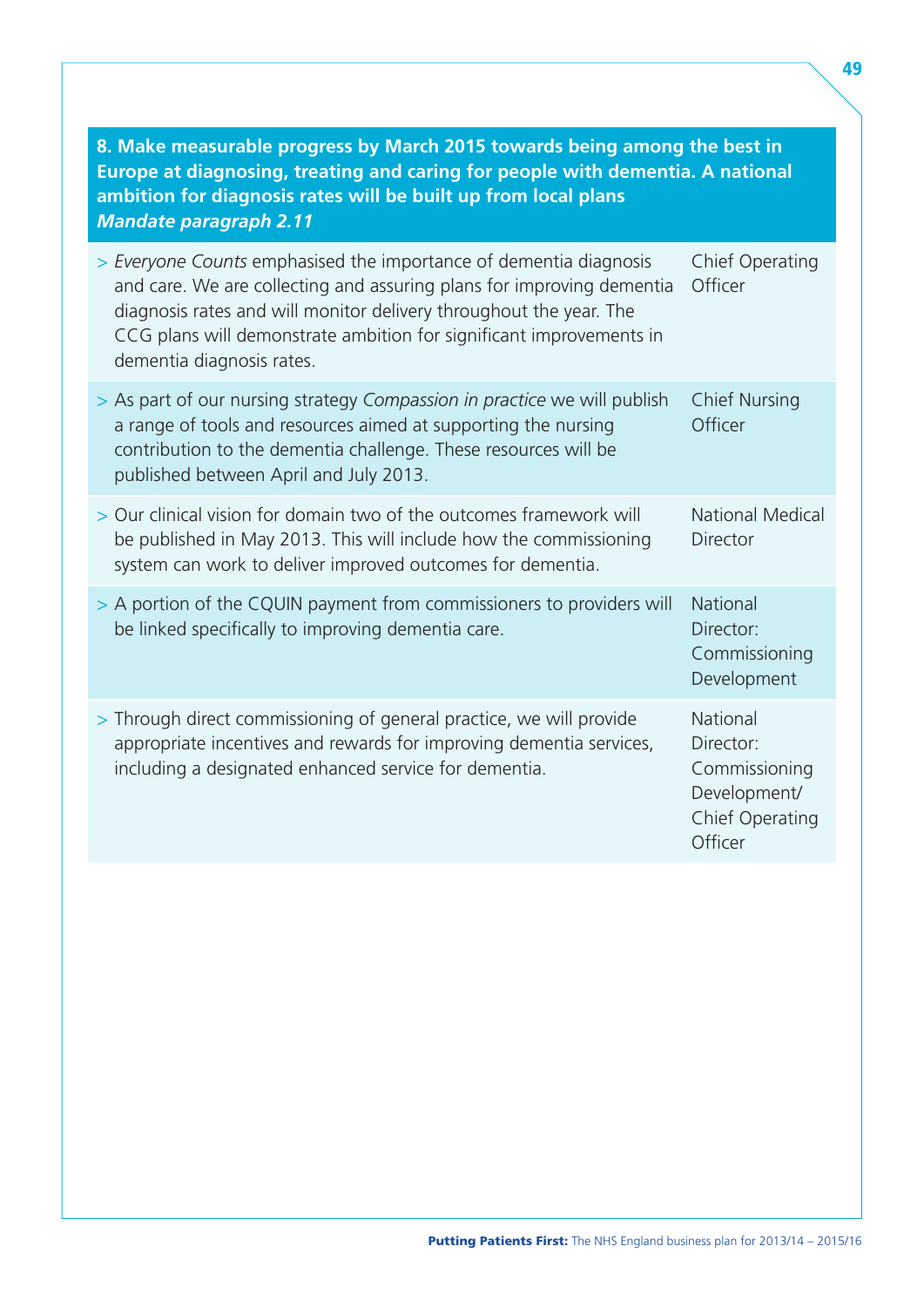**9. Highlight variation and unacceptable practice: a revolution in transparency. We will reporting results at the level of local councils, CCGs, providers and consultantled teams; ensure systematic development of clinical audit and patient-reported outcome and experience measures and consider how to make it easy for patients and carers to give timely feedback** *Mandate paragraph 3.3* 

| > We will ensure that all NHS funded patients will have the opportunity<br>to leave feedback in real time on any service by 2015.                                                                                                                                                                                                                                                                                                                                                                                                                                                                                                                                                                                                                                                                                                         | National<br>Director: Patients<br>and Information                                         |
|-------------------------------------------------------------------------------------------------------------------------------------------------------------------------------------------------------------------------------------------------------------------------------------------------------------------------------------------------------------------------------------------------------------------------------------------------------------------------------------------------------------------------------------------------------------------------------------------------------------------------------------------------------------------------------------------------------------------------------------------------------------------------------------------------------------------------------------------|-------------------------------------------------------------------------------------------|
| > We will publish outcomes data for all major services by March 2015.<br>Our starting point will be the ten surgical specialties set out in<br>Everyone Counts which will be published in Summer 2013.                                                                                                                                                                                                                                                                                                                                                                                                                                                                                                                                                                                                                                    | National<br>Director: Patients<br>and Information/<br><b>National Medical</b><br>Director |
| > A modern data service, Care data in physical and mental health<br>services and social care will be established to ensure infrastructure is<br>in place to support collection, storage, validation and presentation of<br>care data:                                                                                                                                                                                                                                                                                                                                                                                                                                                                                                                                                                                                     | National<br>Director: Patients<br>and Information                                         |
| - 95% of trusts will be using the NHS number as the prime identifier<br>in clinical correspondence by January 2015<br>- 75% of GP practices will be providing the full extract to care.data<br>by September 2013<br>- 75% of hospital trusts will be providing patient level prescribing<br>data to care.data by December 2015<br>> We will collect a core set of clinical data from GP practices for<br>2013/14<br>> Mental health trust providers will achieve 100% completion of the<br>mental health minimum data set, and will publish regular information<br>on key indicators (use of mental health act, physical health<br>assessments and treatments as well as the results of peer accreditation<br>and national audits with the early focus on safety in medicines and<br>services for people with schizophrenia) in 2013/2014 |                                                                                           |
|                                                                                                                                                                                                                                                                                                                                                                                                                                                                                                                                                                                                                                                                                                                                                                                                                                           |                                                                                           |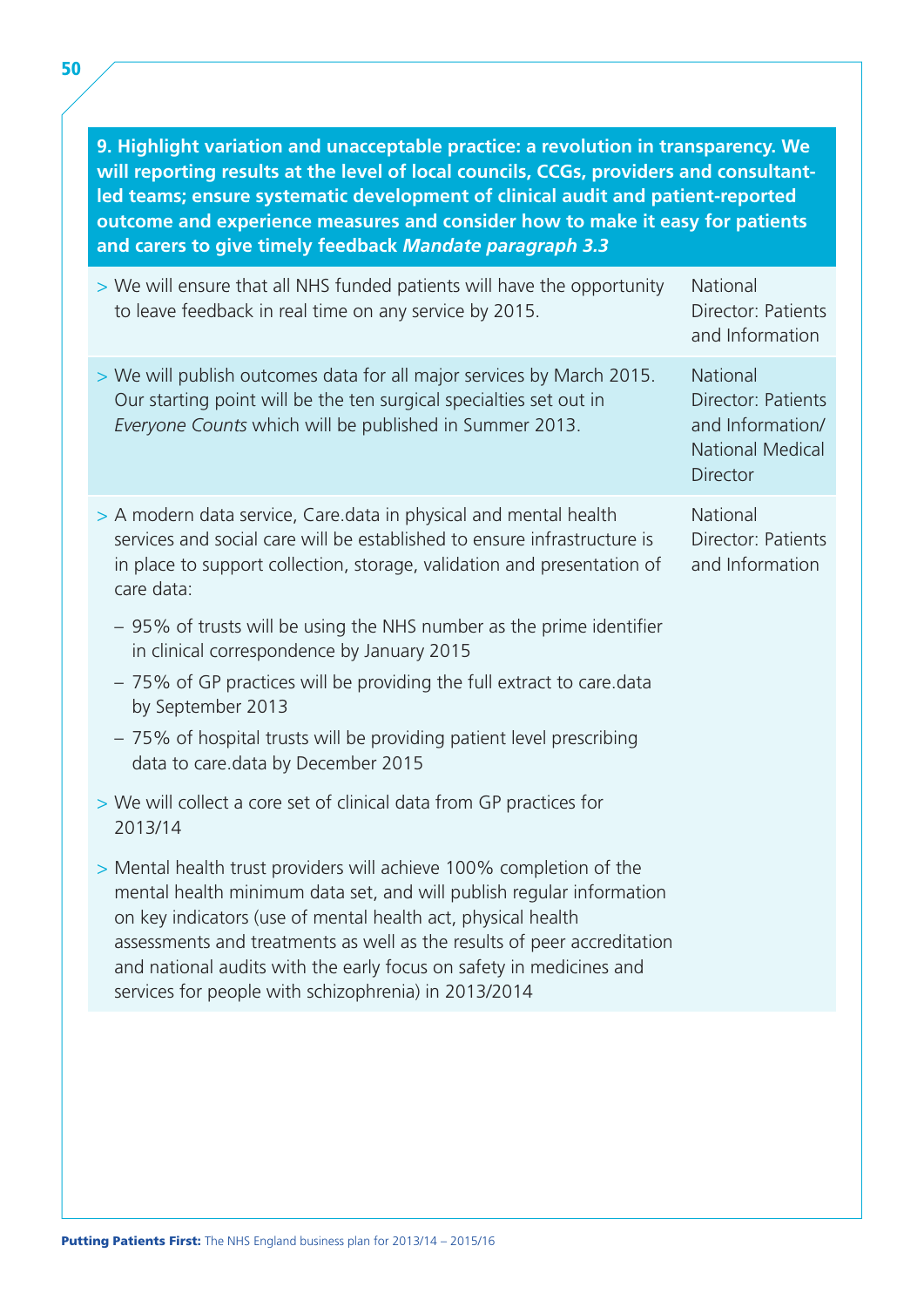| 10. Ensure that service reconfigurations meet four tests i) strong public and<br>patient engagement ii) appropriate availability of choice iii) clinical evidence base<br>iv) clinical support Mandate paragraph 3.4                                                    |                                     |
|-------------------------------------------------------------------------------------------------------------------------------------------------------------------------------------------------------------------------------------------------------------------------|-------------------------------------|
| > We will introduce service change and reconfiguration policy and<br>quidance, which will be implemented from April 2013. This will<br>ensure that the four tests are appropriately applied in all service<br>reconfiguration. We will receive systematic assurance by: | National<br>Director: Policy        |
| - Each CCG providing confirmation it has carried out a clinically-led<br>quality impact assessment                                                                                                                                                                      |                                     |
| - Use of local metrics and intelligence such as views of patients and<br>staff, and other more clinically based tools such as the NHS Safety<br>Thermometer                                                                                                             |                                     |
| - A line of sight on the clinical assurances that there has been no<br>clinically inappropriate reduction in the availability of local services                                                                                                                         |                                     |
| > We will identify with the Local Government Association opportunities<br>for closer alignment and integration to inform service reconfiguration                                                                                                                        | <b>National</b><br>Director: Policy |
| > We will identify and publish evidence-based optimum clinical<br>pathways to support local reconfigurations.                                                                                                                                                           | <b>National Medical</b><br>Director |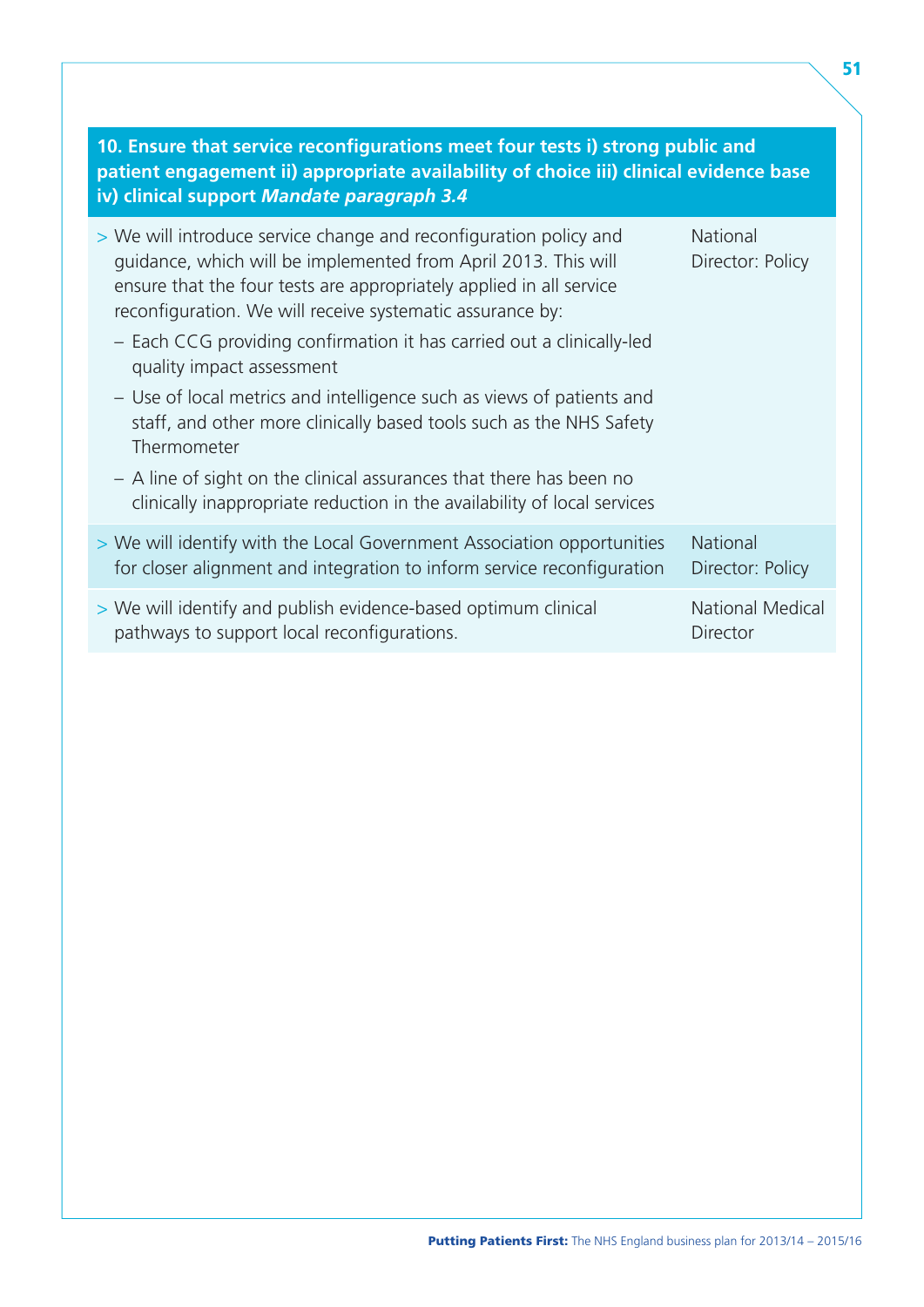**11. Put mental health on a par with physical health, and close the gap between people with mental health problems and the population as a whole. Extend and ensure more open access to IAPT by March 2015, particularly for children and young people, and for those out of work** *Mandate paragraph 3.5* 

| > 'Everyone counts' sets out the requirements on CCG to ensure<br>sufficient emphasis on care for those with mental health issues.                                                                                                                                                                                                                             | Chief Operating<br>Officer                            |
|----------------------------------------------------------------------------------------------------------------------------------------------------------------------------------------------------------------------------------------------------------------------------------------------------------------------------------------------------------------|-------------------------------------------------------|
| > We will oversee the roll out of Improved Access to Psychological<br>Therapy (IAPT), towards the Mandate objective for improving timely<br>access for at least 15% of adults, with a recovery rate of 50% by<br>March 2015.                                                                                                                                   | <b>Chief Operating</b><br>Officer                     |
| > From 2014-15, the Quality Premium paid to CCGs for delivery of<br>improved outcomes will include Mental Health measures.                                                                                                                                                                                                                                     | National<br>Director:<br>Commissioning<br>Development |
| > We will measure improvement against indicator 1.5 and 1.7 in the<br>Outcomes Framework - excess under 75 mortality for those with a<br>serious mental illness, and excess under 60 mortality rate in adults<br>with a learning disability (indicator under development). During 2013-<br>14, we will develop improved measures relating to parity of esteem. | <b>National Medical</b><br><b>Director</b>            |
| > We will work with partners to develop better mental health<br>informatics and new measures for mental health access and outcomes<br>that aim to support reintegration of mental and physical wellbeing<br>during 2013-14. These will be used by CCGs to understand and tackle<br>variation locally.                                                          | <b>National Medical</b><br><b>Director</b>            |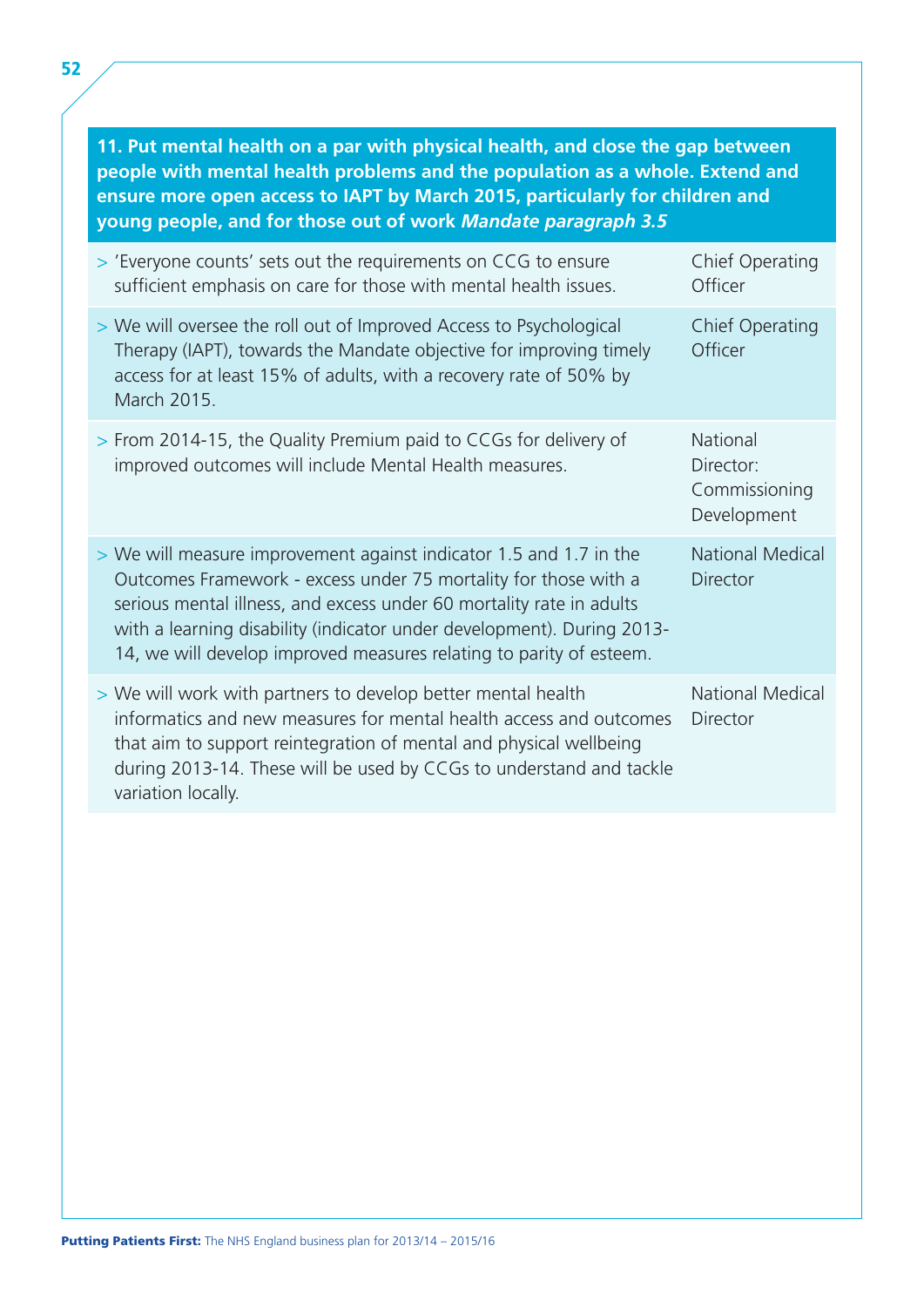| 12. Ensure that CCGs work with local authorities to ensure that vulnerable people,<br>particularly those with learning disabilities and autism, receive safe, appropriate,<br>high quality care Mandate paragraph 4.5                                                                                                                             |                                                                |  |
|---------------------------------------------------------------------------------------------------------------------------------------------------------------------------------------------------------------------------------------------------------------------------------------------------------------------------------------------------|----------------------------------------------------------------|--|
| > We will ensure delivery of all of the actions set out in the<br>Winterbourne View concordat in 2013-14.                                                                                                                                                                                                                                         | National Director:<br>Policy/Chief<br><b>Operating Officer</b> |  |
| > We will deliver all of the actions set out in the response to the Francis<br>report.                                                                                                                                                                                                                                                            | All                                                            |  |
| > We will work to ensure that the views of vulnerable people, their<br>families and carers are routinely used in the planning and delivery of<br>services.                                                                                                                                                                                        | National<br>Director: Patients<br>and Information              |  |
| > We will support CCGs to improve outcomes across the full range of<br>the NHS Outcomes Framework and act proactively, with our support<br>when appropriate, should they identify or anticipate a quality or safety<br>issue in a provider. That includes wider system responses, such as<br>acting on the Winterbourne View and Francis reports. | <b>Chief Operating</b><br>Officer                              |  |
|                                                                                                                                                                                                                                                                                                                                                   |                                                                |  |
| 13. Pursue the long-term aim that NHS is recognised globally as having the highest<br>standards of caring, particularly for older people and at the end of people's lives<br><b>Mandate paragraph 4.6</b>                                                                                                                                         |                                                                |  |
|                                                                                                                                                                                                                                                                                                                                                   |                                                                |  |
| > The majority of indicators within the NHS Outcomes Framework relate<br>directly or indirectly to older people. Our domain visions we will ensure<br>that there is sufficient emphasis and focus on older populations.                                                                                                                           | <b>National Medical</b><br>Director                            |  |
| > Our objectives in relation improving diagnosis and care for dementia<br>services set out above will also support this objective.                                                                                                                                                                                                                |                                                                |  |
| > We will support a delivery framework and enablers that promotes<br>person centred co-ordinated care which addresses physical and mental<br>health comorbidity and frailty.                                                                                                                                                                      |                                                                |  |
| > We will use the common purpose framework to continue pioneering<br>greater integrated working between health and social care and<br>physical and mental health.                                                                                                                                                                                 |                                                                |  |
| > We will begin implemetation of 70% of the actions set out in<br>'Compassion in Practice' by April 2014. (Chief Nursing Officer).                                                                                                                                                                                                                |                                                                |  |
| > We will deliver Leadership Academy core programmes to 2,000 staff<br>by March 2014. (National Director: Human Resources).                                                                                                                                                                                                                       |                                                                |  |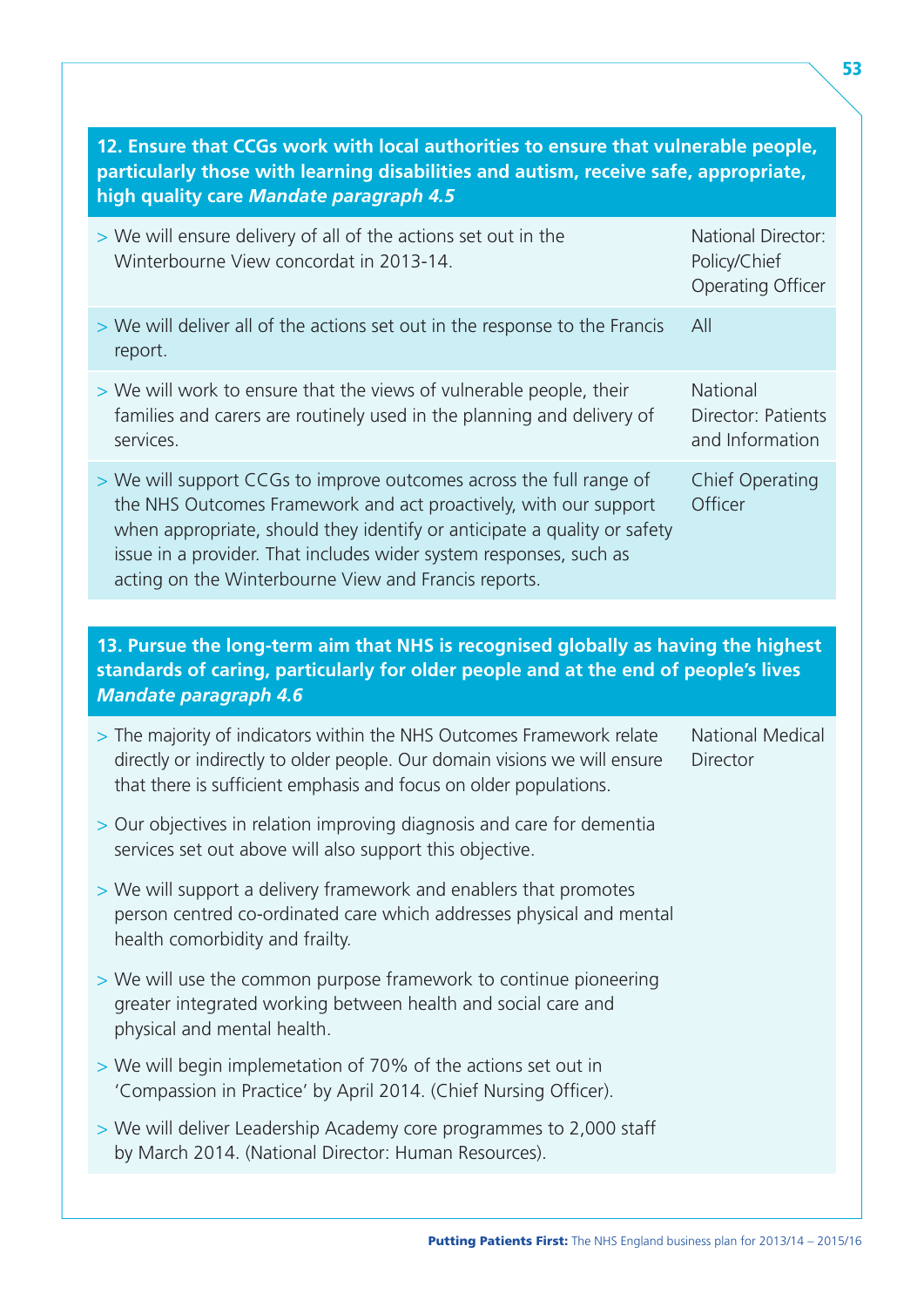| 14. Make rapid progress in measuring, understanding and acting on patient<br>experience; including the introduction of the 'friends and family test'. Increase<br>the proportion of people, across all areas of care, who rate their experience as<br>excellent or very good Mandate paragraph 4.8 |                                                                                       |
|----------------------------------------------------------------------------------------------------------------------------------------------------------------------------------------------------------------------------------------------------------------------------------------------------|---------------------------------------------------------------------------------------|
| > The Friends and Family Test will be introduced for 100% of acute<br>hospital inpatients and Accident and Emergency patients from April<br>2013 and for women who have used maternity services from October<br>2013. Our aim is that 30% of trusts improve their scores by 2014/15.               | National<br>Director: Patients<br>and Information                                     |
| > We will use financial incentives to reward performance in relation to<br>the Friends and Family Test. In 2013-14, a portion of CQUIN funding<br>will be linked specifically to the Test.                                                                                                         | National<br>Director:<br>Commissioning<br>Development                                 |
| > The Quality Premium will be paid to CCGs that in 2013-14 improve<br>or achieve high standards of quality for four key measures in the NHS<br>Outcomes Framework. One of these measures relates to Friends and<br>Family Test.                                                                    | National<br>Director:<br>Commissioning<br>Development                                 |
| > We will measure improvements against domain 4 indicators of the<br>outcomes framework which relate to patient experience of NHS<br>services. Our aim is to deliver measurable progress on each area by<br>March 2015.                                                                            | National<br>Director: Patients<br>and Information/<br><b>Chief Nursing</b><br>Officer |

54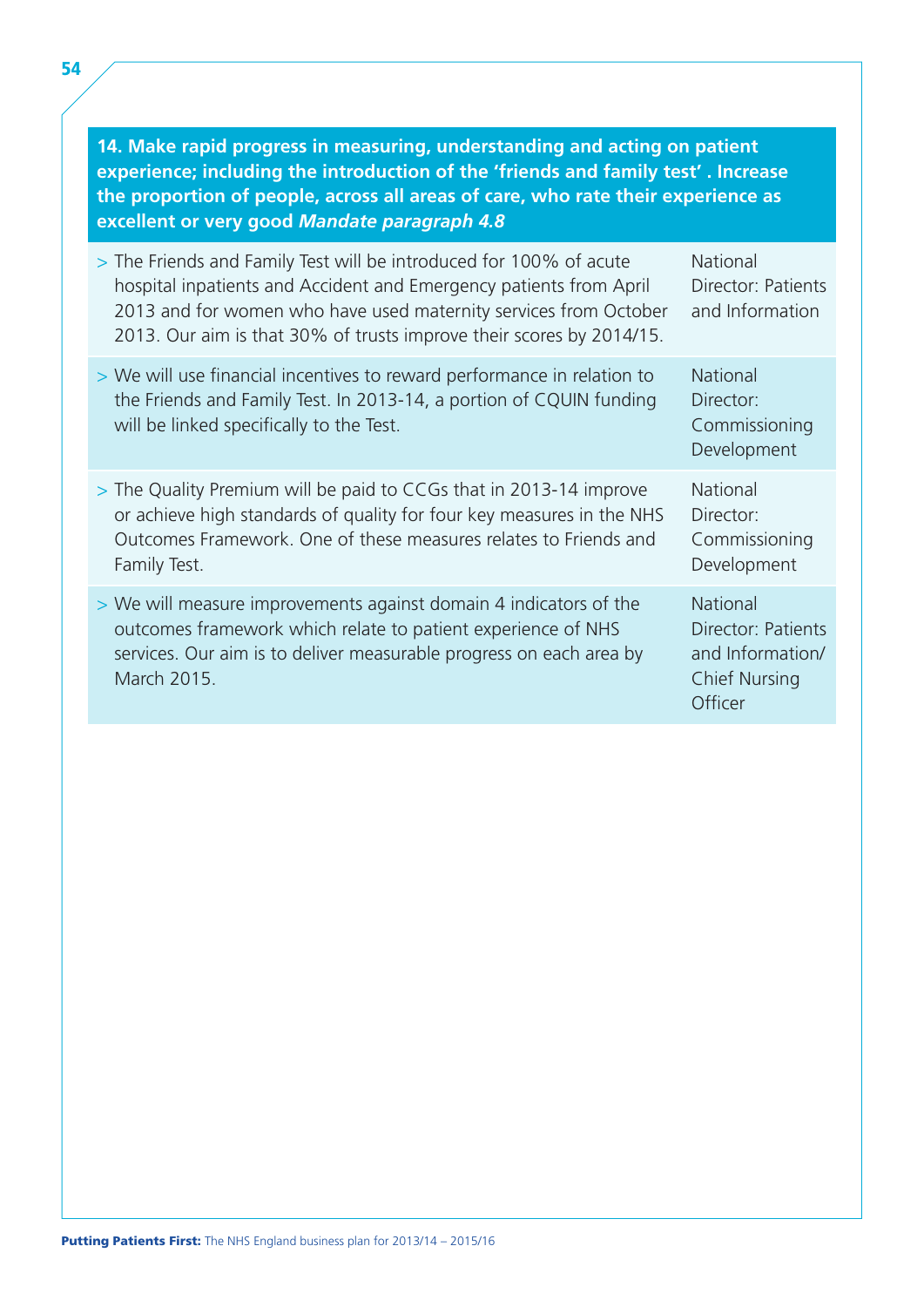| 15. Improve standards of care and experience for women and families during<br>pregnancy and children's early years, including choice, named midwife and<br>addressing post natal depression Mandate paragraph 4.11                                                                                                |                                                                                                  |  |
|-------------------------------------------------------------------------------------------------------------------------------------------------------------------------------------------------------------------------------------------------------------------------------------------------------------------|--------------------------------------------------------------------------------------------------|--|
| > The Friends and Family Test will be introduced for women who<br>have used maternity services from October 2013. We will use this,<br>and indicator 4.5 of the Outcomes Framework (improving women<br>and their families experience of maternity services) to assess overall<br>progress against this objective. | National<br>Director: Patients<br>and Information                                                |  |
| > We will host the Strategic Clinical Network for children and maternity<br>services. In 2013-14 we will work to ensure these networks are<br>developing arrangements to support local health systems to improve<br>choice and outcomes.                                                                          | <b>Chief Nursing</b><br>Officer                                                                  |  |
| > We will for the first time have a National Clinical Director<br>for Maternity and Women's Health to lead on clinical service<br>improvement, reducing variation and generating information for the<br>public on maternity services.                                                                             | <b>National Medical</b><br>Director                                                              |  |
|                                                                                                                                                                                                                                                                                                                   |                                                                                                  |  |
| 16. Ensure that children and young people with special educational needs or<br>disabilities have access to services agreed in their care plan, and that parents<br>of children who could benefit have the option of a personal budget<br><b>Mandate paragraph 4.13</b>                                            |                                                                                                  |  |
| > Our vision statement for Domain 2 will be published May 2013<br>will include how the system we will deliver improved outcomes<br>and reduced inequalities for children and young adults with special<br>education needs or disabilities.                                                                        | <b>National Medical</b><br>Director                                                              |  |
| > Personalised budgets will be offered to children and young people<br>who would benefit by March 2015                                                                                                                                                                                                            | National<br>Director: Patients<br>and Information/<br><b>National Medical</b><br><b>Director</b> |  |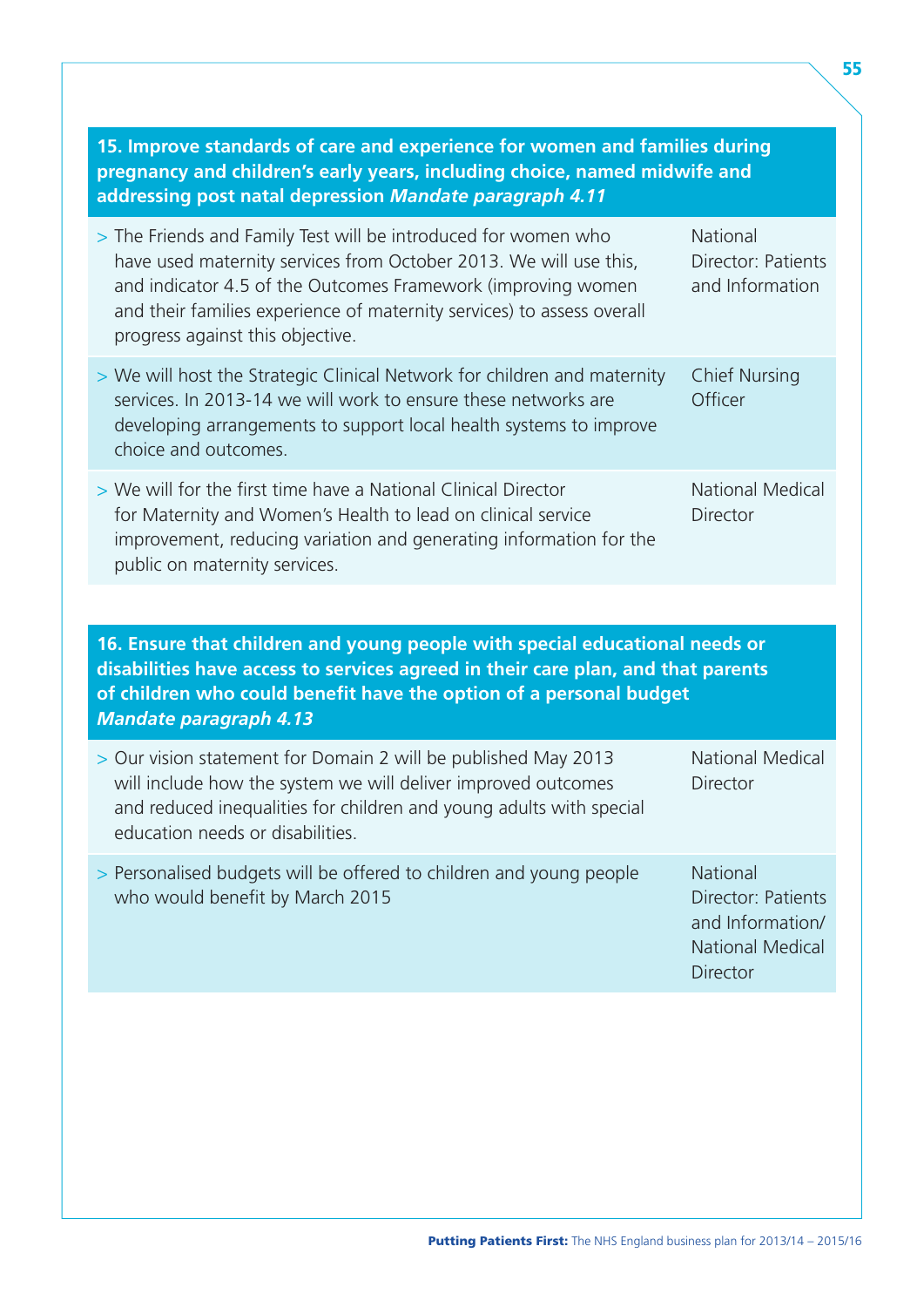#### **17. Uphold the rights and commitments in the NHS Constitution, including maintaining high levels of performance in access to care. Consider new standards and improve access for mental health services** *Mandate paragraph 4.14*

| > We will uphold the NHS Constitution in both our direct<br>commissioning, and oversight of CCG functions. Everyone Counts<br>sets out the expectations on CCGs for continued delivery of the NHS<br>Constitution. NHS England, through its area teams, will oversee CCG<br>delivery of the NHS Constitution rights and pledges on an on-going<br>basis, providing additional support and intervention where required.     | Chief Operating<br>Officer                 |
|----------------------------------------------------------------------------------------------------------------------------------------------------------------------------------------------------------------------------------------------------------------------------------------------------------------------------------------------------------------------------------------------------------------------------|--------------------------------------------|
| > We will fulfil our duty to promote the NHS Constitution and seek<br>sustained improvement through a coordinated, system-wide<br>approach. We are working with partners and stakeholders (to<br>co-develop and implement a joint system-wide strategy for promoting<br>and embedding the Constitution, including appropriate means of<br>monitoring progress and impact. This strategy will be available by<br>September. | <b>National</b><br>Director: Policy        |
| > We will develop new measures for mental health access and outcomes<br>that aim to reintegrate mental and physical wellbeing. These will be<br>used by CCGs to understand and tackle variation locally.                                                                                                                                                                                                                   | <b>National Medical</b><br><b>Director</b> |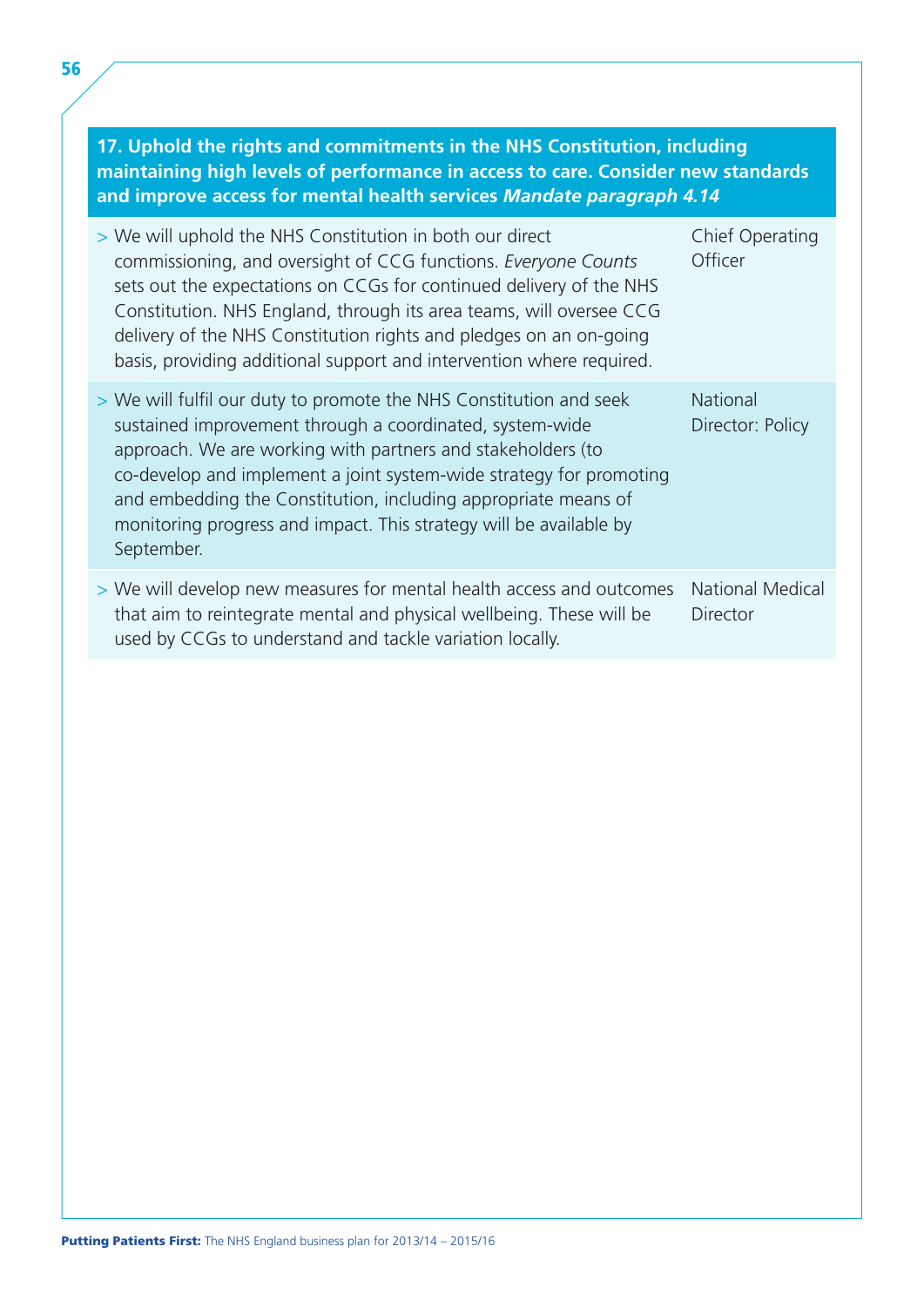| 18. Continue to reduce incidents of avoidable harm and make measurable progress<br>by 2015 to embed a culture of patient safety in the NHS including through<br>improved reporting of incidents Mandate paragraph 5.3                                                                                                                                                           |                                                              |  |
|---------------------------------------------------------------------------------------------------------------------------------------------------------------------------------------------------------------------------------------------------------------------------------------------------------------------------------------------------------------------------------|--------------------------------------------------------------|--|
| > The actions set out in the overarching objective relating to all five<br>domains of the Outcomes all apply to this objective which focuses<br>specifically on domain five (treating and caring for people in a safe<br>environment and protect them from avoidable harm). In addition<br>to this:                                                                             | <b>National Medical</b><br>Director/Chief<br>Nursing Officer |  |
| > Quality surveillance groups (QSG) will be operational in every region<br>from April 2013. They will bring together local commissioners<br>regulators and other bodies to provide multi agency surveillance and<br>response to quality and safety issues in all areas of healthcare.                                                                                           | <b>National Medical</b><br><b>Director</b>                   |  |
| > We are introducing a zero tolerance approach to MRSA infections. We<br>expect all cases will involve a Post Infection Review to identify why an<br>infection occurred, and how future cases can be avoided. Reducing<br>the incidence of MRSA and Clostridium difficile infections will be one<br>of the national measures used to calculate the Quality Premium for<br>CCGs. | <b>Chief Operating</b><br>Officer                            |  |
| > CQUIN payment by commissioners when providers deliver a level<br>of quality over and above that stipulated in the NHS Standard<br>Contract. A portion of the CQUIN funding will be linked specifically to<br>improvement against the NHS Safety Thermometer.                                                                                                                  | <b>National</b><br>Director:<br>Commissioning<br>Development |  |
| > All area teams will implement primary care quality assurance for all<br>four contractor services                                                                                                                                                                                                                                                                              | Chief Operating<br>Officer                                   |  |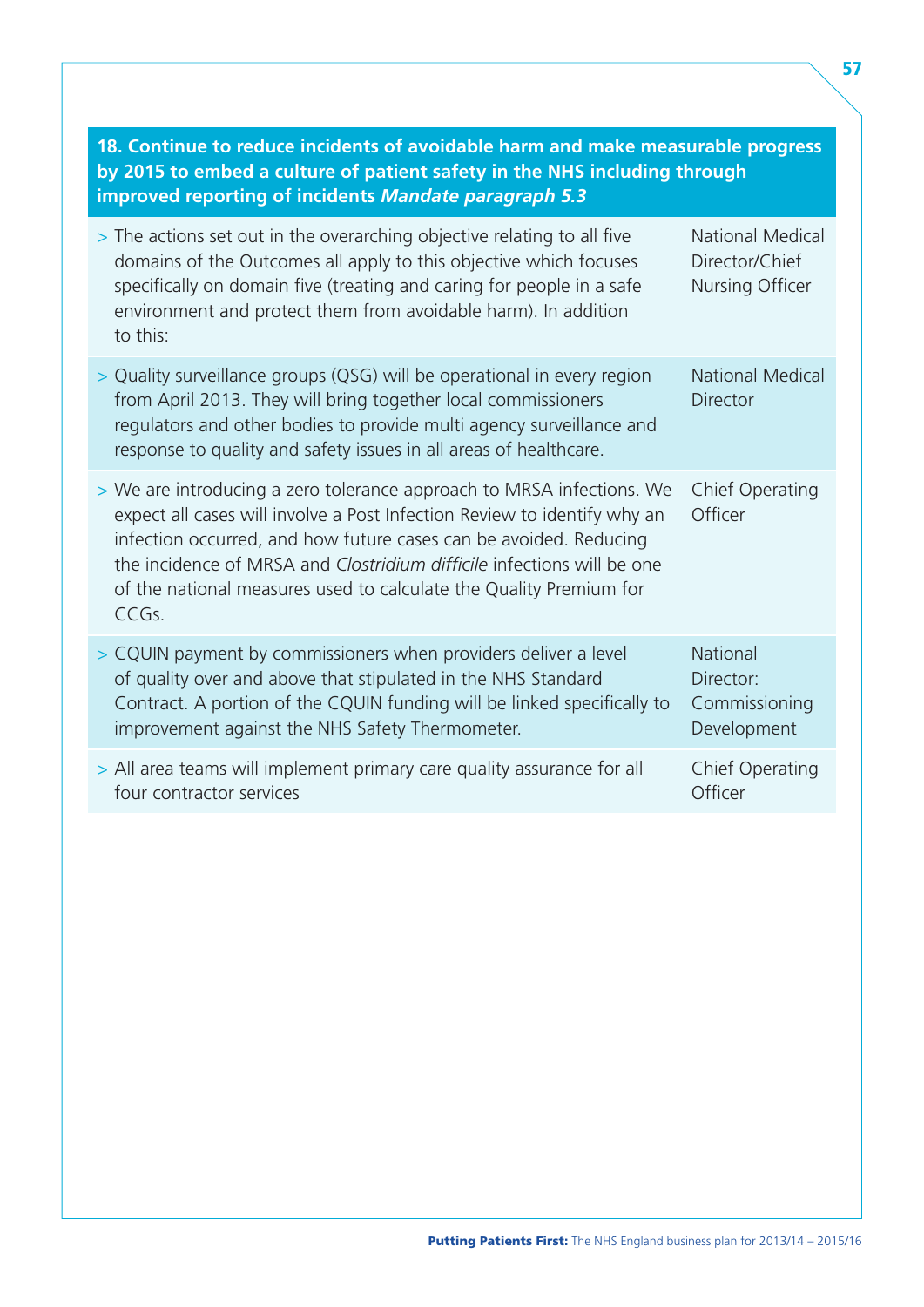| 19. Strengthen the local autonomy of Clinical Commissioning Groups, Health and<br>wellbeing boards, and local providers of services Mandate paragraph 6.2                                                                                                                                                         |                                                                                                    |  |
|-------------------------------------------------------------------------------------------------------------------------------------------------------------------------------------------------------------------------------------------------------------------------------------------------------------------|----------------------------------------------------------------------------------------------------|--|
| > Everyone counts set out the framework by which we expect local<br>health systems to plan. Our aim is to provide the freedom and support<br>for CCGs to develop their own priorities through their input into the<br>joint Health and Wellbeing Strategy.                                                        | Chief Operating<br>Officer                                                                         |  |
| > We have asked each CCG to identify local priorities against which<br>it will make progress during the year - these will form part of<br>our assurance of each CCG and will be taken into account when<br>determining if the CCG should be rewarded through the Quality<br>Premium.                              | <b>Chief Operating</b><br>Officer                                                                  |  |
| > We will support the development of Commissioning Support Units<br>through ongoing robust assurance processes. A future development<br>strategy will be published in November 2013, and CSUs will be<br>externalised and viable by March 2016. We will measure progress<br>through CCG feedback on CSU services. | <b>National</b><br>Director:<br>Commissioning<br>Development                                       |  |
| > We will assess how we are doing against this objective through<br>comprehensive 360 degree feedback from national and local partners<br>and stakeholders. We will aim to deliver positive overall feedback on<br>our development support and tools resources and guidance provided<br>to CCGs.                  | National<br>Director: Human<br>Resources/<br>National<br>Director:<br>Commissioning<br>Development |  |

## **19. Strengthen the local autonomy of Clinical Commissioning Groups, Health and**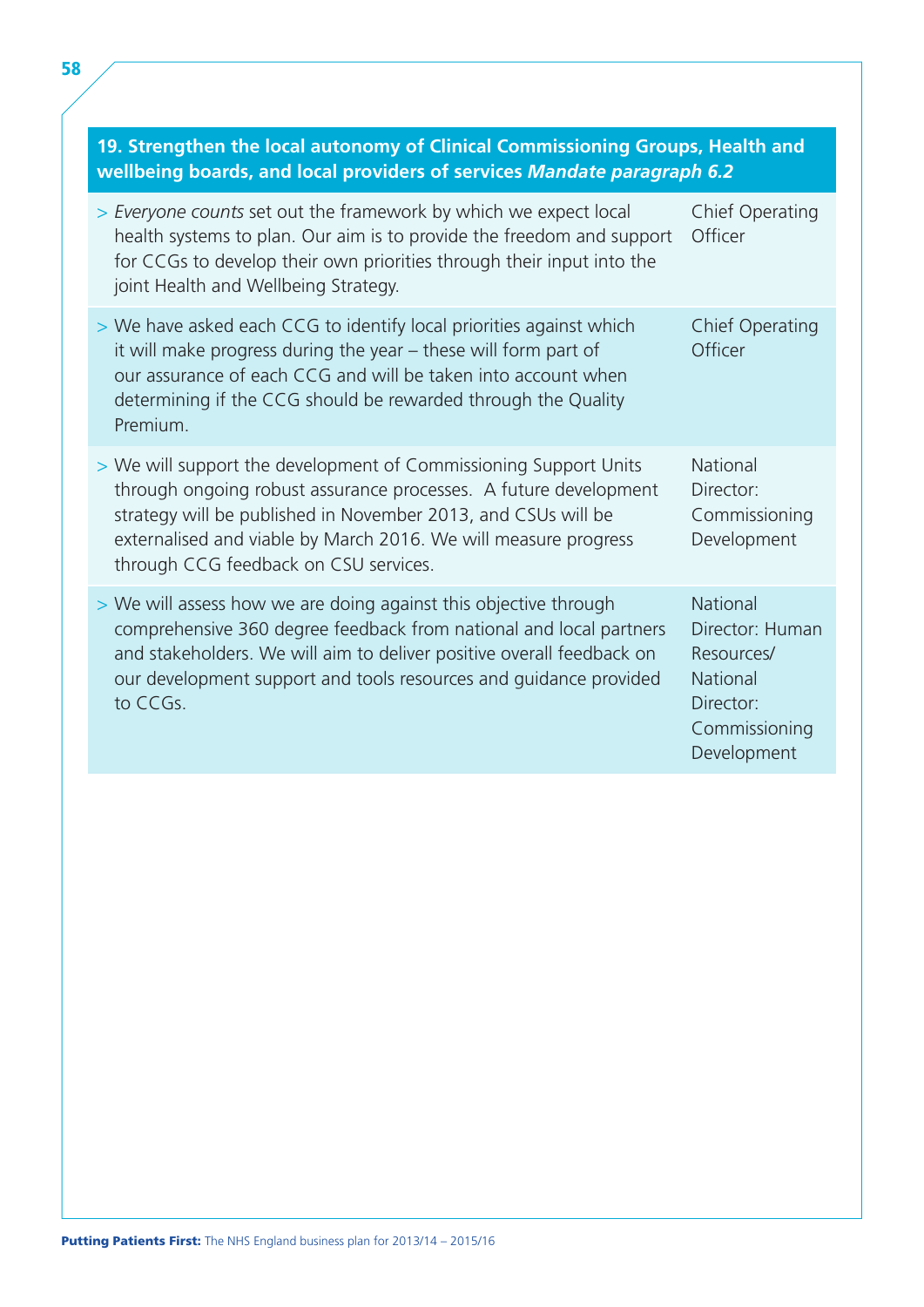| 20. Support the NHS to become more responsive and innovative: embed rights to<br>choice and support AQP rollout to commissioning services, support the creation of<br>a fair playing field between providers, extend and improve the scope of pricing<br><b>Mandate paragraph 6.5</b>                      |                                                             |
|------------------------------------------------------------------------------------------------------------------------------------------------------------------------------------------------------------------------------------------------------------------------------------------------------------|-------------------------------------------------------------|
| > A Choice and Competition framework and supporting documents will<br>be published by July 2013. This will set out guidance for how CCGs<br>can use choice and competition as levers to improve standards of care.<br>This include guidance in relation to the use of Any Qualified Provider<br>contracts. | National<br>Director: Policy/<br>Chief Financial<br>Officer |
| > NHS England is working in partnership with Monitor to develop a<br>long term strategy for NHS pricing. This will expand the scope of the<br>pricing where feasible and consistent with improving outcomes.                                                                                               |                                                             |
|                                                                                                                                                                                                                                                                                                            |                                                             |
| 21. Promote and support NHS and patient participation in research to improve                                                                                                                                                                                                                               |                                                             |
| outcomes and promote economic growth Mandate paragraph 7.2                                                                                                                                                                                                                                                 |                                                             |
| > We will establish a new Industry Council to identify and work through<br>issues of mutual interest to NHS England and the UK life sciences<br>industry, where this will generate benefits for patients and taxpayers,<br>and support economic growth in the UK.                                          | <b>National Medical</b><br>Director                         |
| > We will establish Academic Health Science Networks from April<br>2013 to bring together expertise in research, education, information,<br>dissemination and implementation methods, and innovation to<br>translate research into practice.                                                               |                                                             |
| > Our flexible procurement programme for genomics will be in place by<br>March 2014. It will throughput sequence 100,000 genomes in UK in<br>the next three years.                                                                                                                                         |                                                             |
| > We will develop an R&D strategy to set out the key areas of focus for<br>our activities related to research.                                                                                                                                                                                             |                                                             |
| > We will establish a system to involve all NHS commissioners of<br>healthcare in setting national R&D priorities.                                                                                                                                                                                         |                                                             |
| > We will establish mechanisms to increase participation in research<br>both by NHS organisations, and NHS patients.                                                                                                                                                                                       |                                                             |
|                                                                                                                                                                                                                                                                                                            |                                                             |
|                                                                                                                                                                                                                                                                                                            |                                                             |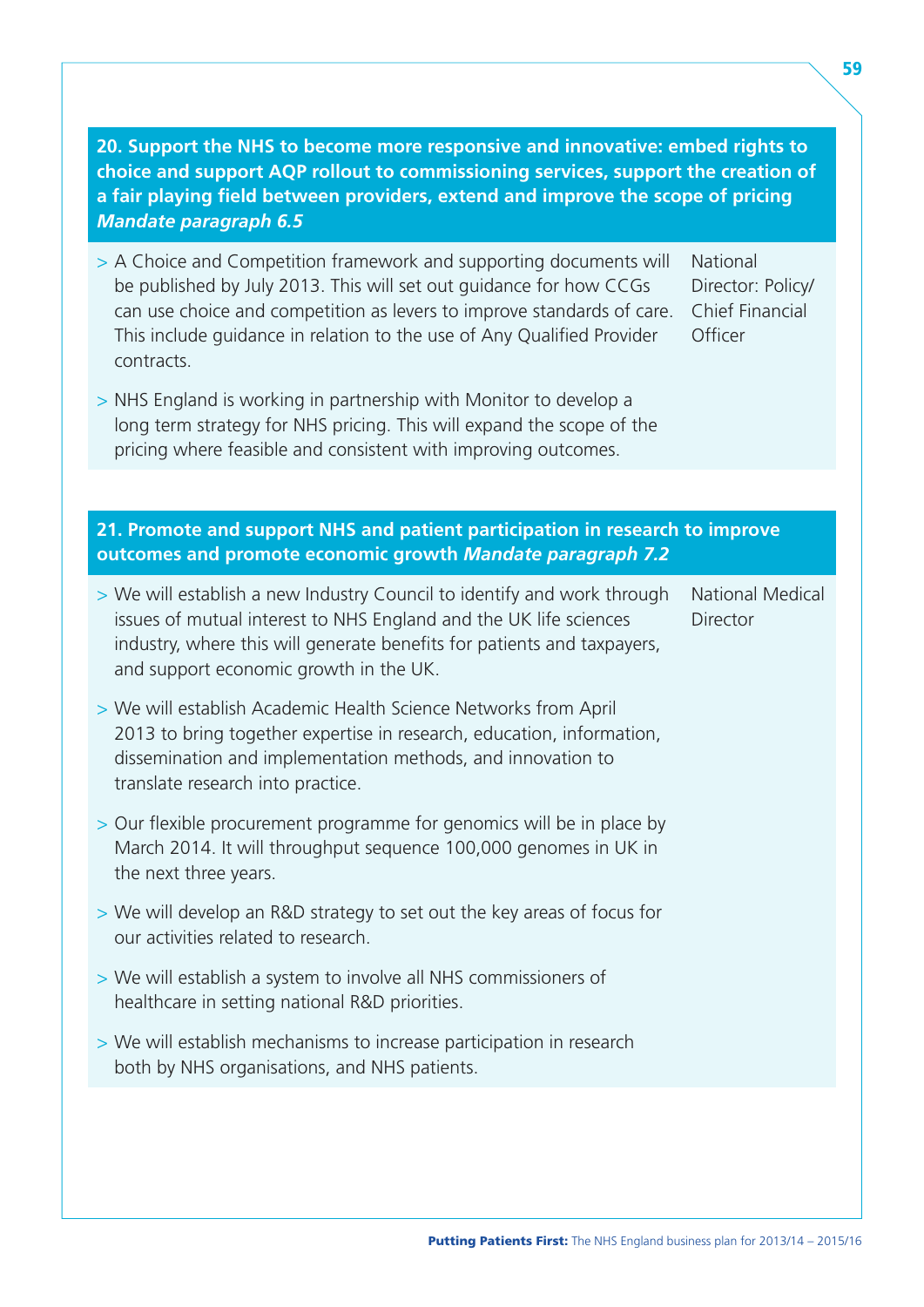**22. Make partnership a success; including progress on improving services for disabled children and adults, improving safeguarding, multi-agency family support, the Armed Forces Covenant, reducing violence, helping people experiencing mental or physical ill health return to or remain in work, healthcare services for offenders, championing Time to Change campaign** *Mandate paragraph 7.3* 

| > Partnership agreements have been established for seven key national<br>partners. These will be enacted from April 2013. In addition, we will<br>consider whether this approach would offer a sensible way forward<br>for formalising our relationships with other strategic partners. | National<br>Director: Policy                    |
|-----------------------------------------------------------------------------------------------------------------------------------------------------------------------------------------------------------------------------------------------------------------------------------------|-------------------------------------------------|
| > We will work closely with partners on key quality and safety issues<br>through Quality Surveillance Groups from April 2013.                                                                                                                                                           | <b>National Medical</b><br><b>Director</b>      |
| > We are facilitating joined up planning locally. Everyone counts set out<br>the requirements on CCGs and area teams to work with local partners<br>to develop Joint Health and Wellbeing Strategy.                                                                                     | Chief Operating<br>Officer                      |
| > We will ensure that there is a capable system of safeguarding linked<br>to quality assurance.                                                                                                                                                                                         | <b>Chief Nursing</b><br>Officer                 |
| > We will continue and we worked with PHE and the LGA to issue<br>benchmarking support packs for each health and wellbeing area<br>- setting out performance and variation against the NHS, adult<br>social care and public health outcomes frameworks to inform joint<br>strategies.   | National<br>Director: Policy                    |
| > We will conduct further exercises in each region to ensure incident<br>response plans and reporting arrangements are alignment with key<br>partner agencies, and implement findings.                                                                                                  | <b>Chief Operating</b><br>Officer               |
| > We will publish an updated NHS Pandemic Influenza Guidance in<br>preparation for the cross government Pandemic Influenza Exercise                                                                                                                                                     | Chief Operating<br>Officer                      |
| > We will carry out comprehensive 360 degree feedback from national<br>and local partners and stakeholders to measure our success.                                                                                                                                                      | <b>National</b><br>Director: Human<br>Resources |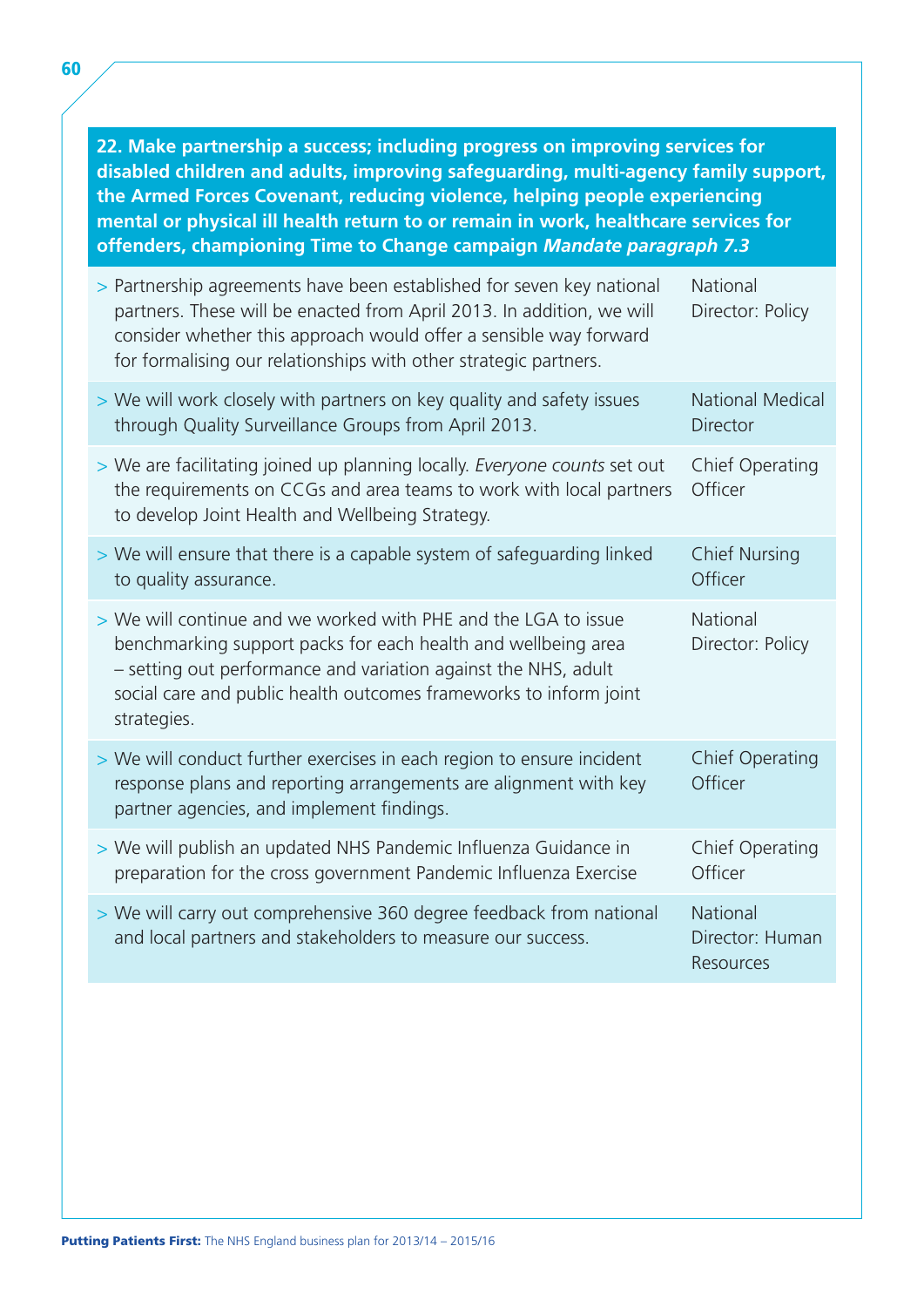| 23. Ensure good financial management and improved value for money across the<br>NHS, and deliver the commissioning systems share of QIPP<br><b>Mandate paragraph 8.1</b>                                                                                                                                                                                                                                         |                                                       |  |
|------------------------------------------------------------------------------------------------------------------------------------------------------------------------------------------------------------------------------------------------------------------------------------------------------------------------------------------------------------------------------------------------------------------|-------------------------------------------------------|--|
| > Our oversight and leadership of the commissioning system will ensure<br>robust planning and financial management. We will assure CCGs QIPP<br>plans as part of the planning process, and monitor CCGs financial<br>performance throughout the year. Our annual assessment of CCGs<br>will include an assessment of financial performance. We will apply the<br>same approach to direct commissioning activity. | Chief Financial<br>Officer                            |  |
| > We will review NHS allocations methodology to ensure it is as fair as<br>possible and consistent with our objectives. Interim findings will be<br>published by July 2013, and a final report by July 2014.                                                                                                                                                                                                     | <b>Chief Financial</b><br>Officer                     |  |
| > We will develop a range of tools and guidance to support CCGs<br>deliver transformational change in relation to their QIPP objectives.<br>The first tranche of six of these resources will be published by<br>September 2013.                                                                                                                                                                                  | National<br>Director:<br>Commissioning<br>Development |  |
| > We will use financial incentives to reward good financial performance.<br>A CCG will not receive the Quality Premium reward if it has overspent<br>its approved Resource Limit in 2013/14.                                                                                                                                                                                                                     | National<br>Director:<br>Commissioning<br>Development |  |

**24. Ensuring measurement and publication of information for both NHS England's direct commissioning and CCG commissioning (outcomes and value for money) including inequalities and unjustified variation** *Mandate paragraph 9.3* 

> As stated above, we will publish outcomes data for all major services, National both directly commissioned and CCG commissioned by March Director: Patients 2015. Our starting point will be the ten surgical specialties set out in and Information 'Everyone counts' which will be published in Summer 2013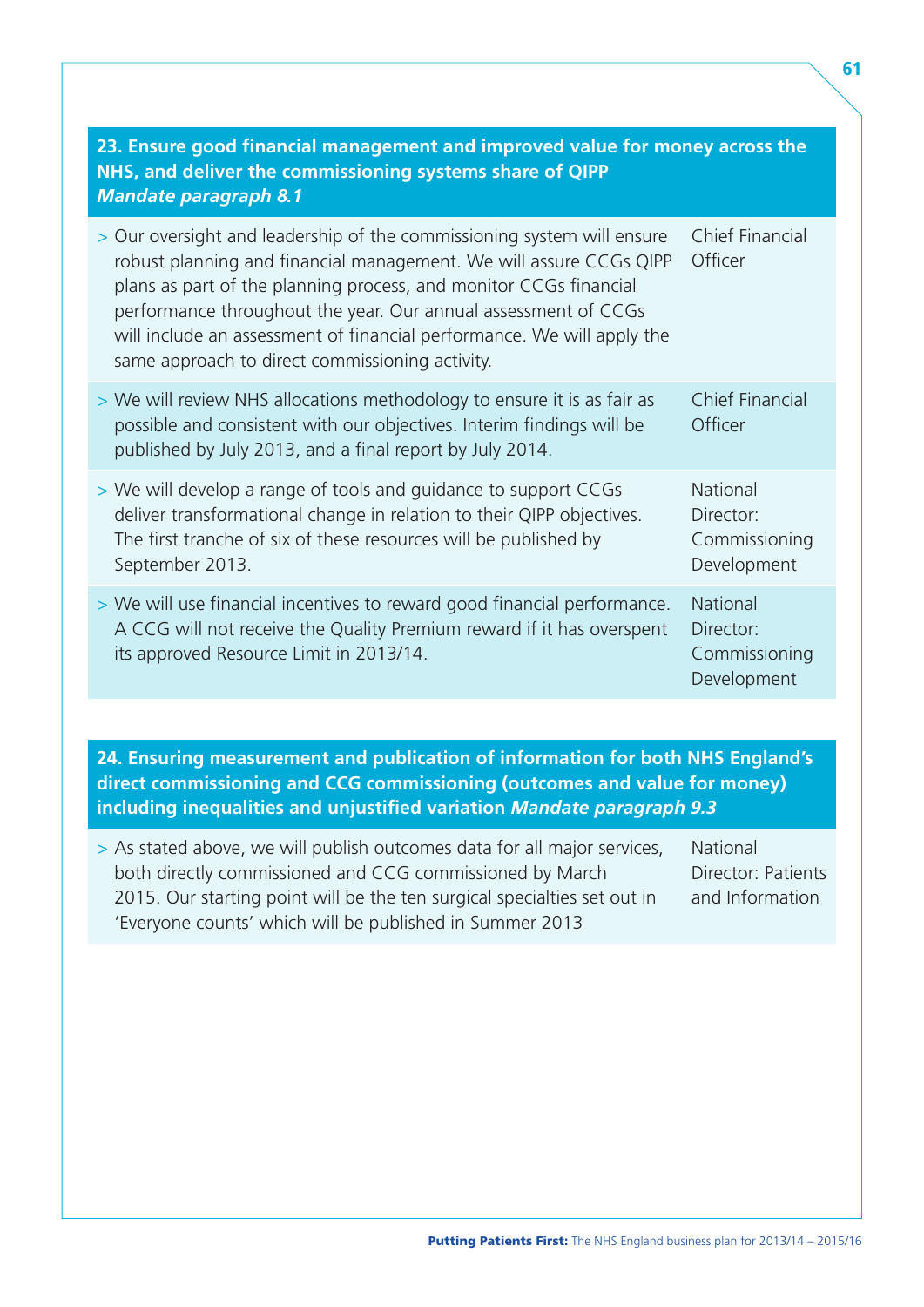| <b>Offer</b>                                                                                  | <b>Key activities and measures</b>                                                                                                                                                                                                                                                                                                                                                                                                                                                                                                                                                                                                                                                                | <b>Lead</b><br>directorate                                                               |
|-----------------------------------------------------------------------------------------------|---------------------------------------------------------------------------------------------------------------------------------------------------------------------------------------------------------------------------------------------------------------------------------------------------------------------------------------------------------------------------------------------------------------------------------------------------------------------------------------------------------------------------------------------------------------------------------------------------------------------------------------------------------------------------------------------------|------------------------------------------------------------------------------------------|
| Offer 1:<br>NHS will move<br>towards routine<br>services being<br>available 7 days<br>a week. | > National Medical Director will establish a forum to<br>identify how there might be better access to routine<br>services seven days a week.<br>> Stage one will focus on improving diagnostics and<br>urgent and emergency care<br>> The forum will report in Autumn 2013.                                                                                                                                                                                                                                                                                                                                                                                                                       | National<br>Medical<br>Director                                                          |
| Offer 2:<br>More<br>transparency,<br>more choice                                              | > The Healthcare Quality Improvement Partnership<br>(HQIP) will publish activity, clinical quality measures<br>and survival rates from national clinical audits<br>for every consultant practising in the following<br>specialties:<br>- Adult cardiac surgery<br>- Interventional cardiology<br>- Vascular surgery<br>- Upper gastro-intestinal surgery<br>- Colorectal surgery<br>- Orthopaedic surgery<br>- Bariatric surgery<br>- Urological surgery<br>- Head and neck surgery<br>- Thyroid and endocrine surgery<br>> This information will be published by summer 2013,<br>and from 2014/15 providers will be required to<br>publish this information as part of the Standard<br>Contract. | National<br>Director:<br>Patients and<br>Information/<br>National<br>Medical<br>Director |
|                                                                                               |                                                                                                                                                                                                                                                                                                                                                                                                                                                                                                                                                                                                                                                                                                   |                                                                                          |